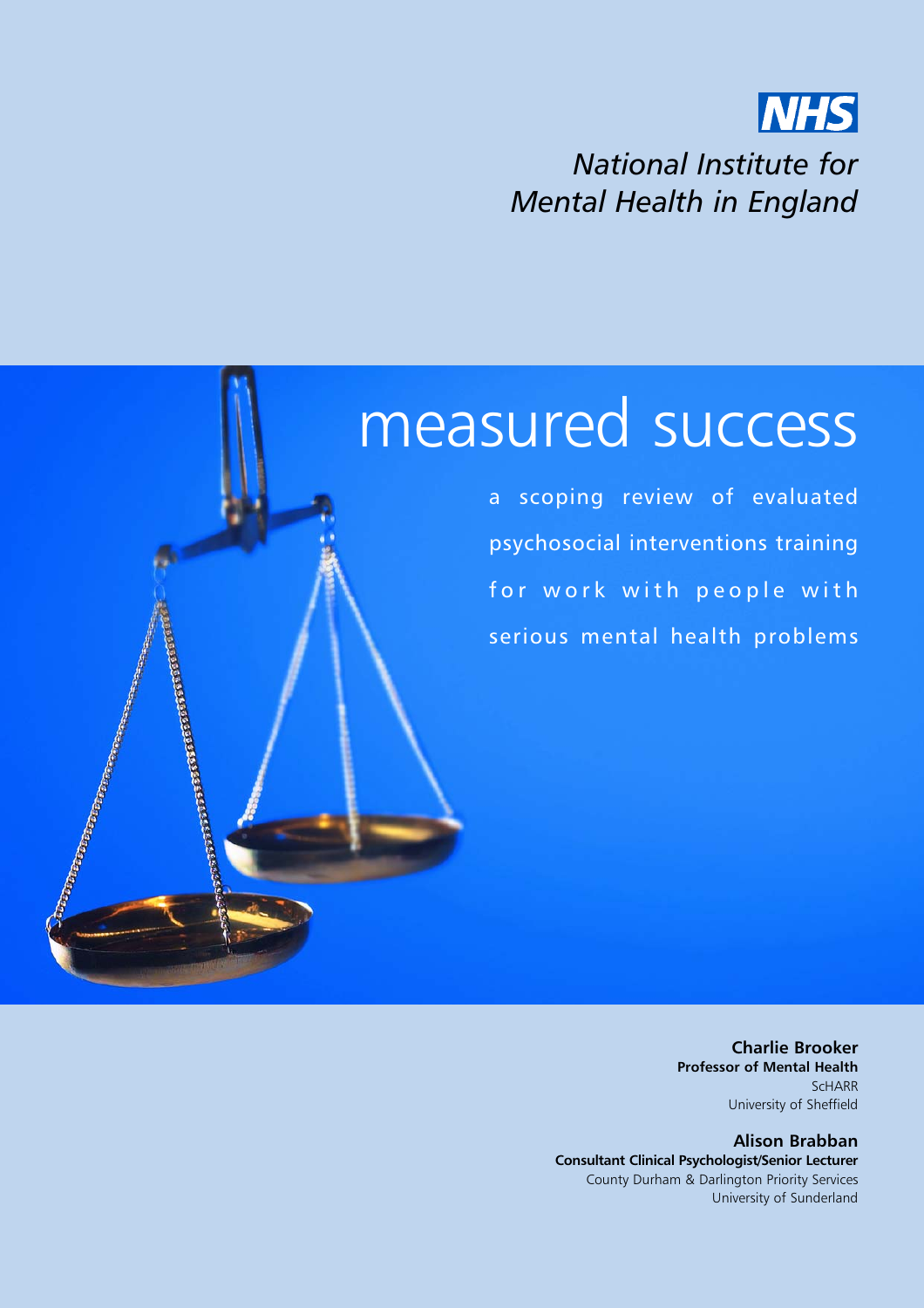

Measured Success

#### Background to the Review:

## The Role of the National PSI Implementation Group

Although the importance of providing psychosocial interventions (PSI) for people suffering with psychosis has now been recognised at a national level, implementation of evidence based practice remains inconsistent and patchy, relying on local priorities, expertise and resources. The National Institute for Mental Health in England (NIMHE) provides an ideal opportunity to develop a coherent, strategic approach to facilitate implementation of PSI in local services. A National PSI Implementation Group has therefore been established with NIMHE that aims to increase the availability of evidence-based approaches for psychosis in routine practice, addressing obstacles that can hinder successful implementation.

Appropriate training, although merely one of a number of issues to consider when implementing evidence and values based practice, remains absolutely fundamental to any strategy. PSI training has been developed to meet local need and aims to be responsive to both advances in the evidence-base and in national mental health policy. From the origins of the two Thorn Training programmes that were set up in 1992 there are now at least 80 PSI training programmes in England, ranging from short introductory courses, through to diploma and MSc level programmes (Brooker, 2001). These programmes provide the skills and knowledge required to implement the holistic

during and post-training with clinical supervisors, service leaders and managers. These programmes are also quite unique in that there is active collaboration with service users and carers in both curriculum development and teaching activities.

The NIMHE PSI Implementation group have commissioned the current review to gain a better understanding of what the evidence base is for PSI training, to compare training programmes with similar content, to review what outcomes have been evaluated and to summarise the findings. With this knowledge the group hopes to be able to provide advice to training providers, researchers and commissioners that is both objective and informed.

#### The NIMHE PSI Implementation Group

The NIMHE PSI Implementation Group is made up of representatives from each NIMHE Regional Development Centre alongside key stakeholders in the implementation of evidence-based care including implementers, practitioners, researchers, trainers, commissioners, service users and carers. In addition, all members have a detailed appreciation of psychosocial interventions and associated implementation issues.

approach to care that is promoted by the Department of Health's National Service Framework for Mental Health (1999) and the associated Policy Implementation Guidance An additional aspect of many advanced PSI courses is that they seek to ensure that skills taught are actually implemented in clinical practice. Therefore, unlike other training or academic programmes, strong links are established prior to,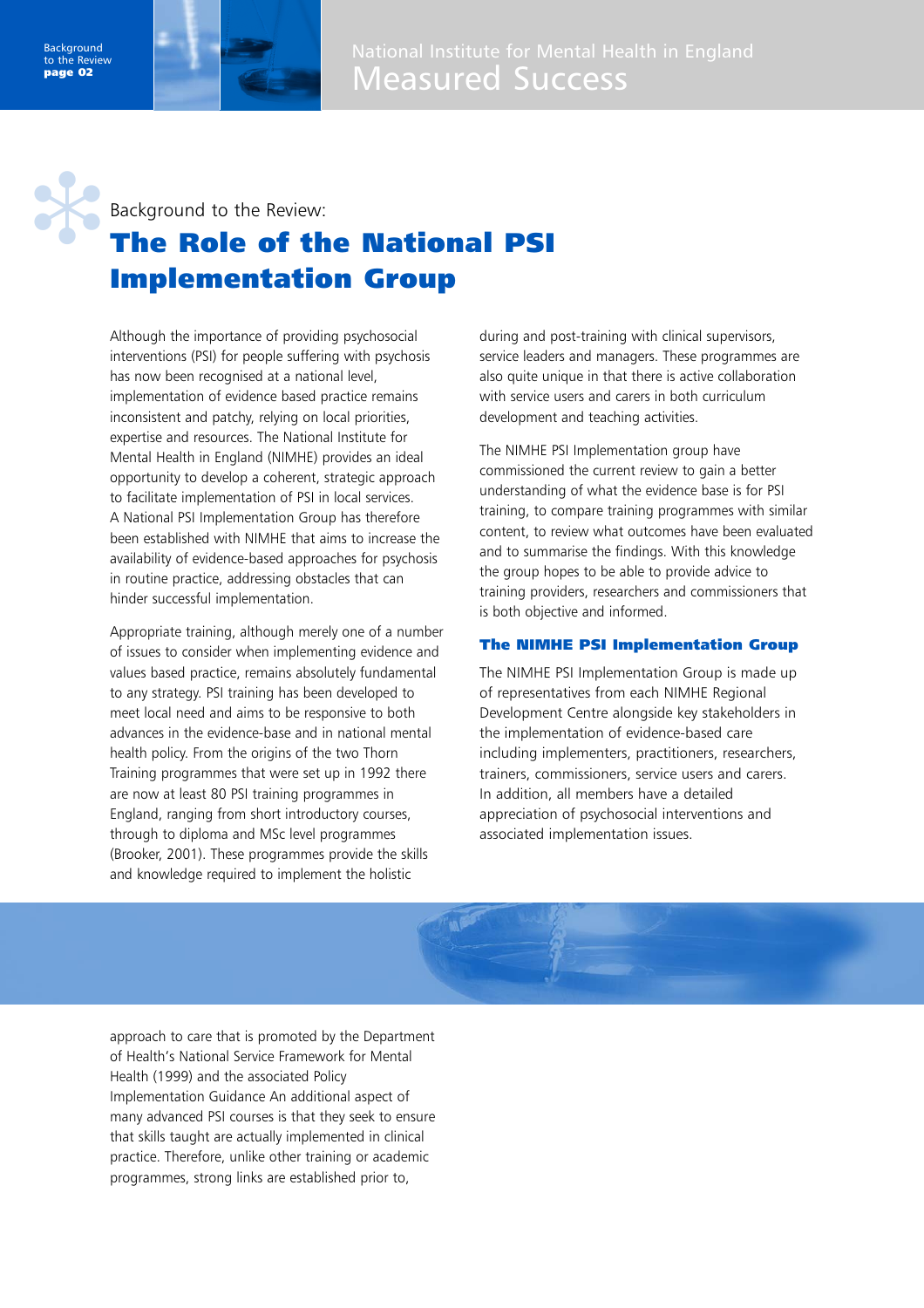

Details of current members are listed below:

- ◗ Grainne Fadden-Chair, Roslyn Hope (NIMHE West Midlands)
- **In Mike Kelly-Secretary, Frank Burbach & Margaret** Cogan (NIMHE South West).
- **D** Alison Brabban, Mick Fleming, Nick Arkle (NIMHE North East, Yorkshire and Humberside).
- **D** Nigel Wellman (NIMHE South)
- ◗ Martin Jones, Catherine Gamble (NIMHE London Development Centre)
- ◗ Dean Repper (National Lead), Sarah Davenport, Hilary Mairs, Steve Trenchard (NIMHE North West)
- **David Fowler (NIMHE Eastern)**
- **Ian Baguley, Stanley Riseborough,** Itai Nyamore (BME), (NIMHE East Midlands).
- **David Tombs. Service User Rep.**

For a full description of the work of the NIMHE PSI Implementation Group see Brooker and Brabban (2003).

#### Acknowledgements

We are most grateful to Prof P Rogers, (Department of Nursing, University of Glamorgan/Institute of Psychiatry) for his early help in bringing this project to life.

We are also pleased to acknowledge Simon Houghton (Cognitive Behaviour Therapist, Sheffield Care Trust) who independently extracted data from studies that met the inclusion criteria. The National PSI Implementation Group in the National Institute for Mental Health in England (NIMHE) funded the review and the members were most supportive throughout. Many thanks go to Catherine Beverley (Information Resources Section, ScHARR) who advised on the search strategy and Clare Cranston and Joye Mullis who prepared the final manuscript. Finally we are pleased to acknowledge the most helpful contribution made by our two external reviewers, Andrew Booth (Head of Information Resources, ScHARR and Dr Richard Gray (MRC Fellow, Institute of Psychiatry).

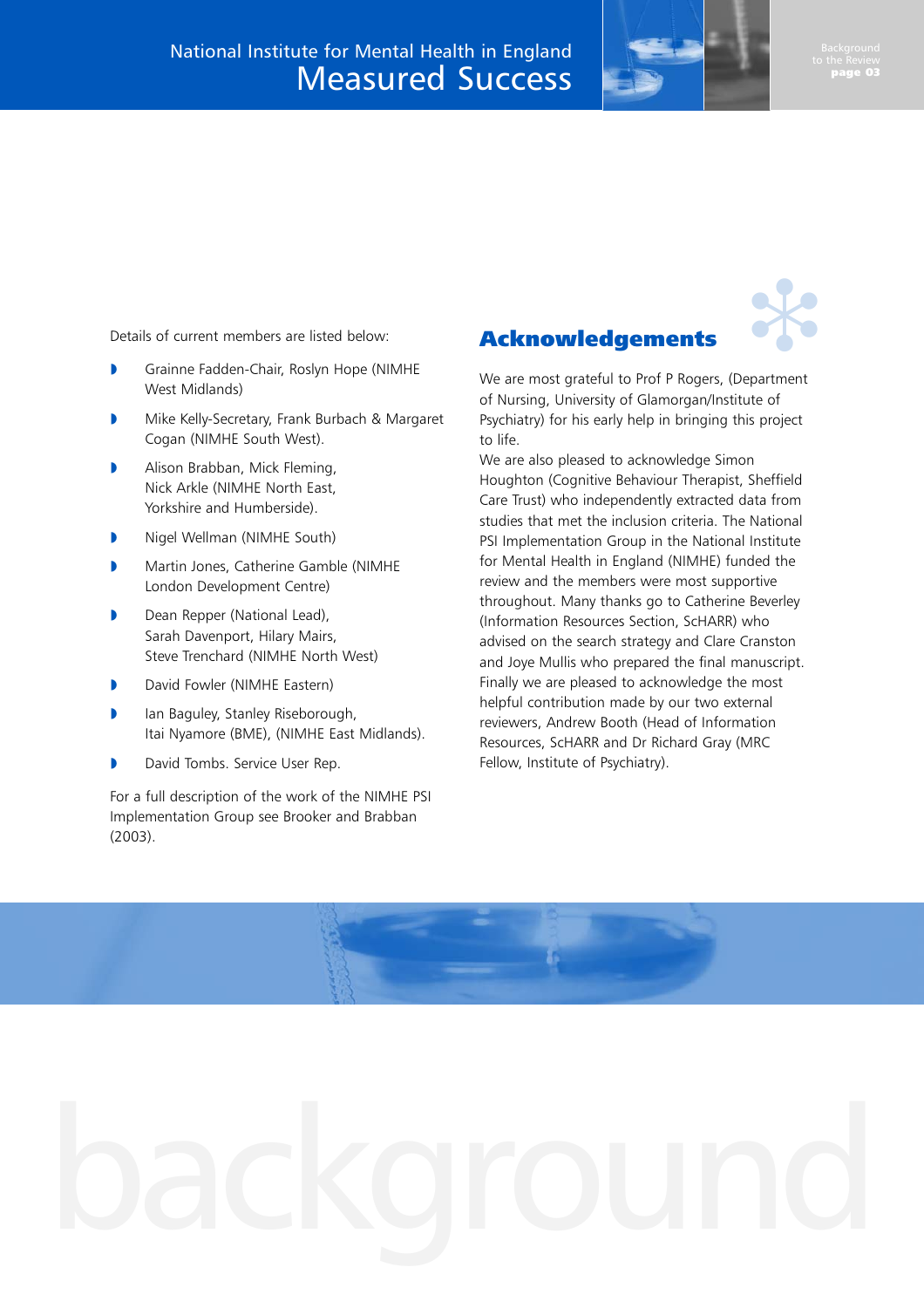

# ❉Contents

|                | <b>Executive Summary</b>                                                                |                                                                                                                                                                                                        |                                                                                                                                                                                                  | 6                                                              |
|----------------|-----------------------------------------------------------------------------------------|--------------------------------------------------------------------------------------------------------------------------------------------------------------------------------------------------------|--------------------------------------------------------------------------------------------------------------------------------------------------------------------------------------------------|----------------------------------------------------------------|
| $\mathbf{1}$   | Background                                                                              |                                                                                                                                                                                                        |                                                                                                                                                                                                  | 6                                                              |
|                | 1.1<br>1.2<br>1.3                                                                       | Aims of the review                                                                                                                                                                                     | What training should be provided?<br>How should PSI training be provided?                                                                                                                        | 12<br>12<br>13                                                 |
| $\overline{2}$ | Method                                                                                  |                                                                                                                                                                                                        |                                                                                                                                                                                                  | 14                                                             |
|                | 2.1<br>2.2<br>2.3<br>2.4                                                                | Search strategy<br>Inclusion criteria<br>Structure of Review                                                                                                                                           | Assessing the Quality of Included Studies                                                                                                                                                        | 14<br>15<br>15<br>15                                           |
| $\overline{3}$ | <b>Results</b>                                                                          |                                                                                                                                                                                                        |                                                                                                                                                                                                  | 16                                                             |
|                | 3.1<br>3.2<br>3.3<br>3.3.1<br>3.3.2<br>3.3.3<br>3.4<br>3.4.1<br>3.4.2<br>3.4.3<br>3.4.4 | Total of Included Studies<br>Course type by course content<br>Design of Included Studies<br><b>Cross Sectional Studies</b><br>Uncontrolled Studies<br>Controlled Studies<br>Level 2 Outcomes: Learning | Kirkpatrick's Framework for the Evaluation of Training<br>Level 1 Outcomes: Trainee Reactions<br>Level 3 Outcomes: Change in Behaviour<br>Level 4 Outcomes: Benefits to service Users and Carers | 16<br>16<br>18<br>18<br>18<br>18<br>18<br>18<br>19<br>26<br>31 |
| $\overline{4}$ | Summary of Results                                                                      |                                                                                                                                                                                                        |                                                                                                                                                                                                  | 35                                                             |
| 5              | <b>Discussion</b>                                                                       |                                                                                                                                                                                                        |                                                                                                                                                                                                  | 38                                                             |
| 6              | Conclusion                                                                              |                                                                                                                                                                                                        |                                                                                                                                                                                                  | 44                                                             |
| $\overline{7}$ | Recommendations                                                                         |                                                                                                                                                                                                        |                                                                                                                                                                                                  | 45                                                             |
| 8              | References                                                                              |                                                                                                                                                                                                        |                                                                                                                                                                                                  | 46                                                             |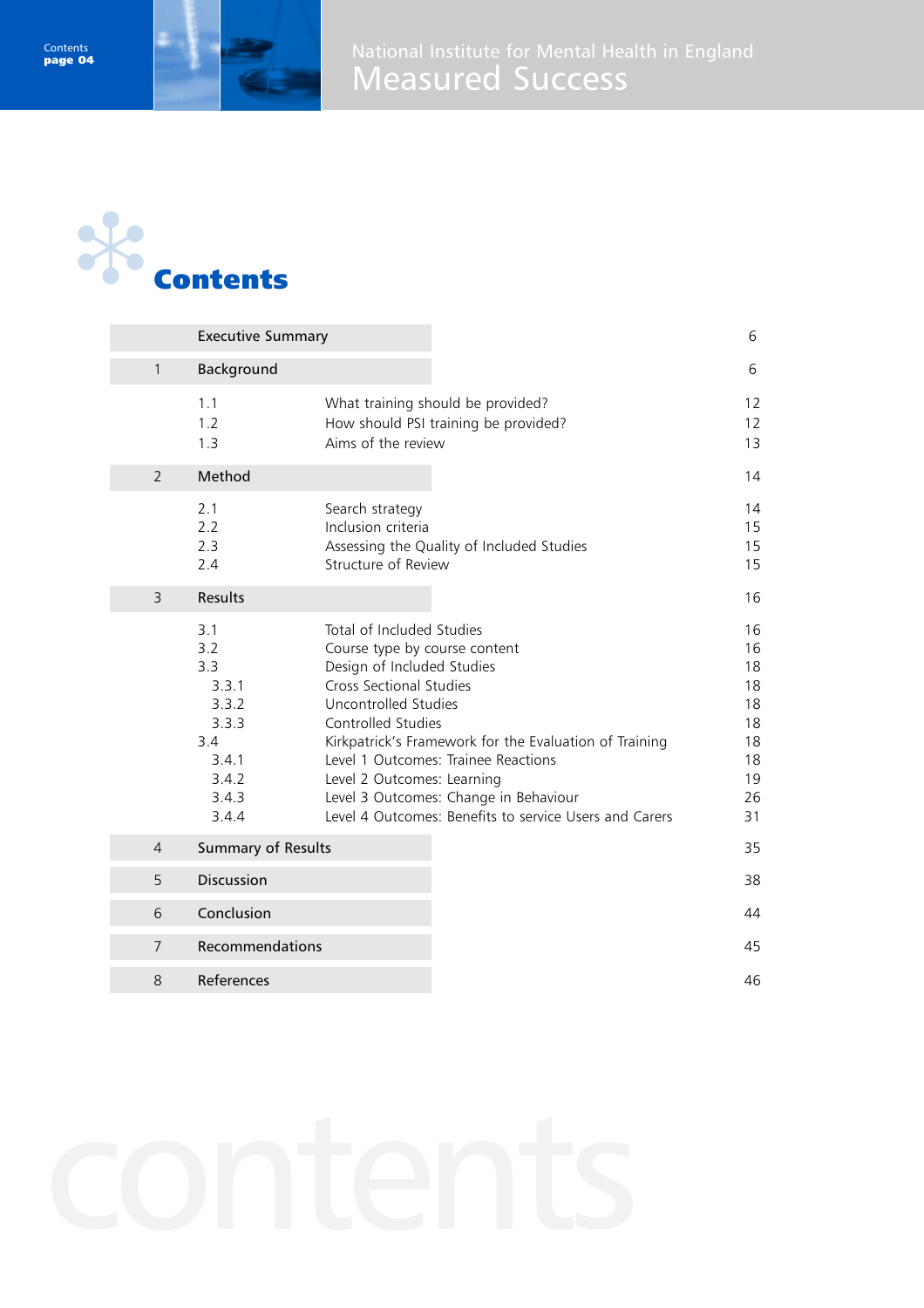

# **a** List of Appendices

| Appendix | 1              | Sample search strategy in Ovid Medline         | 48 |
|----------|----------------|------------------------------------------------|----|
| Appendix | 2              | Definition of Psychosocial Interventions (PSI) | 49 |
| Appendix | 3              | Check list for Included Studies                | 49 |
| Appendix | $\overline{4}$ | Design of cross-sectional studies              | 50 |
| Appendix | $\overline{4}$ | Design of uncontrolled studies                 | 51 |
| Appendix | 6              | Design of controlled follow-up studies         | 52 |
| Appendix | 7              | Full List of all included Studies              | 53 |
| Appendix | 8              | <b>Full List of Excluded Studies</b>           | 56 |
|          |                |                                                |    |
|          |                | <b>List of Tables</b>                          |    |
|          |                |                                                |    |

# List of Tables

| Table | 1              | PSI Course Type by Focus of course                                                          | 17 |
|-------|----------------|---------------------------------------------------------------------------------------------|----|
| Table | 2              | <b>Outcome Studies for Trainees</b>                                                         | 20 |
| Table | 3              | Influence of PSI Training on Skills (Brooker et al, 2003)                                   | 26 |
| Table | $\overline{4}$ | Rating and ranking of Difficulty Experienced in Completing<br><b>Family Intervention</b>    | 27 |
| Table | 5              | Overall Level of Difficulty Reported in Implementing Family<br>Intervention in Five Studies | 28 |
| Table | 6              | <b>Outcome Studies for Service Users</b>                                                    | 32 |
| Table | 7              | <b>Outcome Studies for Carers</b>                                                           | 34 |
|       |                |                                                                                             |    |

❉

# List of Figures

**Contract** 

| Figure |                | A Model of Skills Types within Psychosocial Interventions                                                                                                       | 13 |
|--------|----------------|-----------------------------------------------------------------------------------------------------------------------------------------------------------------|----|
| Figure | $\overline{2}$ | Kirkpatrick's Framework for Outcomes (1967)<br>as Adapted by Barr et al (1999)                                                                                  | 15 |
| Figure | 3              | Key PSI skills Learned on Birmingham Two-Year Community<br>Mental Health Programme (Carpenter et al, 2003)                                                      | 25 |
| Figure | $\overline{4}$ | Significant Improvement in Practice following Generic PSI<br>Training as Reported by Brooker et al (2003) and Bailey (2003)                                     | 29 |
| Figure | 5              | A comparison of Study Design in Two Systematic Reviews of<br>Educational Interventions (Cantillon and Jones, 1999 [CME]<br>and Brooker and Brabban, 2004 [PSI]) | 40 |
|        |                |                                                                                                                                                                 |    |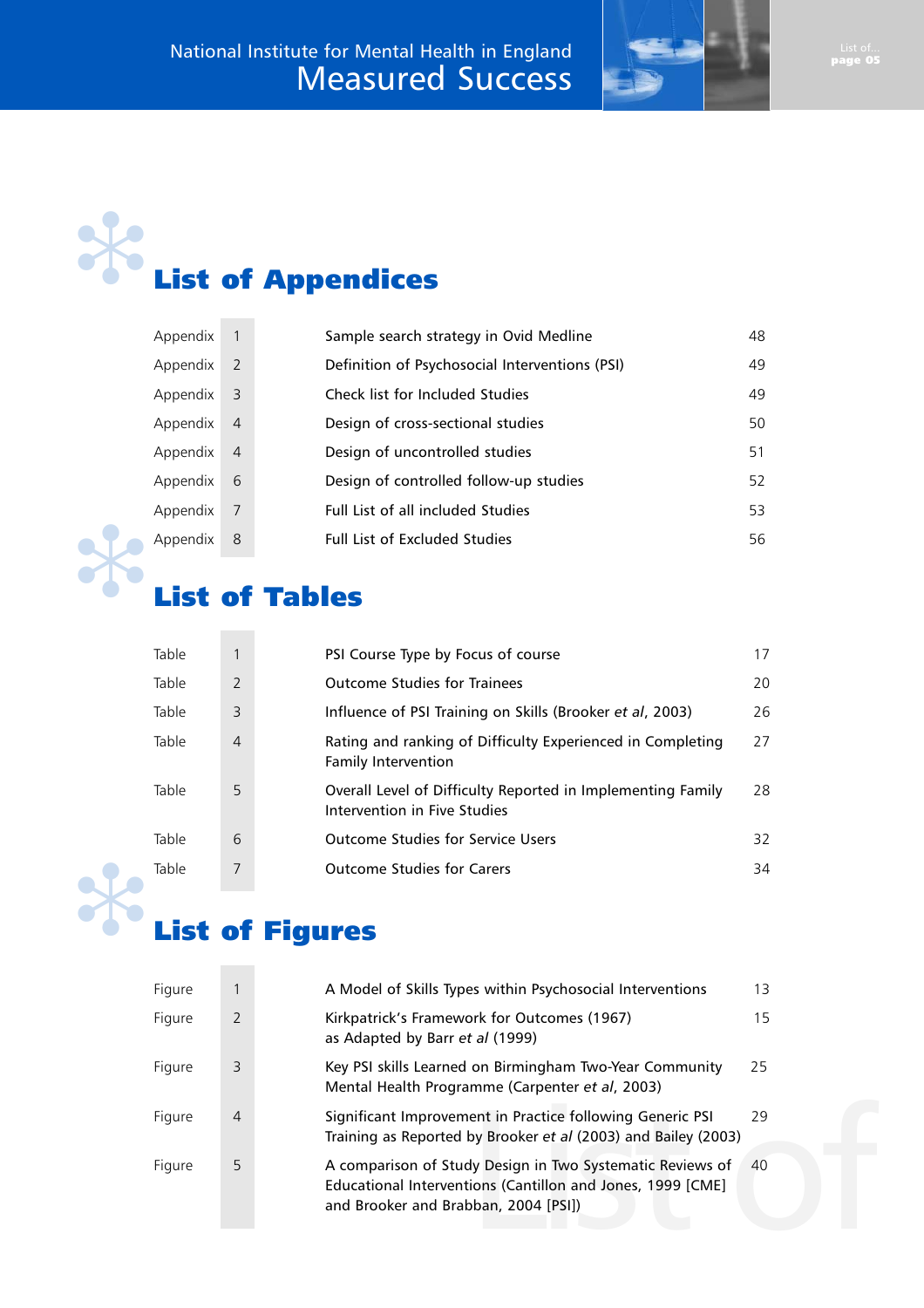

A Scoping Review of Evaluated Psychosocial Interventions Training for Work with People with Serious Mental Health Problems

### Executive Summary

#### Background

There is now sufficient evidence to support the effectiveness of psychosocial interventions for psychosis (PSI) for the National Institute of Clinical Excellence (2002) to conclude that family interventions and cognitive behaviour therapy should be routinely available for service users with schizophrenia and their families or carers. Unfortunately, a gulf exists between these recommendations and the reality of what services can provide. Part of this difficulty is that many practitioners do not have the necessary skills to implement what are now considered effective interventions. Training is therefore a significant issue in terms of the delivery of an evidence-based service. In particular, appropriate types of training need to be available to provide the workforce with the entire range of skills to deliver an efficient and effective modern mental health service. This paper reviews the evidence base for training in Psychosocial Interventions in an attempt to determine what is known about the impact of PSI training, the quality of such research/evaluation, and how this knowledge might best be used to inform future purchasing and provision.

#### Method

A comprehensive search of the literature was undertaken to identify all research papers written after 1990 that had evaluated training in PSI. Using systematic review methodology, Kirkpatrick's (1967) framework for the evaluation of training was used to structure the review which examines four different types of outcome, namely, trainees' reaction to training, learning, behaviour change and benefits to those who receive a service from the trainees. In addition, the *focus* and *level* of training was differentiated to allow for short in-service training, undergraduate and postgraduate training in family interventions, specific individual interventions and generic training to be reviewed independently.

#### Results

Thirty-seven papers met the criteria for inclusion in the review. The greatest proportion of these papers had evaluated training in family interventions or generic PSI training. The studies that addressed specific individual interventions had only evaluated short term training programmes leaving it unclear how outcomes differ from longer-term training.

Fourteen of the papers were controlled studies (6 being randomised controlled trials), 11 were cross sectional and 12 used an uncontrolled pre-post design.

Using Kirkpatrick's framework for the evaluation the outcomes can by summarised as follows:

#### Trainee Reactions:

Satisfaction with 'PSI' training has been evaluated both in short in-house programmes and in longer term postgraduate programmes. Studies illustrate that trainees were consistently satisfied with the training they received. Although only two studies specifically evaluated the supervision associated with postgraduate training, results were not so positive. In sharp contrast to the reaction towards specialist supervision provided by the trainers, for example the majority of trainees in the Milne *et al* (2003) study did not believe the routine supervision they received from their employing Trust met their needs.

#### Evidence:

Consistent results were found in all eight studies that evaluated trainee satisfaction with training: two of these were controlled and six uncontrolled. A number of rating scales were used to measure trainee satisfaction, therefore, it is impossible to compare results directly. In two in-depth, independent external evaluations, Carpenter *et al* (2003) and Milne *et al* (2003) specifically assessed satisfaction with supervision associated with postgraduate training.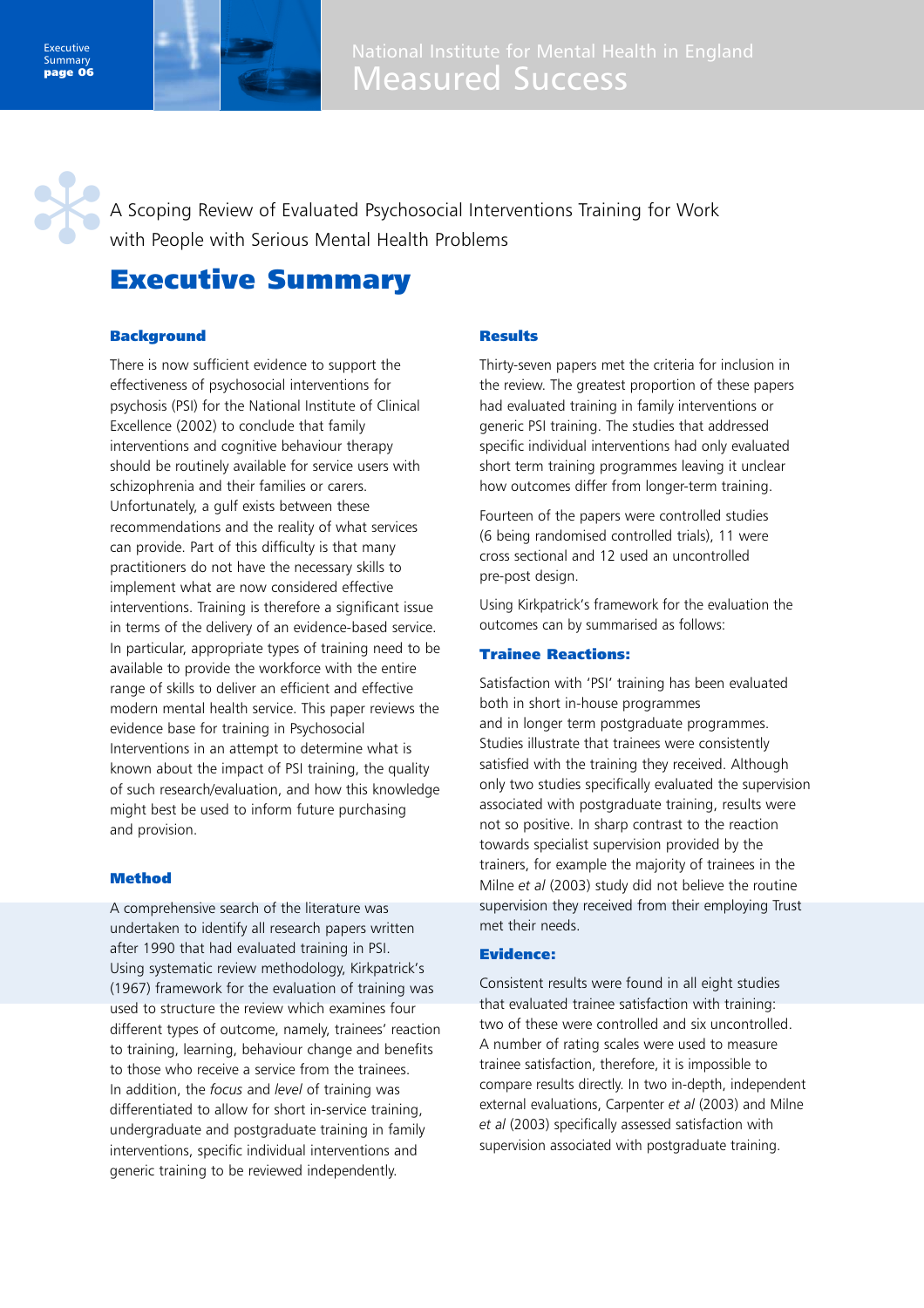

#### Attitudes and Beliefs:

Because of the fundamental values base within PSI training it is not surprising that nine studies, just under a quarter of the total sample, evaluated changes in attitudes and beliefs. On the whole, it would appear that PSI training in all its forms has a positive effect on the attitudes and beliefs that trainees hold about psychotic conditions (particularly beliefs about cause and therapeutic optimism), on service users with a psychosis and about available psychosocial interventions to help service users and carers.

#### Evidence:

Of the nine studies looking at attitude change, only two used the same assessment tool (Leff and Gamble, 1995; Lancashire, 2003), making it impossible to make general comparisons between studies. However, a number of studies compared trainee attitudes pre and post training, three of which were controlled. Significant improvements were reported at the end of training (Brabban, 2003; Ewers, 2002; Lancashire, 2003; Leff & Gamble, 1995; Thomas *et al*, 1999).

#### Acquisitions of Knowledge:

Studies that evaluated knowledge gain, tended to find that specific elements of trainees' knowledge had improved when tested immediately post training, irrespective of the length or specific type of training they had received. Based on the results of the Kavanagh *et al* (1993) study it is less clear how long newly acquired knowledge is retained and what factors preserve learning.

#### Evidence:

Thirteen of the studies included in the review looked at knowledge gain as a result of PSI training (see section 3.4.2), four of these were controlled trials (Lancashire, 2003; Thomas *et al*, 1999) two of which were randomised (Ewers, 2002; Gray *et al*, 2003). At the end of training, which ranged from 18 hours to two years, only two studies failed to find a significant increase in knowledge (Laube and Higson, 2000; Willetts and Leff, 1997). However, both of these studies had small sample sizes which could have contributed to the non-significant results. Only Kavanagh *et al* (1993), however, followed up trainees some time later, post-training. They found that recall of certain topics including CBT and behavioural strategies to be minimal. This was despite only 4% of trainees reporting they had a problem with knowledge.

A variety of measures were used to determine level of knowledge within the 13 studies making it impossible to make cross study comparisons of trainees' knowledge either pre or post training

#### Acquisition of Skill:

On the whole trainees develop targeted skills when attending PSI training in all forms. However, because of the variety of methods used to rate skill development within the research and the frequent use of self report, it is difficult to determine exactly what *level* of expertise is reached in each study and thereby ascertain what type of training is required (length and type) to teach skills to different levels. Haddock *et al* (1999) and Gray *et al*, (2003) both used the CTS, a validated measure of Cognitive Behavioural Therapy skills to determine skill level pre and post training. Although both studies showed that trainees had acquired significant skills, their actual level of skill post-training as rated by the CTS was moderate in relation to possible achievable scores. Only one study addressed specific trainee variables in an examination of which individual factors contribute to the greatest skill acquisition. Gray *et al*, (2003), found that clinical skills pretraining, academic qualifications and attendance were significant factors.

#### **Evidence**

these were controlled trials two studies (Haddock *et al.* 1999; Gray *et al.* 2003)<br>mas *et al.* 1999) two of which used a validated measure to measure this. Brooker<br>rs, 2002; Gray *et al.* 2003). and Butterworth (1993) r Skill development has been evaluated most extensively within generic PSI training, however only two studies (Haddock *et al*, 1999; Gray *et al*, 2003) used a validated measure to measure this. Brooker and Butterworth (1993) rated audiotapes of trainees' clinical work to determine skills acquisition and four studies relied on self report (Brooker *et al*, 1996; 2003; Repper, 2000; Bailey *et al*, 2003).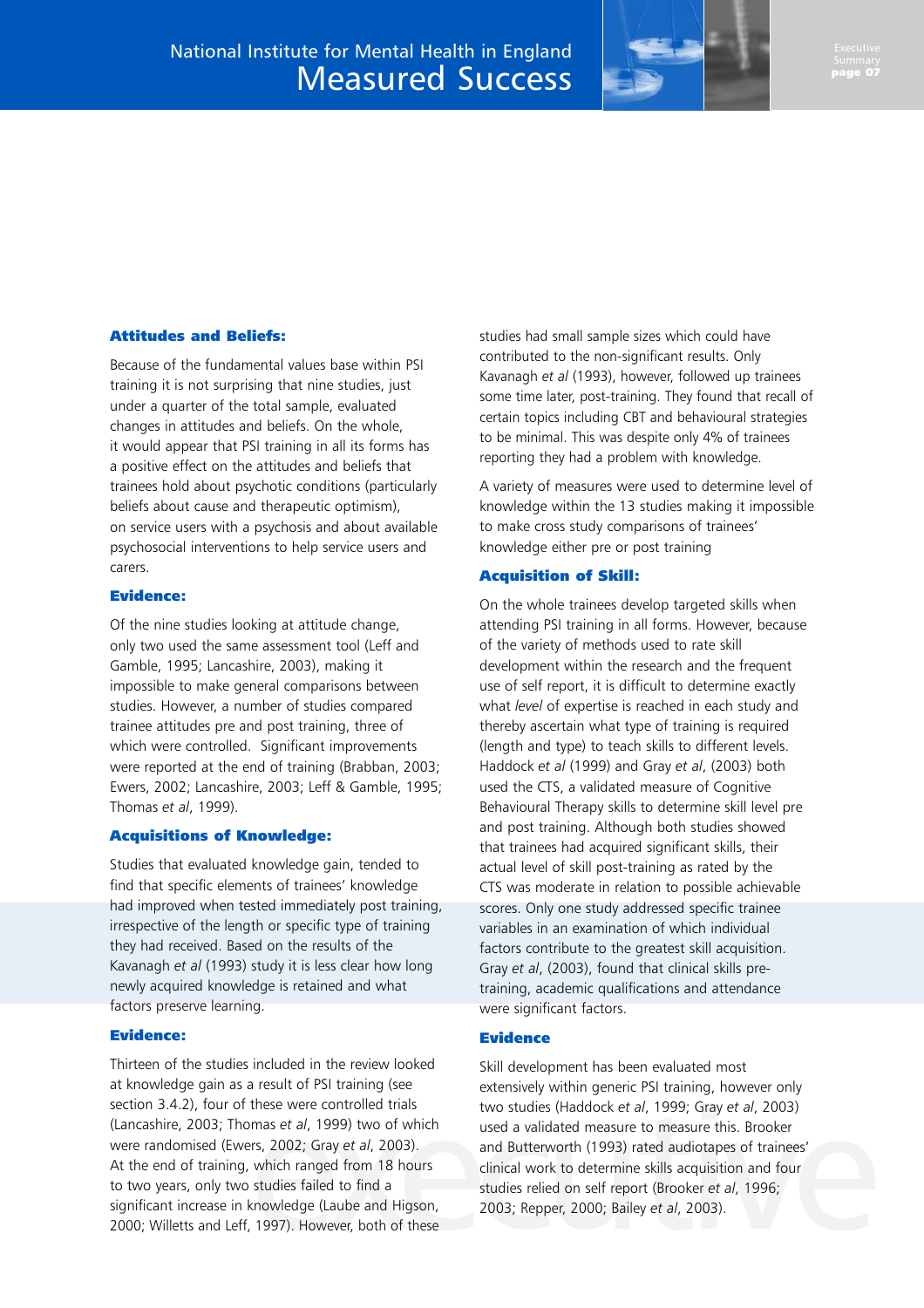#### Change in Behaviour (Implementation):

Most of the studies that relate to implementation are well designed cross-sectional surveys that achieve a high response (see section 3.3.1). There is greatest consistency in the research methods reported where the implementation of PSI training has been evaluated. For example, five studies have used the same instrument to evaluate the difficulty of implementing family interventions in routine clinical practice (see Table 4, page 27). Common barriers to implementation of family work include: allowance of time in the service; integration with existing caseload and the availability of families. In addition, common 'boosters' to implementation have been consistently reported in all related studies: a critical number of staff trained in the team; access to high quality supervision; having the time to do the work and possessing enough skill to apply the intervention flexibly. Several studies point to the importance of organisational ownership of the implementation of PSI through Steering Groups constituted with senior manager involvement.

#### Evidence:

#### Implementation of family intervention training:

A number of well-designed cross sectional studies, achieving a high response, have reported similar barriers to the implementation of family interventions training (Kavanagh *et al*, 1993; Fadden, 1997; Campbell, 1999; Baguley *et al*, 2002; Bailey, 2003)

Implementation of PSI Training: A number of high quality cross-sectional studies have shown that there are identifiable factors that can facilitate the implementation of PSI training: team training (Bailey, 2003; Lancashire, 2003); access to appropriate supervision (Brooker *et al*, 2003; Bailey, 2003; Teamwork, 2001) and organisational ownership and support (Brooker *et al*, 2003; Milne, 2000 and Carpenter *et al*, 2003).

#### Benefits to Service Users and Carers:

Benefits to service users and carers have been found in the majority of relevant studies. There are three times as many studies reporting outcomes for service users ( $n=12$ ) compared to carers ( $n=4$ ). The service user studies are of variable quality with just seven out of 12 employing controlled designs. Improvements in service users' symptoms were reported in six out of seven controlled studies. The one study where symptoms did not improve was underpowered and suffered from serious problems with attrition (Kapur,

2002). Social and general functioning improved in seven of the nine studies where it was measured but only three of these studies were controlled.

Only four studies have examined outcomes for carers. Three of these studies relate to the same 20-day training for family intervention reported by Brooker and colleagues (Brooker, 1992a; 1992b; 1994). In the other paper, Leff *et al* (2001) the impact of training in family intervention on family environment was examined. There are too few studies, measuring diverse outcomes, to draw any meaningful conclusions. It is clear that more research is needed that examines the impact of PSI training from the relative's perspective.

Whether outcomes focus on service users or carers it is difficult to extricate the essential ingredients of a successful training programme as it would seem that most findings seem to occur independently of either the *length* or *type* of training.

#### Evidence:

#### Improvement in service users' symptoms:

In the vast majority of the controlled studies service users' symptoms improve at variable follow-up periods following PSI training (Brooker *et al*, [1992; 1994]; Carpenter *et al*, 2003; Gray *et al*, 2003; Miklowitz *et al*, 2000; Turkington *et al*, 2002).

Improvement in service users' social functioning: It is possible that after PSI training service user's social functioning improves but the evidence is not strong (Brooker *et al*, [1992; 1994]; Carpenter *et al*, 2003; Farhall and Cotton, 2002; Lancashire *et al*, 1997; Lancashire *et al* [in submission]; Milne *et al*, 2002).

#### **Discussion**

Although training in psychosocial interventions is a relative newcomer to the mental health arena it has been evaluated more extensively than other types of post qualifying mental health training (Bailey *et al*, 2003). Moreover, results show that PSI training has potential benefits for trainees across a number of domains including positive changes in knowledge, attitudes and beliefs as well as skills and behaviour change. In addition, PSI training appears to have a positive impact on the experiences of service users and their carers.

PSI training comes in many different forms both in terms of the focus and the length of training. However, it is difficult to determine what particular training is required to achieve specific levels of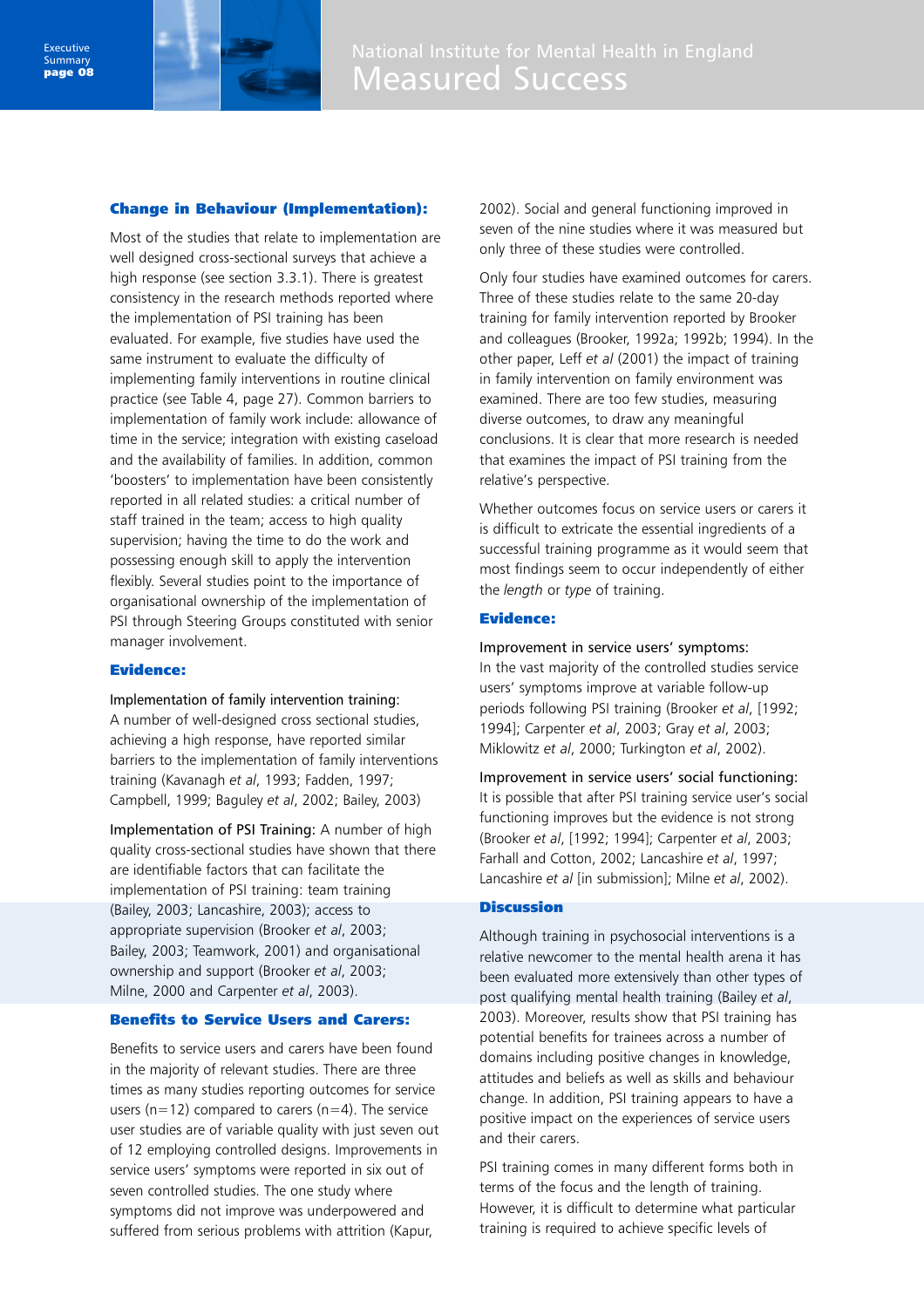

knowledge and skill in this field. In addition, it is evident that a wide range of factors contribute to the successful transfer of learning into practice: caseload size, supervision and peer support are particular issues that need to be addressed by organisations.

#### Conclusions

The range of attitudes, values and skills incorporated within 'PSI' have been recognised as necessary components of a mental health service underpinned by an evidence and values base. However, implementation of these diverse capabilities will require a substantial investment in training. Studies to date, although varying widely in methodological quality, suggest that PSI training programmes do promote a 'recovery' focused perspective and provide the knowledge and skills for trainees to implement evidence based psychosocial interventions, though an individual training programme will not necessarily provide *all* of these elements. Owing to a lack of operational benchmarks, it is less clear what level of skills can be attained from different forms of PSI training or what constitutes the most efficient form of training. Evidently, mental health team members require different types of skill and levels of expertise in the numerous components of PSI: stakeholders in mental health training need to be mindful of this and ensure that available training opportunities reflect this span.

#### Recommendations

Research and evaluation of PSI programmes

- ◗ The national PSI implementation group within NIMHE should create a national forum for all PSI training providers in order to agree consistent methods and measures to audit outcomes and quality of training. *(This has recently been undertaken by the group)*
- ◗ Research money is required in order to develop reliable validated measures of all PSI skills.
- ◗ More follow-up studies should be conducted to determine the preservation of trainees' attitudes, knowledge and skill over time.
- ◗ More *controlled* studies are required to measure the impact of PSI training, particularly from the service user and family perspective.
- ◗ To date there has been a paucity of research considering outcomes of training for families and carers. More work is required in this area.

Secondary analysis of the studies included in this review should be undertaken in an attempt to examine the relationship between factors such as the quality of the research, the type of training and outcomes for service users.

#### Commissioning of PSI programmes

- **•** Commissioners and training providers should use the typology of skill types outlined on page 15 to negotiate the likely outcome for trainees from each programme.
- ◗ In line with the findings from this review, commissioners and Trusts should be mindful that upon completion of PSI training practitioners may not have the skills to implement complex formulation driven therapies (level 3 skills) and may require additional experience, supervision and/ or training to acquire this level of skill.
- **The National PSI Implementation Group should** review the content of current PSI training programmes and recommend a core-curriculum for courses taught at different levels. This should reflect the evidence and values base, national policy and guidelines including topics such as Cultural Competency, Recovery Based Practice and Risk Management.
- **Discussions should take place between local** stakeholders to determine local training needs prior to the commissioning process. This should include commissioners, training providers and Trusts. A good example of this is illustrated within the South Yorkshire PSI Implementation Strategy Document (Brooker and Linde, 2002)
- ◗ Commissioners and Trusts should consider putting in place mechanisms to address the complex issues related to implementation in different service areas. From the evidence base it would be expected that different functional teams will have distinct issues to address in relation to implementation. For example, Early Intervention teams with small caseloads, a clear focus, and a PSI philosophy should find it easier to translate theory into practice than a Community Mental Health Team with larger caseloads, a diverse client group and competing demands.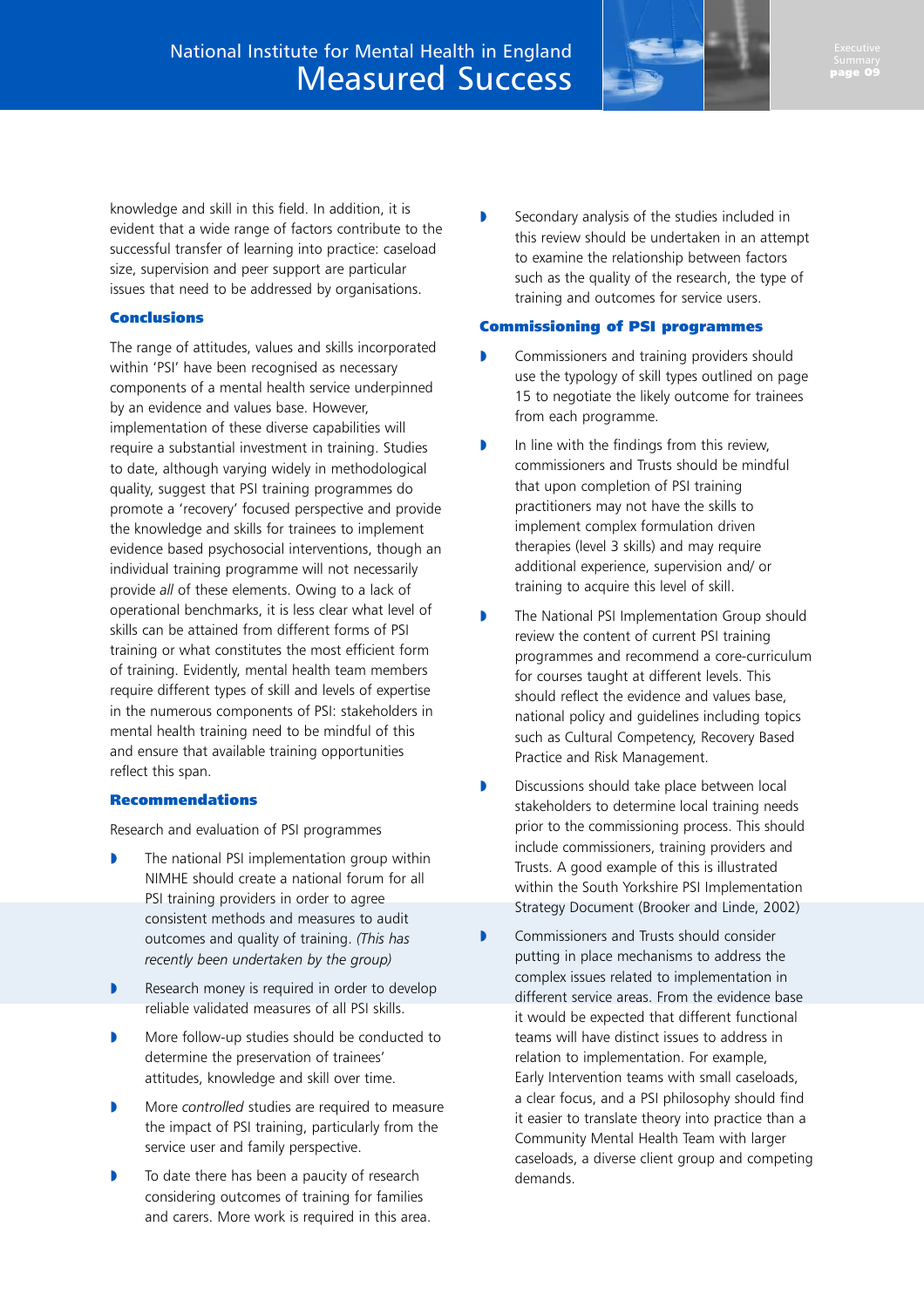Over the coming months the National PSI Implementation Group will be addressing potential implications of this review for commissioners. However, it is evident that commissioners will need to consider a number of issues including the following:

- ◗ *Should individuals or teams be trained?*
- ◗ *Is expert supervision available within the student's organisation?*
- ◗ *Is there support for the training at the highest organisational level?*
- ◗ *Is sufficient resource available to the student to undertake the intervention (e.g. caseload size)*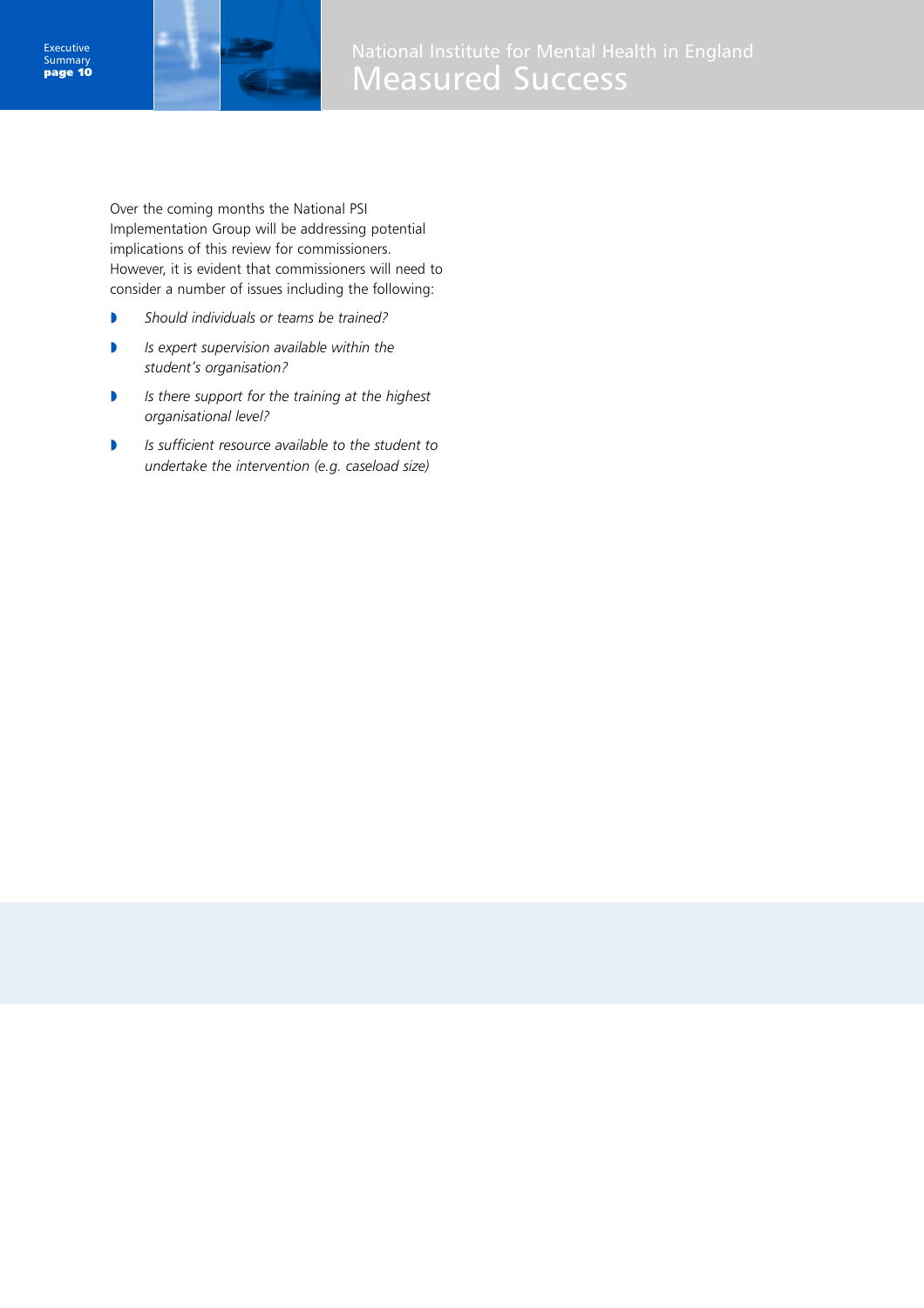

page 11

A Scoping Review of Psychosocial Interventions Training for Work with People with Serious Mental Health Problems ❉

### 1 Background

In the last fifteen years, there has been a radical paradigm shift in the understanding and reatment of psychosis. Until recently the Kraepelinian view of schizophrenia as a chronic deteriorating condition appears to have prevailed across the UK; mental health care has focused on symptoms rather than the sufferer and service users have been given little if any hope of recovery. In this climate, pharmacological interventions have often been seen as the only effective treatment option available for people with severe mental illness with psychosocial interventions perceived as offering little more than auxiliary support.

Times have changed however, and the dialectics of recent national guidance is evidence of this swing. Moving away from symptoms towards service user orientated services, mental health care is now focussed on 'recovery' (National Institute for Mental Health, [NIMHE], 2003) and the crucial role that psychosocial interventions can play has been established. After reviewing the research evidence, the National Institute for Clinical Excellence (NICE) concluded that family interventions for people with schizophrenia and their families could effectively reduce the relapse rate compared to standard care (NICE, 2002). In addition, they summarised that cognitive behavioural therapy (CBT) could improve mental state and could also lead to reduced relapse when the treatment was implemented for more than three months. As a result, NICE recommended that both family interventions and CBT should be available routinely for people diagnosed with schizophrenia.

The trend towards psychosocial interventions being available routinely is also reflected in National Policy Implementation Guidance that emphasises the need for family interventions and cognitive therapy as integral to new service models and delivery.

One example of this is assertive outreach where structured family interventions are advocated (see page 31, Department of Health, 2001). These national recommendations have been perceived as a breakthrough in the treatment of psychosis, with mental health services moving towards a more holistic treatment approach. However, providing guidance on what should be available is only the start of a long and difficult implementation process: the gulf between theory and practice is enormous and the difficulties of implementing evidence-based practice have been extensively documented (Repper and Brooker, 2002; Fadden, 1997).

Providing staff with the skills to implement psychosocial interventions, although by no means the only means to achieve implementation, is a crucial determinant of whether services are able to provide best practice that is based on evidence. Ensuring the availability of appropriate, costeffective training is therefore vital and to achieve this requires a well informed, strategic approach to the commissioning and provision of PSI training programmes. Commissioners should be aware of exactly what training is needed, at what level, how it should be delivered and to whom (Brooker *et al*, 2002).

# chapter.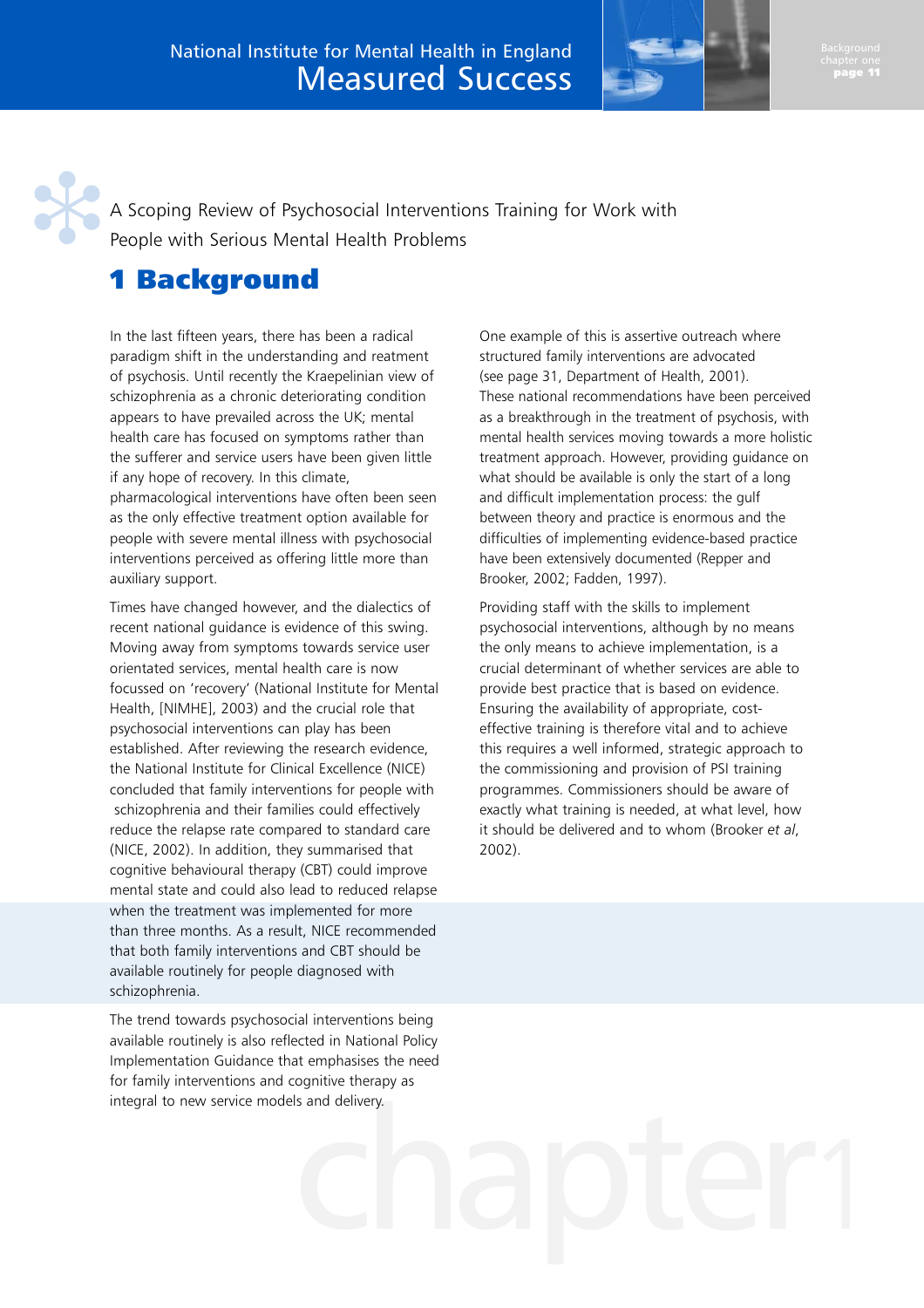#### 1.1 What training should be provided?

Knowing exactly what training is required to skill the workforce to deliver psychosocial interventions is obviously fundamental to effective implementation. However, it is not always clear exactly what is embraced by the now ubiquitous term 'PSI'. The PSI acronym has its origins in the Thorn Training programmes that began in the early 1990s in London and Manchester. These programmes targeted community mental health nurses and sought to address the paucity of available training in problem-centred case management, cognitive behaviour therapy and family interventions (see for example Baguley *et al*, 2000). As our understanding of effective interventions has increased, so PSI has evolved and the term is now used as shorthand for 'evidence based psychosocial interventions for psychoses'. However, the simplification of Psychosocial Interventions for Psychosis into the singular, brand name of 'PSI' has brought with it some disadvantages. The 'PSI' abbreviation condenses a diversity of attitudes, models, and skills into a simple singularity that can be readily dismissed or misunderstood. This reductionism can account for many of the misconceptions that are apparent: "*We already do PSI*", "*our service isn't ready for PSI yet*", "*It's the latest fad*", "*I don't agree with it*." These dichotomous arguments become more difficult to support once 'PSI' gets unpacked to acknowledge the broad spectrum of psychosocial interventions that exist and that can be understood and practised at varying levels of sophistication and skill.

The range of attributes required to practice PSI include a set of core values, attitudes and interpersonal skills, through assessment and therapeutic techniques to the capability to deliver complex formulation driven therapies. Successful implementation of PSI does not require each person in a mental health team to have every skill; however, the full range of competencies does need be evident within that particular service. Unpacking PSI into its essential components should enable stakeholders involved with workforce development to assess whether training programmes are meeting local needs and should also help in the process of identifying gaps in provision.

Most often, PSI is seen as equivalent to cognitive behavioural orientated family and individual psychological interventions such as CBT, however, these interventions are only the 'tip of the iceberg' and have to be built upon a core set of values and capabilities. These essential skills should be intrinsic within all PSI training and practice and include an emphasis on respecting and supporting service users and their carers, promoting recovery, identifying and working with people's needs and strengths, recognising and dealing with social inequality and exclusion as well as working with the complex balance between promoting safety and positive risk taking. These core competencies are reflected in the "The 10 Essential Shared Capabilities" that have been developed jointly by the National Institute of Mental Health in England and the Sainsbury Centre (2004).

At the other end of the PSI spectrum, and in line with national guidance (NICE, 2002), service users with a diagnosis of schizophrenia and their carers should also have access to CBT and family interventions. Once again, however, implementing this guideline can sometimes be hindered by confusion with the terminology. These apparently straightforward therapy terms encompass a myriad of 'sub-species' or brands of individual CBT and family intervention - not all of which have an evidence base in the treatment of psychosis. In addition these interventions can be practiced at varying levels of expertise, for example, practitioners who can implement a few cognitive therapy *techniques* should not be regarded as cognitive *therapists* who would have the skills to offer a full course of cognitive therapy. Similarly, practitioners who can provide stand-alone psycho-education to families should not be perceived necessarily as offering family interventions per se. PSI training programmes provide CBT and family intervention training at many different levels: introductory and intermediate courses will often not equip students to implement therapies as such but will introduce students to concepts and theories; a reality that can be at odds with the expectations of service managers. PSI training can, therefore, be conceptualised at the three main levels of training described below in Figure 1.

#### 1.2 How Should PSI Training Be Delivered?

Since 1992, over 80 new PSI programmes have been established in England, ranging from short introductory courses, through to diploma and MSc level programmes (Brooker, 2002). However, despite the substantial investment in PSI training over the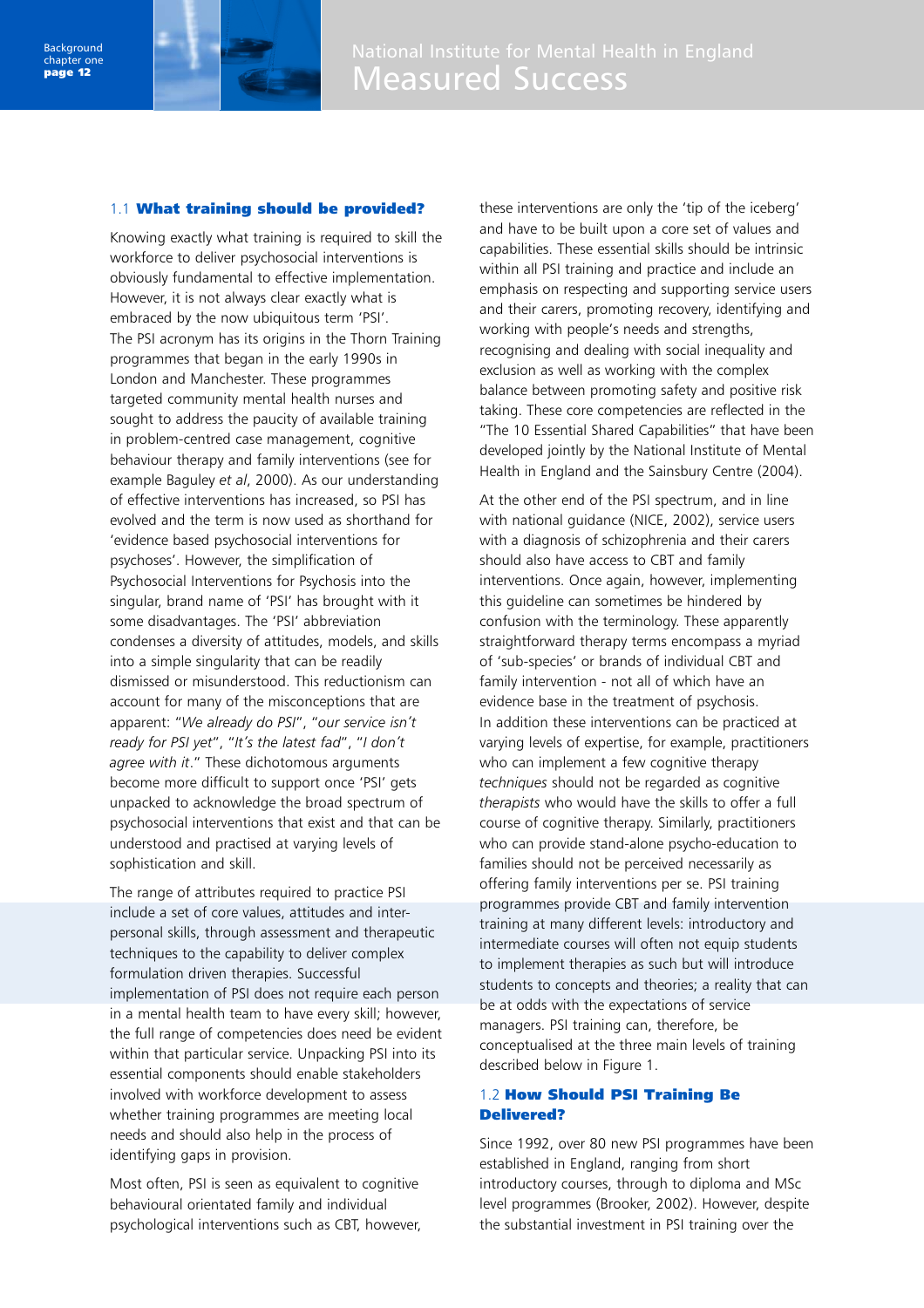

last decade there remains a substantial shortage of staff with skills to implement the requirements of a Modern Mental Health Service laid out in the Mental Health National Service Framework (2000) and related Policy Implementation Guidance. For the gold standard to be reached a strategic approach must be taken towards training provision and commissioning - it is essential that training is both effective and efficient. Although the evidence base provides direction in service provision, the same principles do not appear to drive the training agenda: little attention appears to be paid to the outcomes of *training* programmes and whether these are the most effective and efficient methods of delivery. Analogous to treatment provision, outcomes of training should be assessed properly and key stakeholders, especially commissioners, should also be aware of the evidence of 'what works for whom' (Roth and Fonaghy, 1986).

#### 1.3 Aims of the review

This review has synthesised the available evidence on PSI training since 1990 with the aim of establishing:

- ◗ The extent to which PSI training has been evaluated
- The types of PSI training that have been evaluated
- The outcomes that have been assessed for service users, carers and trainees

Overall, the aim of the review is to determine what is known about the impact of PSI training, the quality of such research/ evaluation, and how this knowledge might best be used to inform future purchasing and provision.

#### Figure 1: A Model of Skill Types within Psychosocial Interventions

Type A skills could be seen as the 'core' values, understanding and skills needed to practice psychosocial interventions. Intrinsic within would be general therapeutic optimism with an appreciation of a philosophy of 'recovery'. Practitioners at this level would display good interpersonal and engagement skills.

Type B equates to the toolbox of manualised/prescribed skills. Practitioners with these skills would have varying levels of competency to administer and interpret a variety of psychometric assessments and be capable of executing prescribed interventions such as psycho-education or problem solving. Practitioners with these skills (without Type C skill) would be working as technicians, in other words would be able to carry out skilled interventions but may not understand fully the theoretical models behind their actions.

**Type C** skills equate to the ability to devise a sophisticated therapeutic intervention based on the sound understanding of a range of relevant therapeutic models (potentially wider than merely cognitivebehavioural). With C type skills practitioners should be capable of providing complex, formulation driven and individually adapted therapeutic interventions.

Note: It should be noted that this model of skill types does not propose that the three categories are interdependent – one can possess one type of skill without the other. A practitioner may have very good B type skills (be able to carry out a standardised assessment and intervention) but might not hold the appropriate values (e.g. therapeutic optimism) that one would equate with a psychosocial approach to psychosis (Type A skills). Alternatively it could be that a person has a broad understanding of theoretical models and is capable of devising complex treatment plans accommodating a variety of variables (Type C skills) and yet lack practical skills (B Type skills) to implement them. In addition it should be noted that each skill type, be it A, B or C, can be present at varying levels of competence.

**SOURCE:** Brabban, A (2001) Internal Strategy Document – County Durham and Darlington Priority Services Trust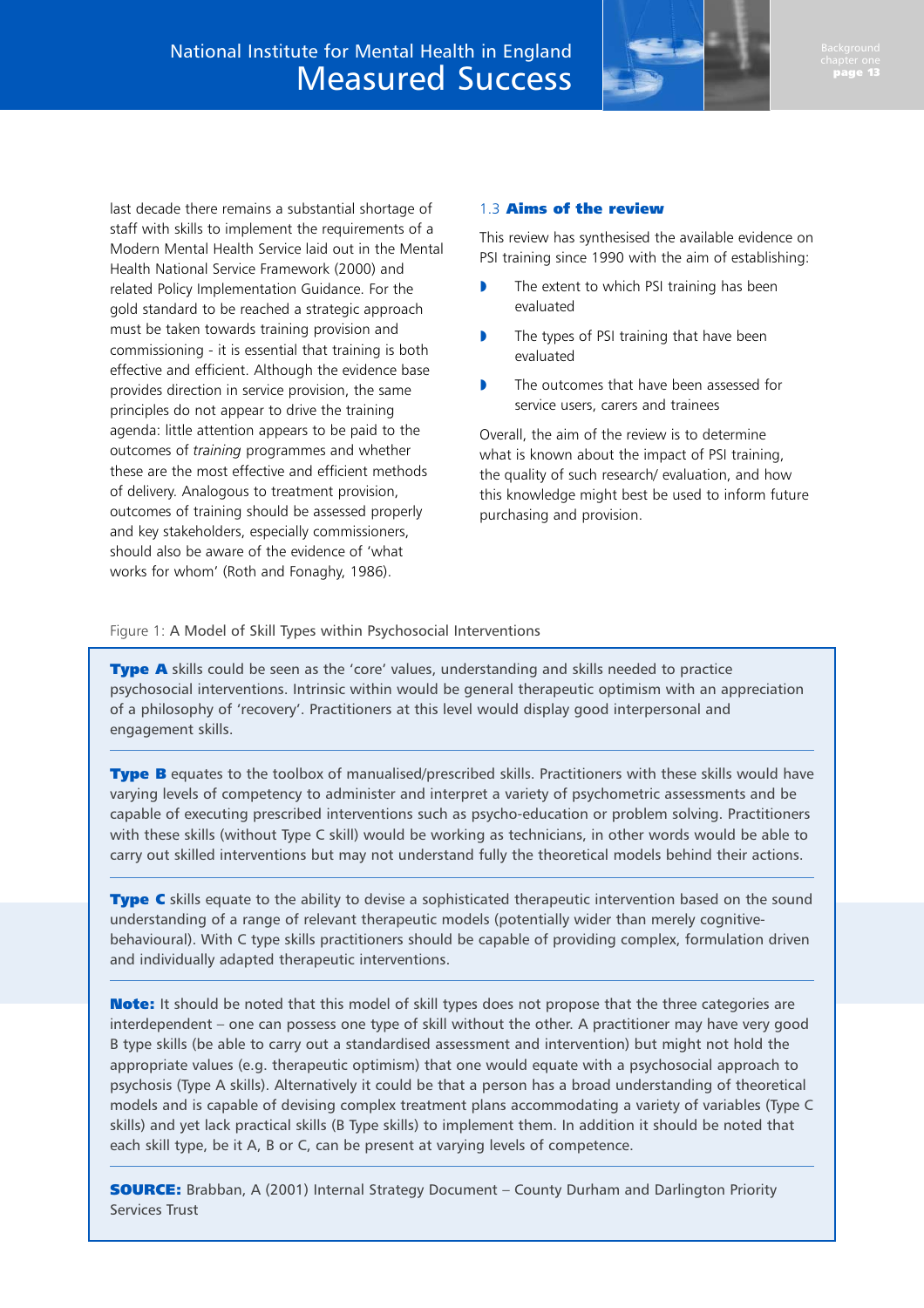

# 2 Method ❉

A comprehensive literature review was undertaken drawing upon systematic review methodology (NHS Centre for Reviews and Dissemination, (2001).

#### 2.1 Search Strategy

A comprehensive literature search was undertaken in August-September 2003 to identify all literature relating to the evaluation of psychosocial interventions training. A wide range of electronic bibliographic databases were searched, covering the medical, health, nursing, psychological/ psychiatric, educational, social science, science, and grey literature (including current research):

- 1. AMED
- 2. ASSIA
- **3.** British Nursing Index
- 4. CENTRAL
- 5. CINAHL
- **6.** Cochrane Database of Systematic Review (CDSR)
- **7.** Cochrane Collaboration EPOC Register of Studies
- 8. Embase
- 9. ERIC
- **10.** Health Management Information Consortium (HMIC)
- 11. Medline
- **12.** Medline In Process
- **13.** National Research Register (NRR)
- 14. NHS Database of Abstracts of Reviews of Effects (DARE)
- **15.** NHS Economic Evaluation Database (EED)
- **16.** NHS Health Technology Assessment (HTA)
- **17. PsycINFO**
- **18.** Research Findings Register (ReFeR)
- 19. Science Citation Index
- 20. Social Sciences Citation Index

'Psychosocial intervention' search terms (e.g. psychosocial intervention, psychosocial care, psychosocial treatment, psychotherapy, cognitive therapy, family intervention, psychiatry, etc.) were combined with 'education' terms (e.g. education, teaching, training, CPD, CME, short course, diploma, certificate, masters, study programme, taught programme, taught course, curriculum, etc.), and 'evaluation' terms (e.g. evaluation, feedback, attitude, summative, formative, exam, satisfaction, dissatisfaction, outcome, effectiveness, impact, knowledge, etc.). No date, study or publication type restrictions were applied to the strategy. However, searches were restricted to English language papers only. A sample search strategy (Ovid Medline) is provided in Appendix 1. A general Internet search was also performed on Google™. In addition, citation searches were performed on key authors and papers, identified by the review team, in the Science and Social Sciences Citation Indexes and the reference lists of included studies were checked for additional studies.

In order to identify the grey literature an e-mail message was sent to the representative of each Higher Education Institution (HEI) that had been identified as the lead member of the Academic Network for Mental Health Nursing. The aim of the review was outlined and a request was made for unpublished evaluations of PSI training that met the criteria outlined in Appendix 2 and section 2.2 below. A similar request was made of members of the National PSI Implementation Group in NIMHE.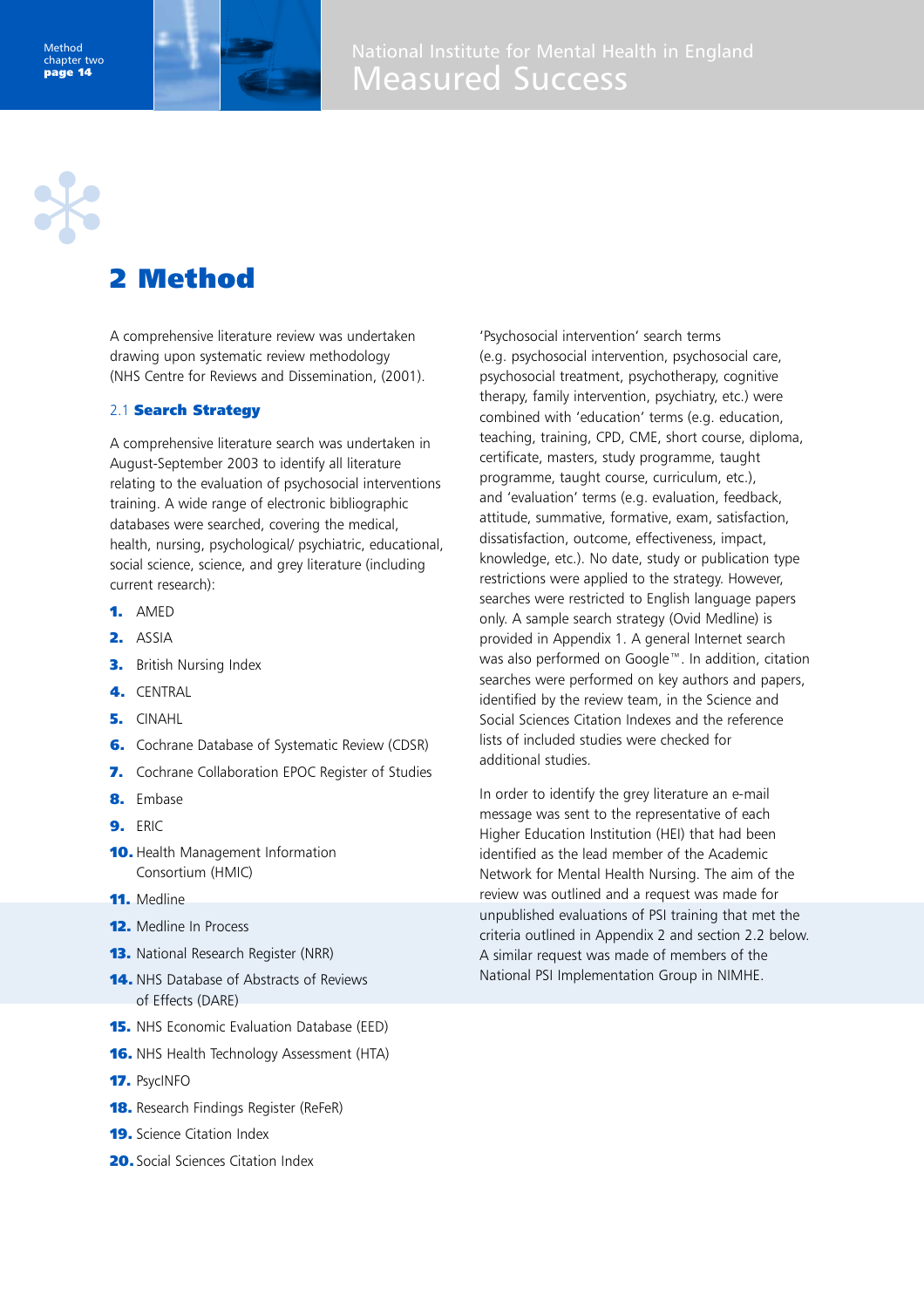

#### 2.2 Inclusion criteria

Studies were included in the final list of included papers if they met the following criteria:

- a) The population being trained was anyone working with or caring for someone with a psychotic disorder
- **b)** The intervention that was taught was to have been delivered to service users who had a psychotic disorder
- c) The training could be predominantly defined as PSI (see definition in Appendix 2)
- d) The study reported at least one quantifiable outcome
- e) The evaluation of training had been planned and was not part of routine course/programme audit.
- f) The report of the study was published in or after 1990 (no studies published in or before 1989 were included) when the term PSI was first coined.

#### 2.3 Assessing the Quality of Included Studies

In order to extract data consistently a checklist was designed (see appendix 3), adapted from one previously reported by Walburn *et al* (2001). The studies were then independently assessed.

#### 2.4 Structure of Review

A number of stakeholders have an investment in psychosocial interventions training programmes particularly trainees, service users, carers as well as the wider organisation; for this reason the outcomes for each of these groups are reviewed independently within Kirkpatrick's (1967) framework for the evaluation of training. Kirkpatrick's model identifies four different levels of outcome namely: reaction to training, learning, behaviour change and results for those who receive a service from the trainees. Recently Barr *et al* (1999) expanded the model and subdivided 'learning', separating out the impact on attitudes from the impact on knowledge and skills. The 'results' level was also expanded to differentiate between impact on those that the training is designed to benefit, (which for the purpose of this review, equates to users of services and their carers) and the effect on practice within organisations. All studies drawn upon for this aspect of the review are listed in Appendix 7.

| <b>Level</b>   | <b>Outcome</b>                     | <b>Level</b>   | <b>Outcome</b>                     |
|----------------|------------------------------------|----------------|------------------------------------|
|                | Learners' reactions                |                | Change in behaviour                |
| 2a             | Modification of attitudes & values | 4a             | Change in organisational practice  |
| 2 <sub>b</sub> | Acquisition of knowledge & skills  | 4 <sub>b</sub> | Benefits to service users & carers |

#### Figure 2: Kirkpatrick's Framework for Outcomes (1967) as Adapted by Barr *et al* (1999)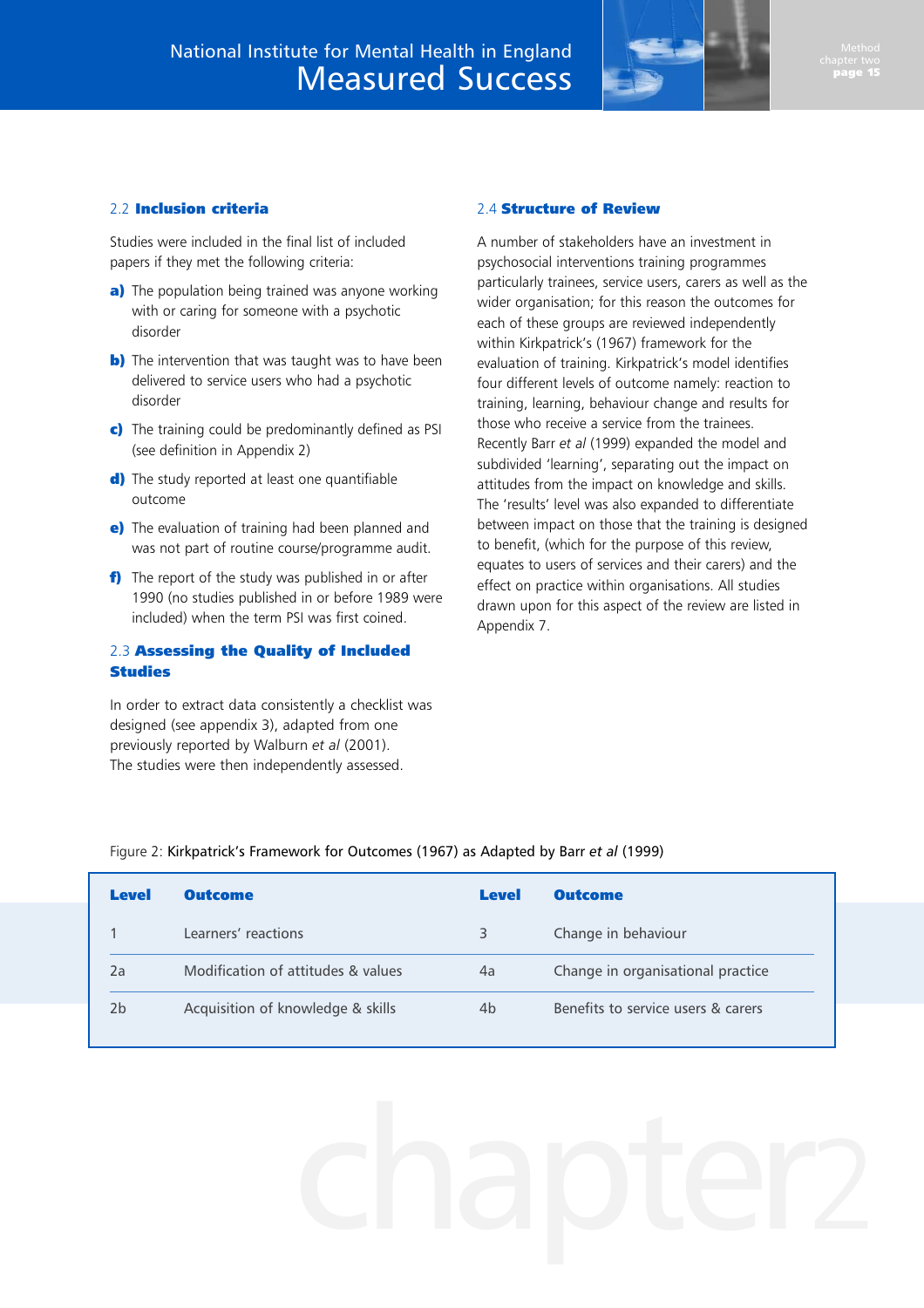

### 3 Results

#### 3.1 Total of included studies

Approximately 400 abstracts were identified from an initial list of approximately 2000 generated from the initial search described in Section 2.1. All three members of the review team (CB, AB and PR) assessed the abstracts. It was agreed that 96 studies might meet the criteria given their titles. Two of the team (AB and PR) then assessed the full versions of the papers independently. There was 100% agreement that 31 studies met the inclusion criteria and that 59 did not. There was disagreement about the remaining six studies. A meeting was held, chaired by CB, where the remaining 6 studies were discussed. It was agreed by all three of the team (AB, PR and CB) that a further 3 out of these six studies met the a *priori* criteria. The formal search thus generated 34 studies for inclusion. The search of the grey literature uncovered 3 studies – all local evaluations of training not in the published literature - that it was agreed should also be included. Thus a final total of 37 studies were finally included and these are listed in Appendix 7. The included studies are also categorised into those that contain outcomes for service users (Table 6); those that contain outcomes for carers (Table 7) and those that include outcomes for trainees (Table 2). A number of studies measured outcomes for more than one of the three groups so total numbers do not sum to 37. The 59 studies that were excluded are listed at Appendix 8 where more detail is presented about reasons for exclusion.

#### 3.2 Course type by course content

In the Background section it was argued that 'psychosocial interventions' (PSI) is a broad term that covers all non-pharmacological evidence-based interventions used in work with people with a psychosis and their families. Similarly the type of training that has been evaluated is almost as varied with accredited courses offered in HEIs (at undergraduate and postgraduate levels) and a wide range of in-house programmes offered within mental health services. The distribution of evaluated programmes by course type and provider is shown in Table 1 below. There are features of this distribution that are worthy of comment.

First, it is clear that the overwhelming focus of evaluated PSI training is on generic courses (17 studies) and family work programmes (15 studies). The evaluation of generic programmes is evenly spread across in-house, undergraduate and postgraduate programmes whereas all family programme studies are either in-house or undergraduate. The only courses that have reported outcomes for individual interventions, (where the course has been designed specifically to teach trainees one intervention targeted at the service user), have all been short in-house programmes. In total there have been very few evaluations of postgraduate courses, however, only four such programmes exist (Sheffield, Birmingham, Manchester and Sunderland) and each of these has at least one reported study.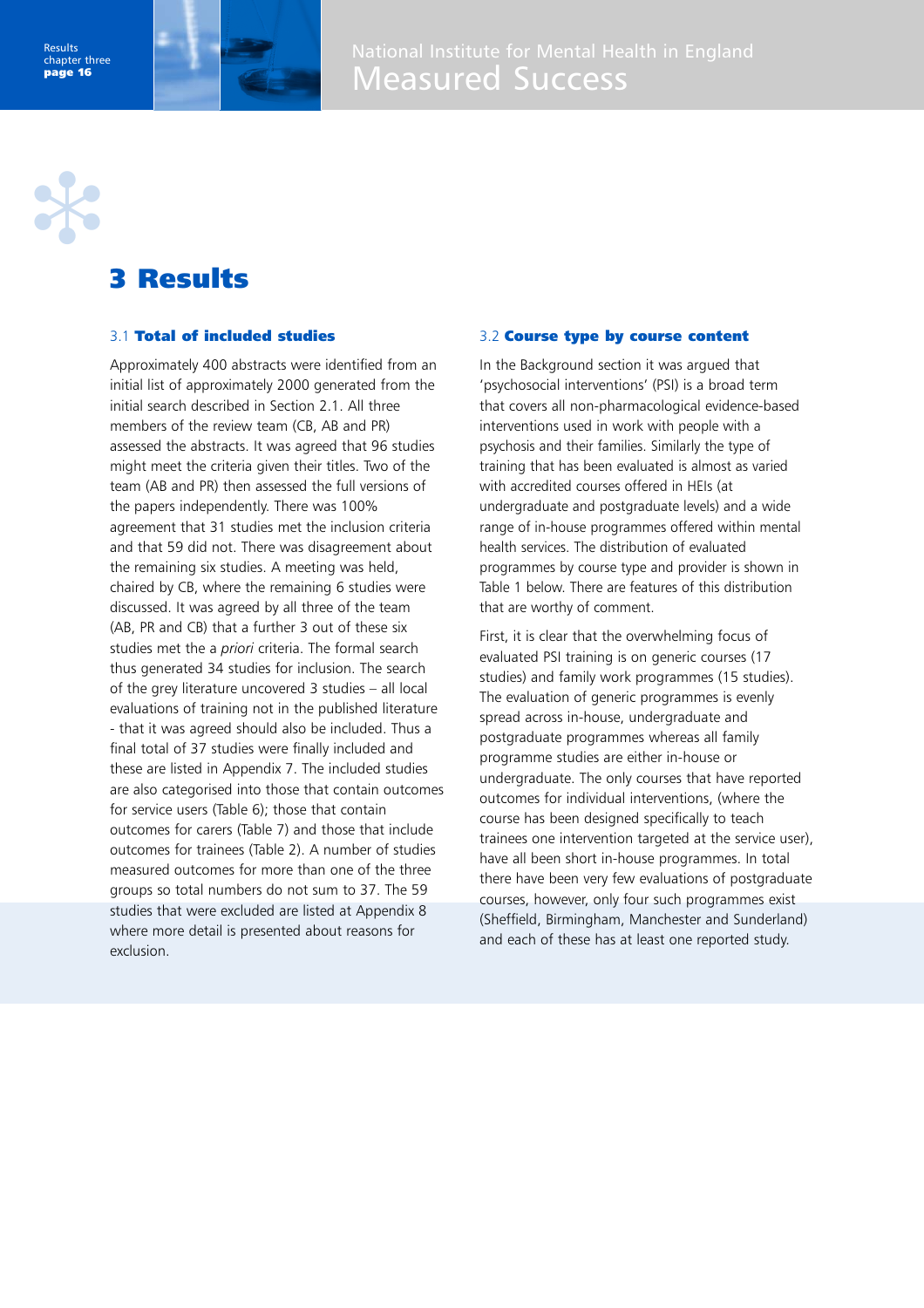

#### Table 1: PSI Course Type by Focus of course

| <b>In House</b>      | <b>Family Work</b>     | <b>Generic</b>                         | <b>Individual Interventions</b> |
|----------------------|------------------------|----------------------------------------|---------------------------------|
|                      | Campbell (1999)        | <b>Bailey (2004)</b>                   | Brabban (2003)                  |
|                      | Fadden (1997)          | Brooker et al (1996)                   | Farhall & Cotton (2002)         |
|                      | Laube & Higson         | Ewers (2002)                           | Gray et al (2001)               |
|                      | (2000)                 | Kapur (2002)                           | Gray et al (2003)               |
|                      | Leff et al (2001)      | Milne et al (2000a)                    | Turkington et al (2002)         |
|                      | Miklowitz et al (2000) | Milne et al (2000b)                    |                                 |
|                      | Kavanagh et al (1993)  | Milne et al (2001)                     |                                 |
|                      | Thomas et al (1999)    | Willets & Leff (1997)                  |                                 |
| <b>Undergraduate</b> | Baguley et al (2000)   | Brooker et al (2003)                   |                                 |
|                      | Bailey et al (2003)    | Gray et al (2001)                      |                                 |
|                      | Brooker et al (1992a)  | Haddock et al (1999)                   |                                 |
|                      | Brooker et al (1992b)  | Lancashire et al (1997)                |                                 |
|                      | Brooker &              | Lancashire et al (2004)                |                                 |
|                      | Butterworth (1993)     | <b>Teamwork Management</b>             |                                 |
|                      | Brooker et al (1994)   | Services (2004)                        |                                 |
|                      | Leff & Gamble (1995)   |                                        |                                 |
|                      | Lancashire (2003)      |                                        |                                 |
| <b>Postgraduate</b>  |                        | Brooker et al (2003)                   |                                 |
|                      |                        | Carpenter et al (2003)                 |                                 |
|                      |                        | Milne et al (2003)                     |                                 |
|                      |                        | Repper (2000)                          |                                 |
|                      |                        | Teamwork Management<br>Services (2004) |                                 |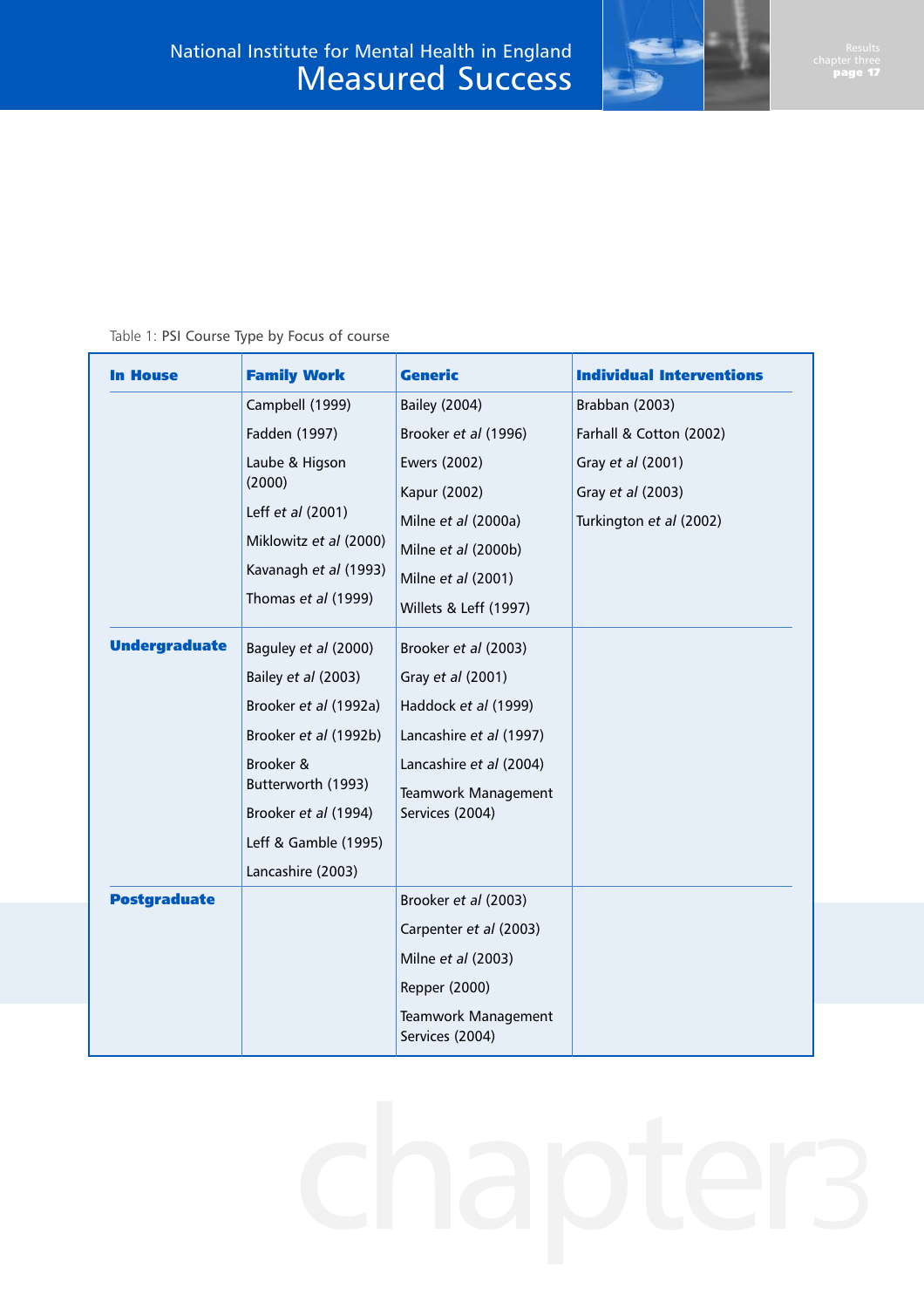#### 3.3 Design of included studies

#### 3.3.1 Cross-sectional studies

Appendix 4 describes several important features of the cross-sectional studies. In many of these studies the focus is on the extent to which taught skills have been maintained, often in the specific area of family work for psychosis. An important strand of this research has shown, mostly through trainee's self report, that the implementation of family work is highly problematic. Most studies report survey response rates ranging from 45% to 100% over reasonable follow-up periods (often 1-2 years after training). Although some caution is necessary the likelihood of systematic bias being introduced through high non-response is accordingly low in most of the studies. Very often the same tool has been used to compare aspects of the implementation of family work and this allows a useful comparison to be drawn (Tables 6 and 7).

#### 3.3.2 Uncontrolled studies

The features of uncontrolled studies are outlined in Appendix 5. The vast majority of these are simple before and after designs (n=9) with different varieties of training designated as the intervention. In addition, three studies also include a variable period of follow-up. A variety of outcomes are assessed including trainees' knowledge, skills and attitudes; the frequency and severity of service users' symptoms and social functioning; and success in the implementation of the taught skills. In the great majority of studies the outcomes reported are usually significant improvements in the direction of the researcher's hypothesis. However, without any controls, it is difficult to ascribe these changes to the training interventions. A number of the studies triangulate the findings with qualitative data (see for example, Barnes *et al* 2000) thereby adding weight to some of the uncontrolled quantitative findings.

#### 3.3.3 Controlled studies

Appendix 6 outlines the features of the 14 controlled studies that have been undertaken. Only two of these 12 studies have used a power calculation to estimate sample size (Turkington *et al*, 2002; Gray *et al*, 2003). The longest follow-up period reported is 12 months (4/11 studies) with three papers reporting follow-up at 6 months. Attrition of the samples at follow-up varies from 0-43%. The randomised controlled trial reported by Turkington and colleagues, cited above, was probably the highest quality study on

methodological grounds, i.e. power was calculated, sample size was large, and attrition at follow-up was low (12%). Similarly, and using the same criteria, Gray *et al*'s paper, also cited above, was also a well conducted trial. Both papers are concerned with short in-house programmes for individual interventions. Turkington and his colleagues trained mental health nurses to deliver CBT in a short training programme - the primary outcome measure of interest was the overall symptomatology of service users. Gray and his colleagues described a short training intervention for mental health nurses that assessed the primary outcome of service user's compliance with medication. Methodological problems notwithstanding, all the papers reported a significant training effect

#### 3.4 Kirkpatrick's Framework for the Evaluation of Training

#### 3.4.1 Level 1 Outcomes: Trainee Reactions

In this section, studies that have evaluated trainees' satisfaction with a PSI training programme are reviewed.

Satisfaction with the training programme was considered in eight of the papers with results showing unanimous satisfaction for both short in-house training (Campbell, 1999; Milne *et al*, 2000(a); Brabban, 2003; Willetts & Leff, 1997; and Kapur, 2002) and two-year postgraduate programmes (Milne *et al*, 2003; Carpenter *et al*, 2003; and Teamwork Management Services, 2001). Trainees on the Birmingham University postgraduate programme (Carpenter *et al*, 2003) commented that the inter-professional nature of the training was particularly beneficial for overcoming professional differences and prejudices - for this reason the trainees (nurses, social workers and occupational therapists) were disappointed that the training had not attracted more psychiatrists and psychologists. Nevertheless, some professional stereotyping was still evident. Trainees on a postgraduate programme at Sunderland University also commented on the benefits of having a shared inter-profession conceptual framework for psychosis in the form of the stressvulnerability model (Milne *et al* 2003).

Supervision is also provided or at least considered on most post-basic PSI training courses, however, the form this takes varies between programmes with some courses providing 'in house' supervision and others contracting employing organisations to provide this. Milne *et al* (2003) evaluated trainees' reaction to 'in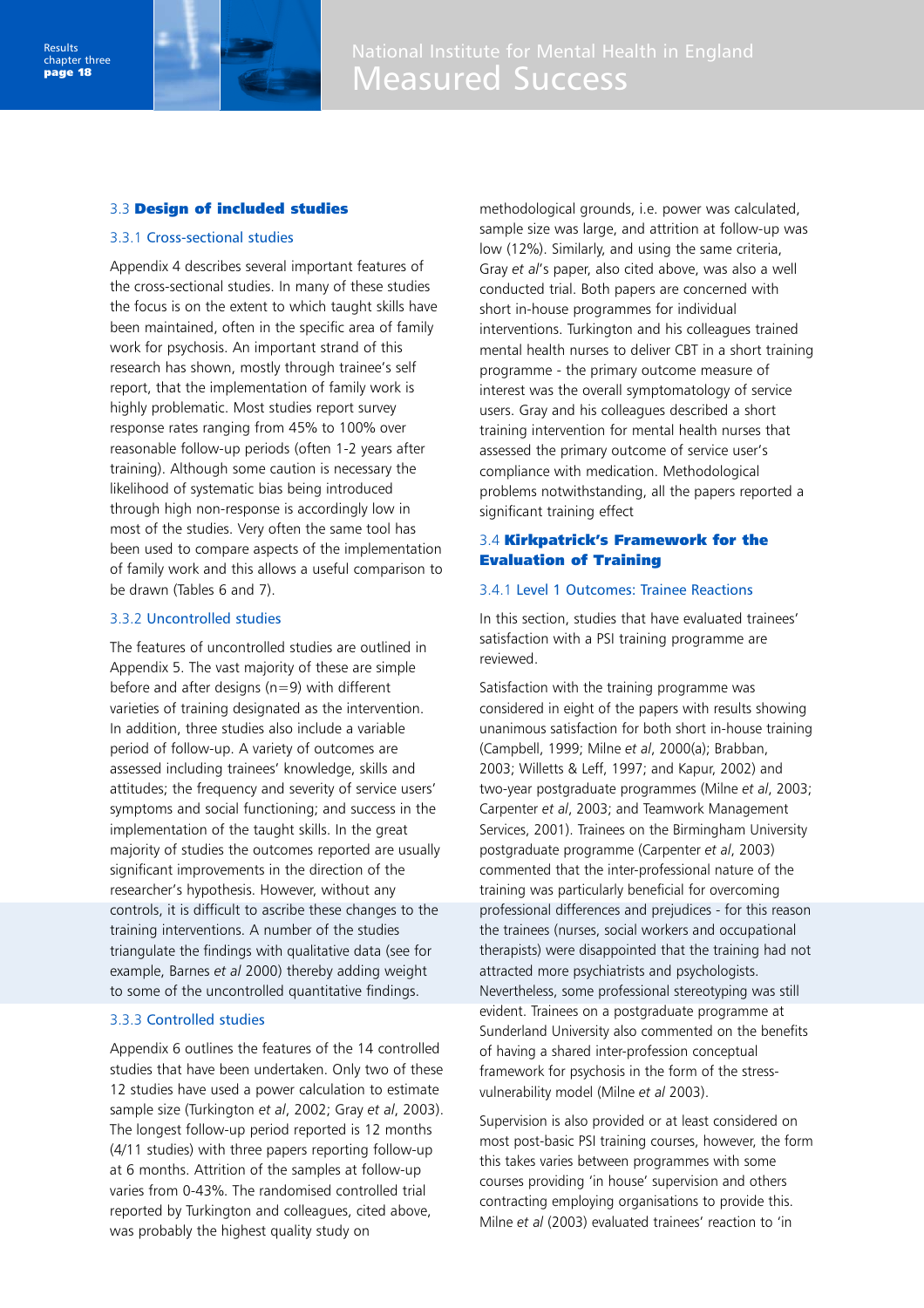

house' supervision and reported that the majority perceived the supervision as meeting their needs to 'a large extent' or 'fully'. This was in stark contrast to trainee's evaluation of routine Trust supervision which 74% rated as not meeting their needs. Worryingly, this finding was repeated when evaluating a second cohort attending the Sunderland programme. On the Birmingham programme, where aspects of supervision were provided by the sponsoring Trust, experiences were more wide ranging - varying between 'excellent' and 'failed'. Students specifically mentioned the advantages of having clinical psychologists as tutors because of their skills and experience in psychological methods (Carpenter *et al* 2003).

#### 3.4.2 Level 2 Outcomes: Learning

The second level of Kirkpatrick's framework for evaluating training (1967) focuses specifically on learning gained from the training. Barr *et al* (1999) divided this second level into two separate categories: changes to attitudes and perceptions and the acquisition of knowledge.

#### Level 2a: Impact on Attitudes and Perceptions

Positive attitudes towards service users with psychosis and their carers are fundamental to all mental health service provision. Within PSI training the values base is often promoted strongly. Nine studies have evaluated whether PSI training has had an impact on the attitudes and values of the trainees (Brooker & Butterworth, 1993; Leff & Gamble, 1995; Thomas, 1998; Repper, 2000; Ewers, 2002; Brabban 2003; Carpenter *et al* 2003; Lancashire, 2003, Brooker *et al*, 2003).

#### a) Attitudes Towards Schizophrenia

The concept of 'Attitudes towards schizophrenia' incorporates a wide range of beliefs and attributions about the cause and outcome of schizophrenia and subsequent values and beliefs regarding the treatment and management of a person with schizophrenia and his or her carers.

The in-house PSI training course evaluated by Ewers (2002) aimed "to move staff away from a medical model of 'cure or ill' towards a 'more flexible and creative way of seeing patients' problems". Changes in attitudes were measured on a previously untested scale developed specifically for the study. Forensic mental health nurses who had received training showed significant improvements compared with a control group who had not - this related to more "realistic and positive attitudes towards their patients' care".

In an evaluation of an undergraduate family interventions programme Leff & Gamble (1995) assessed attitude change using the Attitudes and Assumptions Questionnaire (AAQ) that focuses on issues relating to schizophrenia and associated family interventions. Four cohorts of students showed significant improvements in attitudes towards family interventions - for three cohorts this was evident after two months of training, though all four groups showed significant positive change at nine months. Lancashire (2003) used the same measure of attitudes and beliefs to evaluate changes in trainees completing two modules of family intervention training and found changes of a similar magnitude to that of Leff and Gamble (1995). Thomas *et al* (1999) also found a shift in staff attitudes ( $n = 20$ ) where six sessions of 'Practitioner Training about Families' were provided. Compared to a control group who did not receive training, staff showed a significantly positive attitude towards providing information to families and teaching skills to families. No significant difference between the groups was found in attitudes towards providing support to families.

In her study of the Sheffield University postgraduate PSI programme, Repper, (2000) reported that all the students in the study acknowledged that their attitudes had changed towards people with psychosis.

#### *"They came to see them as people with experiences that had meaning and could be understood in the context of their lives: essentially 'people who had value and could be helped."*

She found that that overall, trainees developed a more positive and hopeful attitude towards the client group that permeated all aspects of their work. The change in attitude found by Repper was also evident in a follow up study that targeted students on the same training programme. Students who had undergone training in PSI at either the University of Sheffield (postgraduate course) or the Institute of Psychiatry (undergraduate Thorn Training) at least one year earlier, were asked to rate themselves compared to pre-training (Brooker *et*  $al$ , 2003). Respondents ( $n = 96$ ) stressed how their attitudes had changed, 31 reported that they were more optimistic that outcomes could be improved - 30 believed they had increased understanding and 18 stated an increased recognition of the value of engaging and working with families, collaborative work with clients and normalising their experience.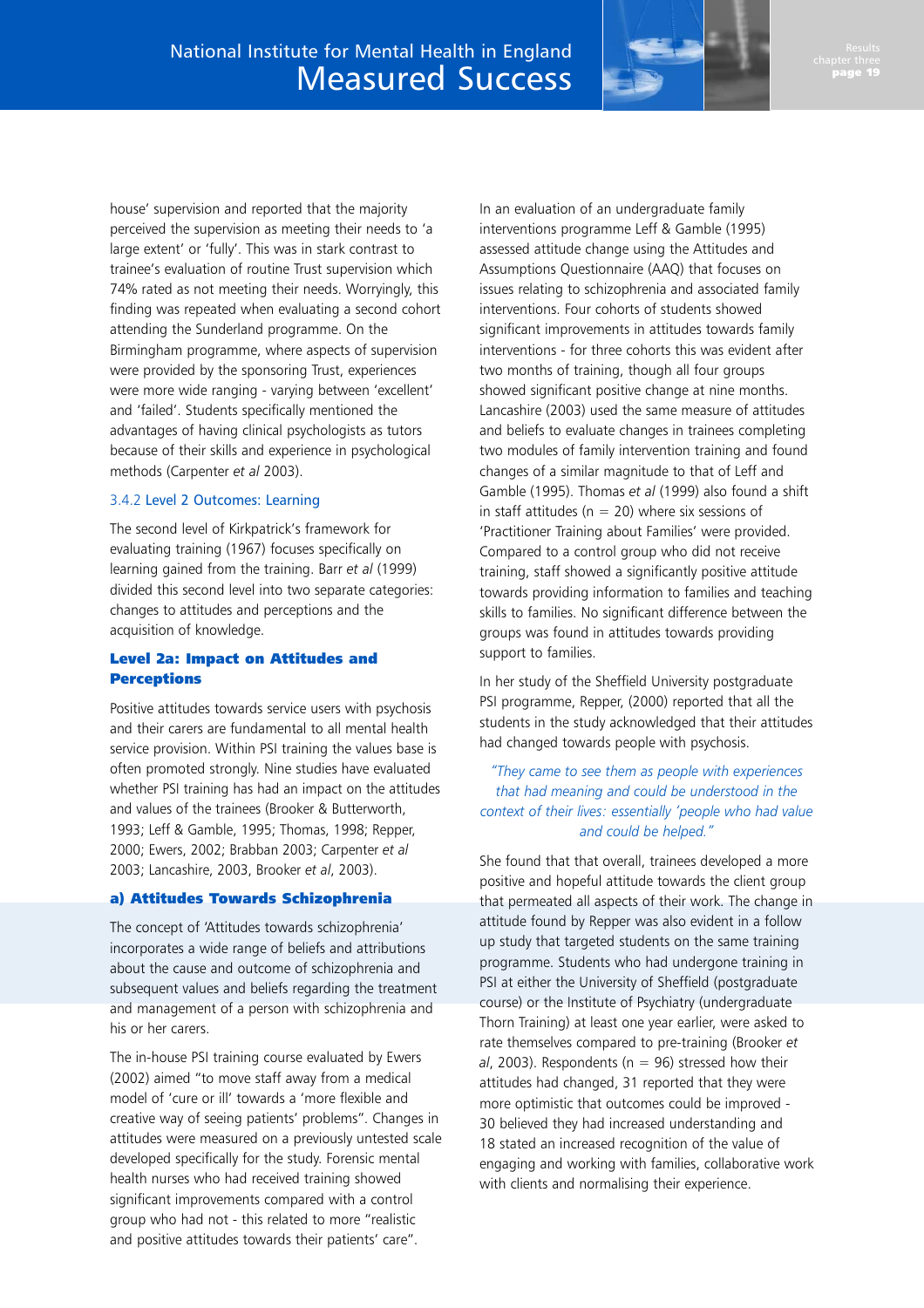#### Table 2: Outcome Studies for Trainees

| <b>Author</b>                       | <b>Year of<br/>publication</b> | <b>Focus of</b><br><b>Training</b> | <b>Type of<br/>Iraining</b><br><b>Group</b> | Length of<br><b>Training</b>                                                         | <b>Number in</b><br><b>Experimental</b> |
|-------------------------------------|--------------------------------|------------------------------------|---------------------------------------------|--------------------------------------------------------------------------------------|-----------------------------------------|
| Baguley I et al                     | 2000                           | Family Interventions               | Undergraduate                               | <b>Manchester Thorn</b><br>$(72 \text{ Days})$                                       | 21                                      |
| Bailey, C.                          | 2003                           | <b>Generic PSI</b>                 | In Service                                  | 20 days                                                                              | 27                                      |
| Bailey, R et al                     | 2003                           | Family Interventions               | Undergraduate                               | 1 year (accredited)                                                                  | 15                                      |
| Brabban, A.                         | 2003                           | <b>CBT</b>                         | In Service                                  | 5 days                                                                               | 12                                      |
| Brooker, C. et al                   | 1996                           | Generic PSI                        | In Service                                  | 8 days                                                                               | 49                                      |
| Brooker C &<br>Butterworth, C       | 1993                           | Family Interventions               | Undergraduate                               | 20 days                                                                              | 17                                      |
| Brooker, C et al                    | 2003                           | Generic PSI                        | Postgraduate                                | Institute of Psychiatry<br>Thorn & Sheffield Uni<br>PSI M.Sc. (36 & 72 Days)         | 96                                      |
| Campbell, A                         | 1999                           | Family Interventions               | In Service                                  | 4 days                                                                               | 108                                     |
| Carpenter, J et al                  | 2003                           | <b>Generic PSI</b>                 | Postgraduate                                | Birmingham University<br>Community Mental<br>Health Programme<br>$(72 \text{ days})$ | 131                                     |
| Ewers, P                            | 2002                           | <b>Generic PSI</b>                 | In Service                                  | 20 days                                                                              | 10                                      |
| Fadden, G                           | 1997                           | Family Interventions               | In Service                                  | 39 hrs + 10 x 1.5 hr<br>supervision sessions                                         | 59                                      |
| Farhall, J and Cotton, S.           | 2002                           | <b>CBT</b>                         | In Service                                  | $1.5$ days                                                                           | 11                                      |
| Gray et al                          | 2001                           | <b>Generic PSI</b>                 | Undergraduate                               | 36 days                                                                              | 64                                      |
| Gray, R et al                       | 2003                           | Individual Intervention            | In Service                                  | 10 days                                                                              | 25                                      |
| Haddock G et al                     | 1999                           | <b>Generic PSI</b>                 | Undergraduate                               | 36 days                                                                              | 14                                      |
| Kapur                               | 2002                           | <b>Generic PSI</b>                 | In Service                                  | Intro course $+18$<br>further days:<br>over 5 months                                 | 11                                      |
| Kavanagh, D.J. et al                | 1993                           | Family Interventions               | In Service                                  | $30 - 35$ hours                                                                      | 30                                      |
| Lancashire, S                       | 2003                           | Family Interventions               | Undergraduate                               | 20 days plus<br>supervision                                                          | 19                                      |
| Laube, R.E. & Higson, F             | 2000                           | Family Interventions               | In-Service                                  | 14 hours tutorials. 16 8<br>hours of multi-family<br>group programmes                |                                         |
| Leff, J & Gamble, C.                | 1995                           | Family Interventions               | Undergraduate                               | Institute of Psychiatry:<br>Thorn 36 days                                            | 43                                      |
| Milne D et al                       | 2000                           | Generic PSI                        | In Service                                  | 8 days                                                                               | 45                                      |
| Milne D et al                       | 2000                           | <b>Generic PSI</b>                 | In Service                                  | 8 days                                                                               | $\overline{8}$                          |
| Milne, D et al                      | 2001                           | Generic PSI                        | In Service                                  | Not specified                                                                        | 155                                     |
| Milne, D et al                      | 2002                           | Generic PSI                        | Postgraduate                                | Sunderland University 33<br>P/G Programme 72 days                                    |                                         |
| Repper, J                           | 2000                           | Generic PSI                        | Postgraduate                                | Sheffield University<br>P/G Programme 72 days                                        | $\overline{7}$                          |
| Teamwork Management<br>Services Ltd | 2001                           | Generic PSI                        | Undergraduate/<br>Postgraduate              | Manchester University 80<br><b>COPE Programme</b><br>$36 - 72$ days                  |                                         |
| Thomas, C. et al                    | 1999                           | Family Interventions               | In Service                                  | 18 hours                                                                             | 20                                      |
| Willetts, L.E.& Leff, J.            | 1997                           | Generic PSI                        | In Service                                  | 18 hours<br>(over 10 weeks)                                                          | 6                                       |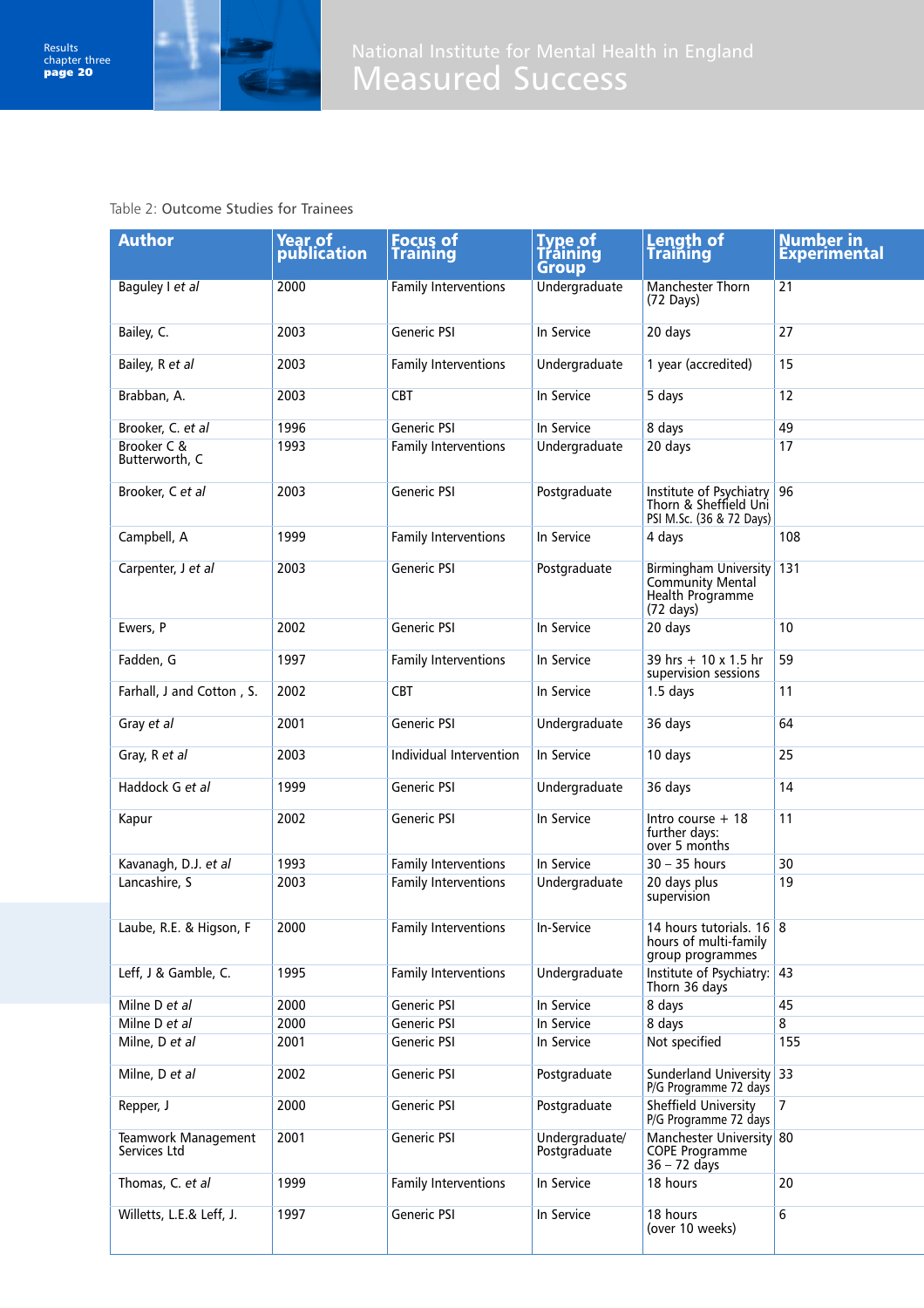

| <b>Research Design</b>                              | <b>Outcomes</b>                                                                                                                                                                                                                                |
|-----------------------------------------------------|------------------------------------------------------------------------------------------------------------------------------------------------------------------------------------------------------------------------------------------------|
|                                                     |                                                                                                                                                                                                                                                |
| <b>Single Cross Sectional Measure</b>               | Half of former trainees use taught approach in practice with 3 or more families. Three trainees<br>had not used approach at all since training. Eighty per cent respondents reported moderate and<br>impossible difficulties in implementation |
| Single Cross Sectional Measure                      | Trainees were using specific skills learned in training within their work but identified a number of<br>barriers to effective implementation                                                                                                   |
| Single Cross Sectional Measure                      | Trainees continued to work with families one year post training with few reported difficulties in<br>implementation                                                                                                                            |
| <b>UCBA</b> [Uncontrolled Before<br>& After Design] | Trainees report high satisfaction with training, increased knowledge, and increased<br>acknowledgement of role of psychosocial factors in psychosis                                                                                            |
| <b>UCBA</b>                                         | Post training, trainees reported increased knowledge and use of certain aspects of PSI.                                                                                                                                                        |
| <b>UCBA</b>                                         | CPNs were competent in skills of PSI at end of training. Training did not change attitudes to<br>schizophrenia. No change in caseload mix or size following training. Significant increase in<br>length of sessions with clients and families  |
| Single Cross Sectional Measure                      | Trainees were using specific skills learned in training in their work but identified a number of<br>barriers to effective implementation                                                                                                       |
| Single Cross Sectional Measure                      | Training was high quality. Intervention is delivered in practice. Limits to delivery include<br>organisational difficulties                                                                                                                    |
| UCBA                                                | Changes in trainees' attitudes, knowledge, skill and practice were reported.                                                                                                                                                                   |
| <b>RCT</b>                                          | Experimental group showed significant improvement in knowledge and attitudes about serious<br>mental illness and significant reduction in burnout rates                                                                                        |
| Single Cross Sectional Measure                      | Reported using training in practice but identified number of trained colleagues and location of<br>service as limits to implementation                                                                                                         |
| <b>UCBA</b>                                         | Identified high levels of unmet need in own service. Identified clients for whom they perceived<br>therapy would not be appropriate                                                                                                            |
| Single Cross Sectional Measure                      | Thorn Graduates were using significantly more standardised assessments to measure neuroleptic<br>side effects and psychopathology than CPNs without Thorn training.                                                                            |
| <b>RCT</b>                                          | Trainees were satisfied with training and showed significant increase in CBT skills & knowledge<br>about medication management                                                                                                                 |
| CBA [Controlled Before &<br>After Design]           | Training led to significant increase in clinical skill                                                                                                                                                                                         |
| CBA                                                 | Trainees were satisfied with the training but no significant differences were found in use of PSI<br>between the experimental group and control group at follow up                                                                             |
| <b>Single Cross Sectional Measure</b>               | Very limited impact of family training on clinical work                                                                                                                                                                                        |
| CBA                                                 | Trainees showed a significant reduction in stress, improved attitudes towards family<br>interventions and schizophrenia plus increased knowledge about schizophrenia. Post training,<br>trainees were delivering family interventions          |
| <b>UCBA</b>                                         | More regular inclusion of family in routine practice; increased knowledge                                                                                                                                                                      |
| <b>UCBA</b>                                         | Significant improvement in knowledge, attitudes and assumptions about schizophrenia at 9<br>months follow up                                                                                                                                   |
| <b>UCBA</b>                                         | Significant effects of training on knowledge and skill and generalisation to routine settings                                                                                                                                                  |
| <b>CBA</b>                                          | Transfer of training decreases over time following end of training                                                                                                                                                                             |
| Single Cross Sectional Measure                      | Trainees reported increased use of PSI activities, with a number of service users. Trainees and<br>their managers had different perceptions of the importance of barriers & boosters to implementation                                         |
| <b>UCBA</b>                                         | Training resulted in increased use of PSI, particularly CBT techniques. Increased use of assessment<br>instruments and clinical rating scales. Rated impact of their work as moderate                                                          |
| Single case study design with<br>repeated measures. | Trainees reported change in attitudes and values, increased confidence and increased range of<br>skills                                                                                                                                        |
| <b>Single Cross Sectional Measure</b>               | Trainees reported being satisfied with the course and believed their practice had improved and<br>more psychosocial interventions were being employed.                                                                                         |
| CBA                                                 | Experimental group had greater knowledge and improved attitudes towards working with<br>families. No change in patterns of contact observed                                                                                                    |
| <b>UCBA</b>                                         | Staff reported finding the training helpful. No significant changes in EE found in staff interviews<br>post training. Some changes in strategies for helping service users were reported                                                       |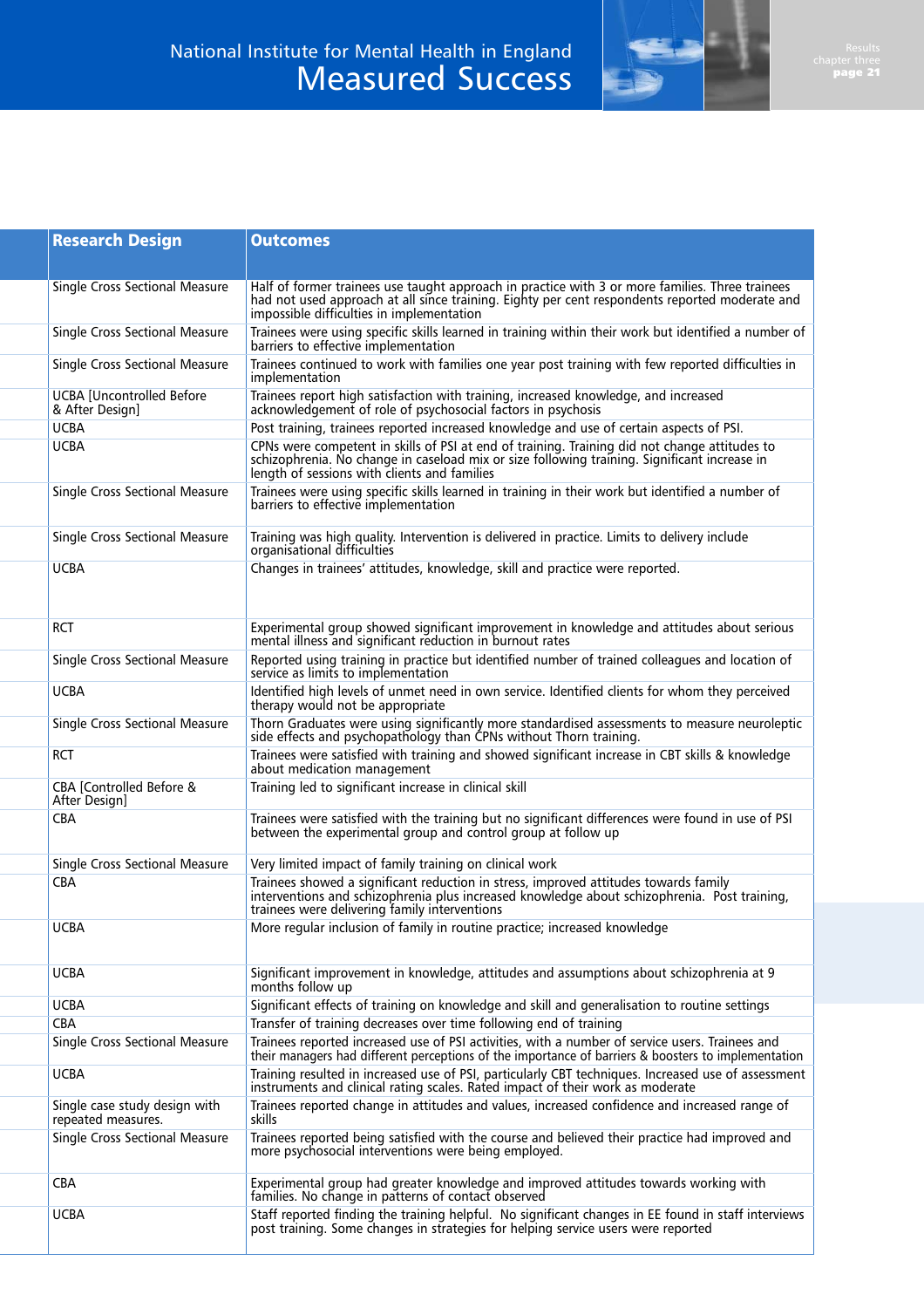Brabban (2003) used a validated questionnaire to compare beliefs about the causes of psychosis in a small group of students ( $n = 12$ ) before and after completing a five-day training programme in CBT of psychosis. Read and Law (1999) had found that beliefs about aetiology of schizophrenia influenced attitudes towards service users, with biogenetic causal beliefs associated with more negative attitudes and psychosocial perspectives associated with more positive attitudes. Brabban found a significant increase in psychosocial causal attributions at the end of the training whereas beliefs about the contribution of biological factors remained unchanged.

Brooker and Butterworth (1993) also looked at changes in students' beliefs about the causes of schizophrenia after attending an undergraduate programme in family interventions. Despite student's high baseline scores, the psychosocial perspective evident at the outset of training was strengthened further at six month follow-up ( $\chi$ 2 = 7.2, p= 0.06) this, however, did not attain significance and so is reported here as a trend.

#### b) Attitudes Towards Treatments

Three studies examined whether there was a posttraining change in attitude towards treatment of schizophrenia.

Twelve months after completing undergraduate training in Family Interventions, Brooker and Butterworth (1993) found that a group of CPNs  $(N= 8)$  had changed their rank order rating of the usefulness of general interventions. Family stress management packages replaced major tranquillizers as the top-ranked item. In an American study Thomas *et al* (1999) also found a significant improvement in attitudes towards providing families with information and to teaching them skills following 18 hours of 'Practitioner Training about Families' (PTF) compared to the control group.

Brabban (2003) also looked at beliefs about treatment before and after a short multi-disciplinary training in-house programme in CBT of Psychosis. Though the sample size was small ( $n = 12$ ) she found a significant increase in rating the importance of 'Individual Therapies for Psychosis' at the end of the training. No significant changes were found in the ratings of other treatment modalities including medication or family interventions.

#### c) Attitudes Towards Community Mental Health Services

In a comprehensive evaluation of the West Midlands postgraduate Community Mental Health training programme that incorporates tuition on PSI, Carpenter *et al* (2003) looked at changes in specific attitudes intrinsic to community health care.

From the outset trainees endorsed the values and principles of good community care and although some further significant shifts were reported, consistent positive attitudes were recorded throughout. However, after receiving training two out of the three cohorts showed a stronger agreement with the proposition, "To set up a community mental health service, traditional practices must be challenged and replaced by new approaches". Multi disciplinary training should impact on trainees' perception of professional roles. At the end of training, trainees had not lost a sense of their own professional identity. Unfortunately, professional stereotyping was in evidence throughout the training. Nurses, occupational therapists (OTs), social workers and others on the course were reasonably positive about one another on issues such as interpersonal skills, professional competence and life experience. However, psychiatrists and psychologists, who were not represented on the course, were rated as having less practical skill and life experiences and were perceived as being poor team players.

#### Level 2b: Acquisition of Knowledge and Skills Acquisition of Knowledge

Thirteen studies have examined the acquisition of knowledge following training in psychosocial interventions. Five studies have been focussed on training in family intervention (Laube & Higson, 2000; Kavanagh *et al*, 1993; Thomas *et al*, 1999; Leff & Gamble, 1995 and Lancashire, 2003); six have looked at the impact of generic PSI training (Brooker *et al*, 1996, Ewers, 2002; Willetts and Leff, 1997; Milne *et al*, 2000, 2002; Carpenter *et al*, 2003) and two examined knowledge gain after specific skills programmes (Gray *et al* 2003; Brabban, 2003).

#### Training in Family Interventions

#### Short 'In-house' Training

Thomas *et al* (1999) asked a multi-disciplinary group of staff ( $n = 20$ ) to complete a validated knowledge test before and after receiving 18 hours of training spread out across six teaching sessions. At the end of training significant increases in knowledge about helping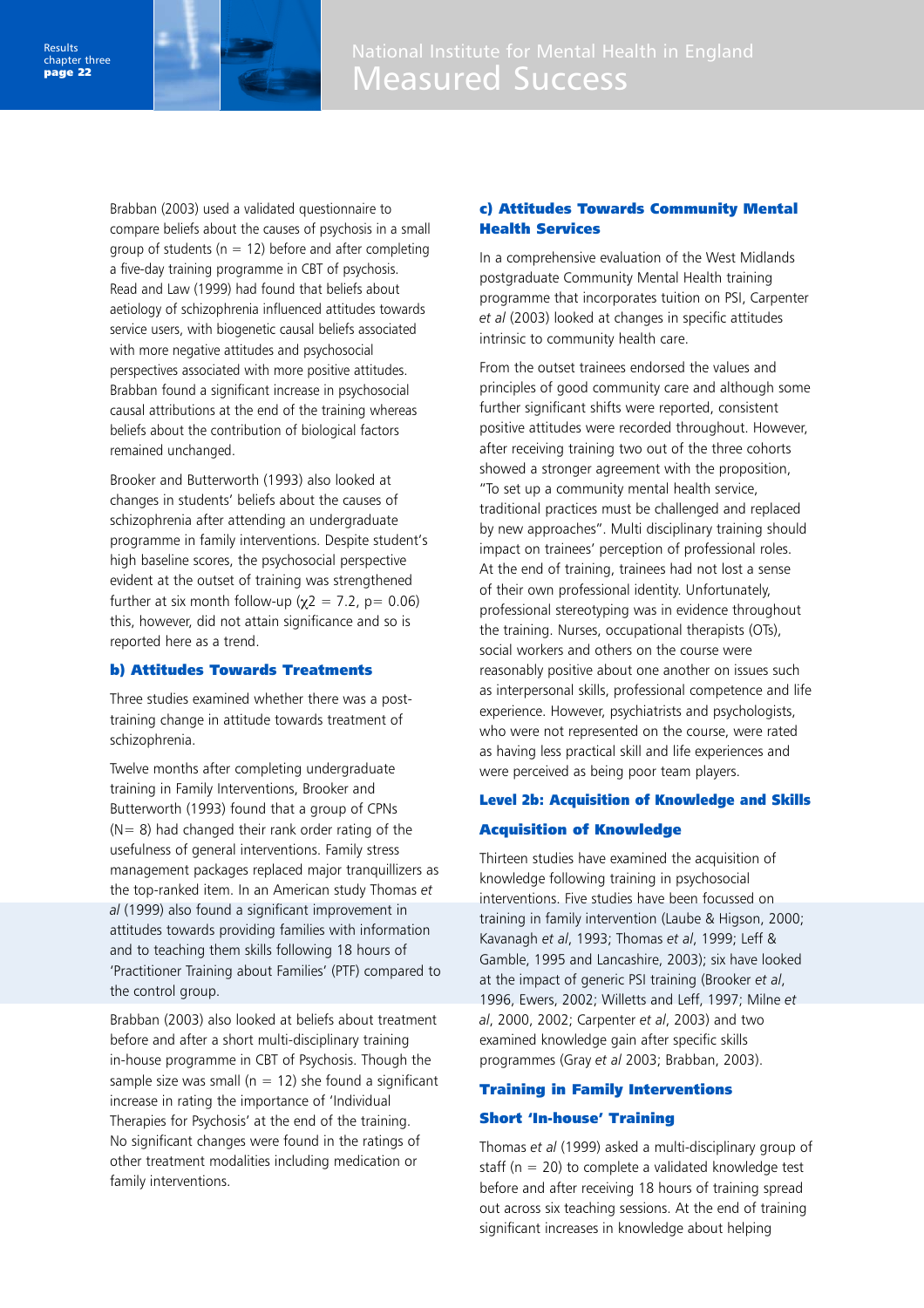

families with medication and helping families to manage stress were reported compared to a control group who had not received tuition. Knowledge gain was not found in all domains, however, no significant changes were found in knowledge about family needs or of managing symptoms and problem behaviours. In addition, no follow up was conducted at a later stage to determine whether knowledge was maintained. In an Australian study, Kavanagh *et al* (1993) followed up practitioners who had completed training in family interventions six months to three years previously and tested their knowledge. Although only 4% had reported that their knowledge of behavioural techniques was problematic, in a written test most therapists did not display minimum recall of the material on cognitive therapy, social skills training or behavioural strategies. Laube & Higson (2000) used a personally developed questionnaire based on that designed by Kavanagh *et al* (1991) to measure knowledge acquisition at the end of a 27-hour training package. They found some increase in knowledge but this did not reach significance.

#### Undergraduate Training

Leff & Gamble (1995) asked four cohorts of mental health nurses who attended a nine month training programme in family interventions to complete a multiple choice questionnaire testing factual knowledge about schizophrenia and family work. All four groups showed a significant increase in knowledge in the first two months of training and this was sustained up to the end of the course. In his controlled study, Lancashire (2003) incorporated Leff and Gamble's measure in a more comprehensive multiple-choice questionnaire that was used to evaluate knowledge in trainees after 20 days of team based family intervention training. Highly significant increases were found across all domains tested including knowledge of schizophrenia and family intervention, theoretical principles of family intervention and application of therapeutic principles to case examples. The control group who did not receive training showed no change in knowledge.

#### Generic PSI Training

#### In-house Training

Three studies have examined changes in trainees' knowledge following in-house training in psychosocial interventions for psychosis. Results of a randomised controlled trial conducted by Ewers (2002) found that after 20 days of training, forensic mental health nurses had significant improvements in knowledge about schizophrenia and psychological approaches as measured by a 30 item multiple choice questionnaire (MCQ) when compared to a control group who did not receive training. Willetts & Leff (1997) used an adapted version of the MCQ used by Leff & Gamble (1995) to measure knowledge gain in eight hostel staff. The group who had received nine two-hour PSI training sessions delivered over ten weeks showed no significant changes in knowledge, however, this could be attributable to the small sample size. Milne *et al* (2000) chose to use a case study format to assess knowledge gain in a group of 45 trainees who received an eight-day introductory training programme in PSI. At the end of the course the scores for the group were significantly higher than at baseline.

#### Postgraduate Training in PSI

The impact of postgraduate PSI training on knowledge has also been evaluated (Milne *et al*, 2003 and Carpenter *et al*, 2003). Milne *et al* (2003) used the case study exercise referred to above to determine whether knowledge had improved in two cohorts of students. Both cohorts scored significantly higher at the end of their first year compared to pre-training scores. This suggests that the trainees were more likely to use appropriate theory to formulate an understanding of service users' problems and to devise and evaluate appropriate interventions.

Carpenter *et al* (2003) also found substantial increases in knowledge of psychosocial interventions in students who attended a two-year postgraduate programme in Community Mental Health. Psychosocial interventions were covered within the teaching. However, this was only one element of a broad syllabus. At the end of two years, students' self-ratings indicated a substantial increase of knowledge and skill in PSI from a relatively low baseline. However, even after training, students' scores reflected only a moderate level of competence and students' comments, included below, reflect that they did not consider themselves trained as therapists.

#### *"I've certainly learnt a lot about CBT, but we are not trying to be therapists: that takes years of training. It's more a case of putting a name to what you have been doing already"*

*"We could have spent a lot longer on these modules. The expectation was that we had three sessions and were then an expert. We could have spent less time on other modules. These were relevant to work."*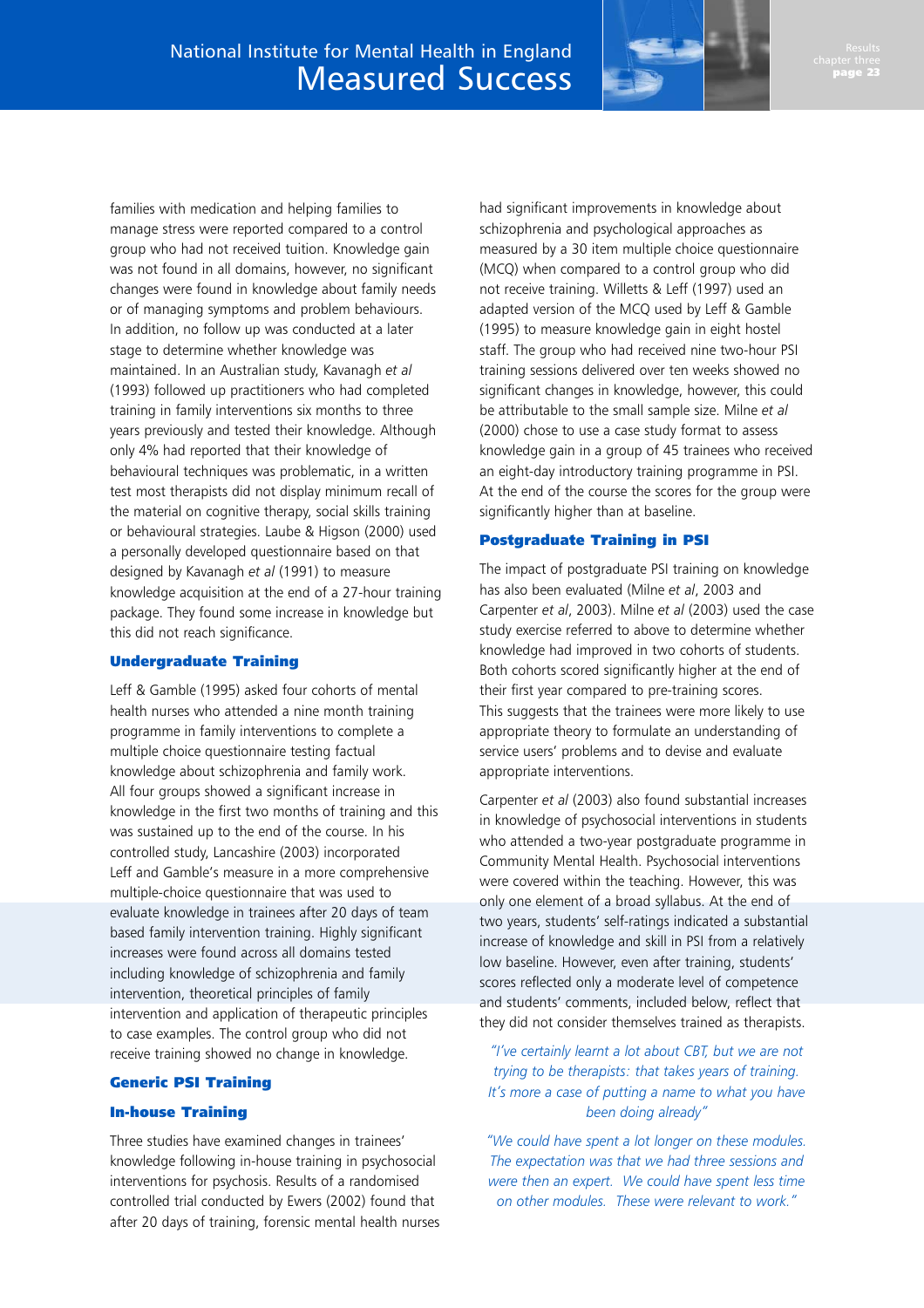#### Individual Interventions: CBT & Medication Management

Brabban (2003) evaluated trainees' knowledge after brief training in CBT of psychosis. She used an adapted version of Milne's (2000) case-study assessment tool and found significantly higher scores in trainees after five days of CBT training, thus, suggesting that they were more able to apply cognitive therapy theory to formulate and devise an appropriate intervention. It is unclear whether this impacted on their clinical practice as this was not evaluated at all.

Gray *et al* (2003) evaluated the knowledge gained by a group of community mental health nurses ( $n = 42$ ) after attending a ten-day training programme in medication management. At pre-training baseline, trainees showed a moderate level of knowledge and were able to correctly answer approximately half of the questions on the Knowledge of Medication Management Questionnaire (KAMMQ). After training, significant improvements in knowledge were observed with the nurses able to get around 75% of questions correct.

#### Acquisition of Skill

#### Family Interventions

The development of skills has been evaluated most extensively in trainees who have undertaken generic PSI training, however, Brooker and Butterworth (1993) looked at the competence of CPNs who undertook training in family intervention. Audiotapes of eight CPNs who had completed a six-month part-time training programme were rated post training. At two months, the CPNs were rated as competent in all nine dimensions of behavioural family therapy that were measured. Re-assessment of skills four months later showed significant improvement in trainees' skills on 'assessment and review', 'feedback' and 'coping with therapeutic difficulties'. Although no pre-training baseline measures were obtained the discernible improvements during the training period itself were encouraging.

#### Generic PSI Training

#### In-house Training

In a study in the North West region, Brooker *et al*, (1996) evaluated 67 practitioners from a variety of disciplines who attended one of four, eight-day inservice training programmes aimed at improving knowledge and skills to work with service users with a serious mental illness. Self -reports of "practical experience of utilising skills" were collected at the

beginning and at the end of the programme. Significant improvements were found in the 'cognitive behavioural management of stress'. Mean scores also increased on all other dimensions including the use of the stress-vulnerability model, systematic quantified assessment, optimising the effects of medication and psychosocial family intervention techniques. However, none of these reached significance.

Bailey (2003) employed the same study design and measures as the Brooker *et al* (2003) study (see below) to evaluate whether trainees attending a validated 20-day in-service training programme – the so-called Thorn satellite programme - had acquired skills in components of PSI. Twenty seven practitioners from the Tameside and Glossop psychosis service who had received training some time between 1993 and 2002 completed a questionnaire asking them to rate their perceived level of skill (currently and retrospectively, pre-training) on a number of items related to practice in PSI. The group reported significant increases in target skills including conducting an assessment, CBT, family interventions plus interventions with a person with a first episode of psychosis. Although these changes were not as great as in the Brooker study, baseline scores in Bailey's study were higher. It is likely that trainees self-report in these two studies are optimistic although in both cases trainees' skills had been consolidated for at least 12 months following the training intervention.

In order to assess skills pre and post in one of three, eight-day in house PSI programmes Milne *et al* (2000) asked trainees ( $N = 30$ ) to conduct a functional analysis of a client shown on a video clip. There was a significant shift in scores, indicating that learning had taken place.

#### Undergraduate Training in PSI

Haddock *et al* (1999) used the Cognitive Therapy Checklist (CTC) to rate audiotapes of trainees' clinical work throughout nine months of Thorn PSI training at Manchester University. These were compared with the tapes of a control group who were not in receipt of training. Fourteen out of 21 students submitted tapes before and after the course. Results showed significant improvements in clinical skills compared with the control group who were employed to do similar work. Blind, independent ratings on the CTC showed improvements had been made in trainees' technical skills, general therapy skills and overall competence skills. Nevertheless, even with significant improvements in skill, trainees were still only demonstrating "modest" abilities post training.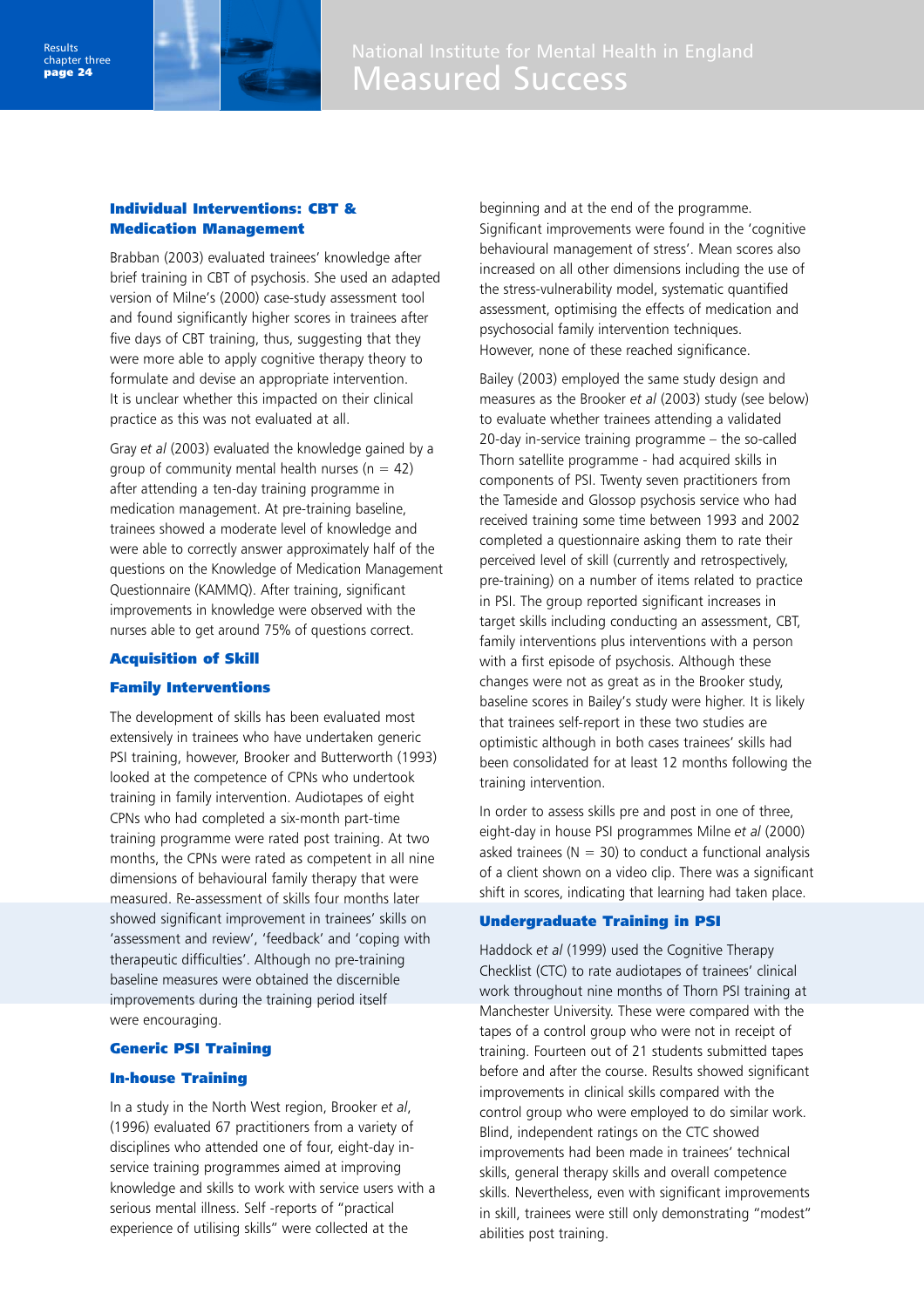

#### Postgraduate Training in PSI

Trainees who participated in the West Midlands twoyear postgraduate programme in Community Mental Health were asked to rate their level of competence in various aspects of PSI before training, after one year and also at the end of their second year (Carpenter *et al* 2003). Students clearly reported an increase in competence at the end of the programme compared to the start of the course - however, they were clear that they had not been trained to a level of competence of a skilled CBT of family interventions practitioner.

Repper (2000) in her evaluation of the two-year undergraduate PSI programme in Sheffield also commented on the level of competence in CBT at the end of training:

*In the present study, clients were visited with the same frequency but, apart from three clients, received only weak and unsustained cognitive interventions (n=2), or none at all (n=14)*

*Although they were taught the theory of cognitive behavioural therapy on the course students only implemented 'lower level' cognitive skills…they very rarely demonstrated the analytical and formulation skills necessary to 'correct a person's misperceptions, irrational beliefs and reasoning biases related to target symptoms – techniques that Jones et al (1997) use as criteria to define a cognitive behavioural intervention.*

Overall however, Repper found that trainees gained confidence and increased their range of skills. Brooker *et al* (2003) also evaluated skills from the same programme in their follow-up study of practitioners who had completed either London Thorn Training or PSI training at the University of Sheffield. Ninety-six respondents rated their pre-training and current level of skill on a scale of 0 to 10 (with 10 equivalent to totally skilled). Results showed a significant increase in all rated items (see Table 3 below) showing that skills had been maintained over time. The perceived moderate to high level of skill reported by trainees in this study is seemingly inconsistent with the findings of Repper (2000) above. One possible explanation for this apparent contradiction might be that Repper's small sample consisted of students actually in receipt of training whilst Brooker *et al*'s larger sample had completed training for at least one year.

| <b>CBT</b>                                               | <b>Family Interventions</b>                     |
|----------------------------------------------------------|-------------------------------------------------|
| Essentials of CBT & developing a conceptual<br>framework | Basics of Behavioural Family Therapy            |
| Understanding compliance therapy                         | <b>Structuring sessions</b>                     |
| Coping strategies                                        | How to carry out a session                      |
| Monitoring side effects                                  | Engaging families in problem solving techniques |
| Socratic Questioning                                     | Enhancing skills through role play              |
| Structuring sessions                                     | Using the approach flexibly                     |
|                                                          | Importance of practice                          |
|                                                          | Transcultural aspects of the approach           |

Fig. 3 Key PSI skills learned on Birmingham Two-year Community Mental Health programme (Carpenter *et al*, 2003)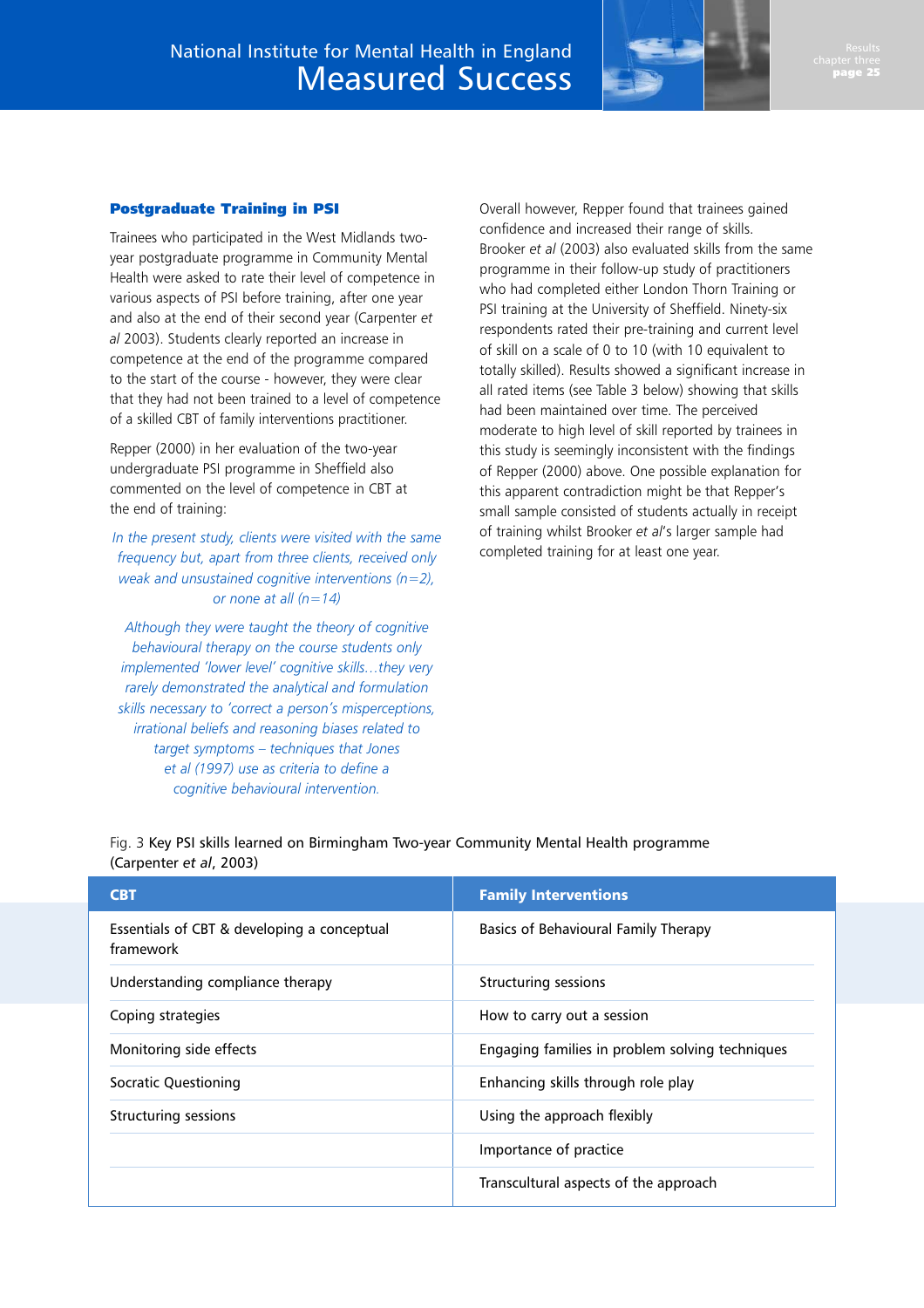

#### Table 3: Influence of PSI Training on Skills (Brooker *et al*, 2003)

| <b>Skill</b>                                                                     | <b>Mean Score</b><br><b>Before</b> | <b>After</b> | Difference in<br><b>Mean</b> |
|----------------------------------------------------------------------------------|------------------------------------|--------------|------------------------------|
| Building relationships with service users with serious<br>mental health problems | 6.3                                | 8.6          | $+2.3$                       |
| Conducting a relevant assessment                                                 | 4.5                                | 8.8          | $+4.3$                       |
| Cognitive behavioural therapy                                                    | 3.2                                | 7.5          | $+4.3$                       |
| Undertaking family interventions                                                 | 2.8                                | 7.4          | $+4.6$                       |
| Psychological management of symptoms                                             | 3.6                                | 8.0          | $+4.4$                       |
| Interventions with first episode psychosis                                       | 3.3                                | 7.7          | $+4.4$                       |

#### Specific Training

#### Training in Medication Management

Gray *et al* (2003) report on a group of 52 nurses who received a ten-day training package in medication management over a ten-week period. The training focussed on assessment, cognitive and compliance therapy skills, psychopharmacology and clinical supervision. Clinical skills were measured pre and post training using the Cognitive Therapy Scale (CTS) as used by Haddock *et al* (1999). Before training, the group showed 'barely adequate' to 'mediocre skills', with most competence being demonstrated in 'interpersonal effectiveness' and 'collaboration'. Post-training, the nurses showed significant improvements, with at least half of the group able to demonstrate "satisfactory skills" on each of the items measured on the CTS, where 'satisfactory' was defined as scoring 50% (30) or more on the scale (mean  $=$  $31.12$ , s.d. = 5.75). A stepwise linear regression was used to identify factors that predicted trainees' skill following training and included variables such as caseload size, experience, clinical grade, highest academic qualification and attendance. Baseline scores on the CTS accounted for 67% of the variance and highest academic qualification, grade and attendance accounted for a further 29%.

#### 3.4.3. Level 3 Outcomes: Change in Behaviour

Kirkpatrick identified 'Change in Behaviour' as the third level of outcome: this focuses specifically on behavioural change in the workplace as a result of changes in attitudes and acquisition of skills and knowledge that have occurred through training.

Behaviour change as a result of training in PSI has been studied extensively. For the purposes of the review, studies have been subdivided by focus of training.

#### Family Interventions Training

Fadden (1997) followed up 86 practitioners who had been trained in family interventions to determine whether they were able to implement what they had learnt. Training had consisted of 39 hours of training (including a three day training course and group supervision) followed up by an ongoing monthly supervision group. Of the 59 responses she received, 70% reported that they had been able to use Behavioural Family Therapy (BFT) techniques in their work since completing their training. However, on average, each therapist had only seen 1.7 families since the completion of training which ranged from nine months to three and a half years earlier. The number of families seen by those who had trained between 1.5 to 3.5 years prior to being questioned ranged from none to six. When questioned about difficulties they had experienced attempting to implement the approach, 31% of respondents said they had been unable to find suitable families to work with, 25% complained that the approach was too time-consuming or required out of hours working and 17% said they had difficulty engaging families or found families unwilling to co-operate. Difficulties involving lack of confidence on behalf of the therapist or problems with supervision were seldom reported.

The setting in which staff worked had a significant impact on the difficulties encountered. Community staff saw significantly more families and reported fewer difficulties than in-patient staff. Fadden also reported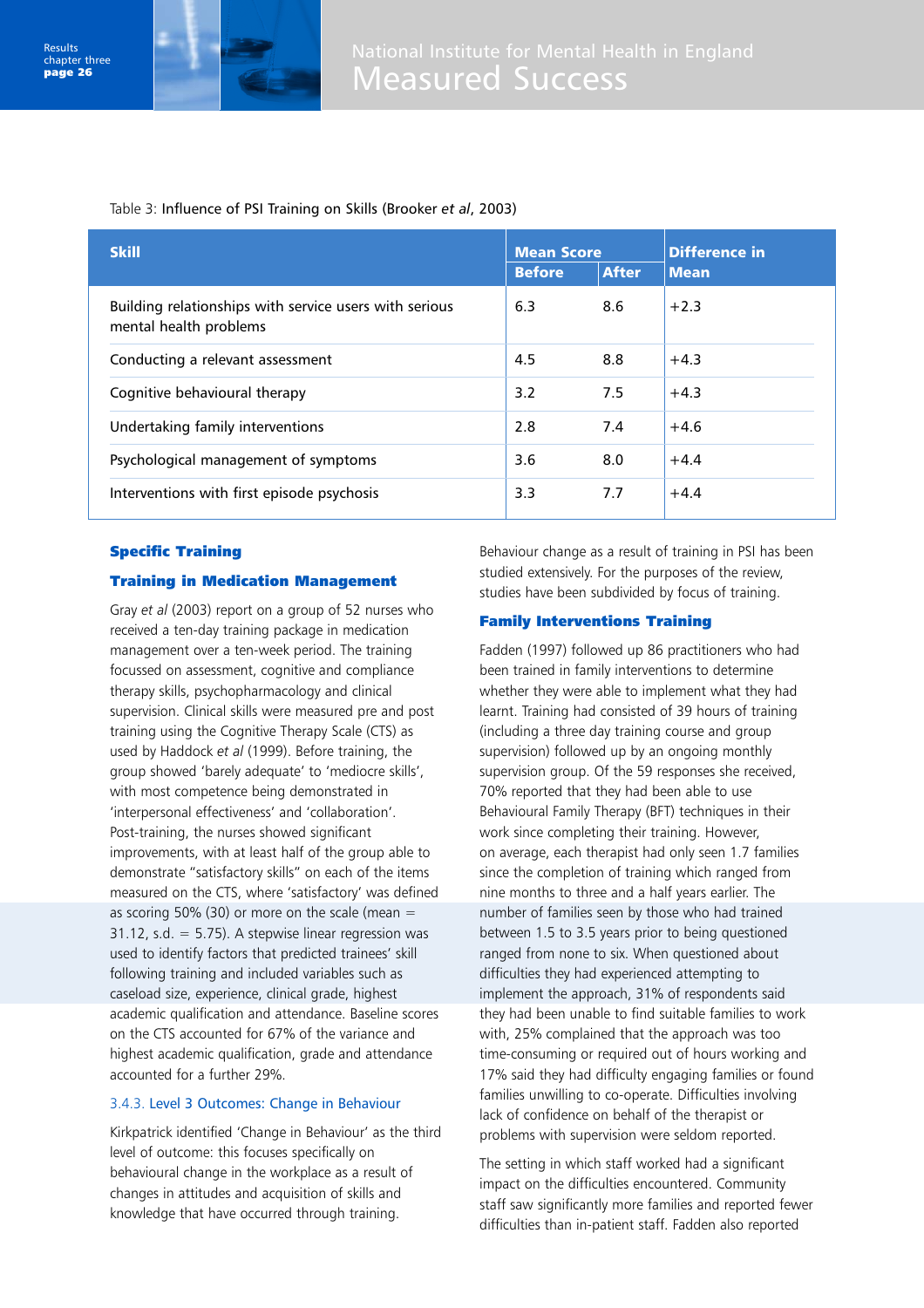

page 27

that a crucial factor determining whether BFT was implemented or not was the number of staff trained in one particular area. Significantly more families were seen in teams or units where eight or more staff had been trained in BFT.

The findings reported in the Fadden study, are consistent with the results of the Australian follow-up study carried out by Kavanagh *et al* (1993). In this study 45 practitioners were followed up six months to three years after completing training in cognitive behavioural family interventions. The training was 30-35 hours in duration, usually in five full days or ten half-day sessions. At follow up 69% of participants reported delivering three or more sessions of the intervention, however, each had only seen an average of only 1.4 families and only 18% of the sample had seen three or more families. The low rate of application was most frequently ascribed to time and caseload constraints placed on them at work and from their outside interests and responsibilities. However, unlike the Fadden study, the extent of knowledge predicted the extent to which family work was implemented although it was unclear whether the level of knowledge contributed to low involvement with families or was a result of it, Kavanagh *et al* note:

*"A substantial familiarity with the material is required before a therapist can apply it to the complex and severe problems that occur with schizophrenia… Without a full integration of the material into the therapists' conceptual framework, the intervention is likely to become a slavish application of a rigid program rather than a flexible adaptation to the specific issues and skill requirements of the family. The reported difficulties with tailoring of material in the current study suggest that this may have occurred in some cases."*

A regional training scheme was introduced into the West Midlands to improve the implementation of family interventions across the patch - large numbers of staff from 17 Trusts were trained in Behavioural Family Therapy (BFT). A cohort of potential trainers were trained in BFT (cohort 1), this group then trained a second cohort who then became trainers for a third cohort and so on. Campbell (1999) estimated that 18 months after the first cohort had been trained, at least 900 families had received BFT from approximately 505 trained staff. Trainees, however, reported problems in implementing the approach (see Tables 4 and 5 below). Fourteen percent of the first three cohorts reported that it was either 'extremely difficult or impossible' to implement BFT.

| <b>Study</b>                                 | Mean Rating (and Ranking out of 31 items) in each area of difficulty<br>implementing family intervention |                                                                   |                                                                 |  |  |
|----------------------------------------------|----------------------------------------------------------------------------------------------------------|-------------------------------------------------------------------|-----------------------------------------------------------------|--|--|
|                                              | <b>Allowance of Time</b><br>from service to do<br>intervention                                           | Integration with<br>Caseload or other<br>responsibilities at work | Availability of<br>appropriate families                         |  |  |
| Buckingham, UK<br>(Fadden, 1997)             | 1.56(4)                                                                                                  | 1.76(2)                                                           | 2.18(1)                                                         |  |  |
| Manchester, UK<br>(Baguley et al., 2002)     | 3.05(1)                                                                                                  | 2.95(2)                                                           | Not available (Reported<br>as a difficulty by 20%<br>of sample) |  |  |
| Somerset, UK<br>(Bailey, 2003)               | 1.6(1)                                                                                                   | 1.53(2)                                                           | 1.20(8)                                                         |  |  |
| Sydney, Australia<br>(Kavanagh et al., 1993) | 2.3(2)                                                                                                   | 2.4(1)                                                            | 1.9(3)                                                          |  |  |
| <b>West Midlands, UK</b><br>(Campbell, 1999) | 2.10(2)                                                                                                  | 2.43(1)                                                           | 1.92(3)                                                         |  |  |

#### Table 4: Rating and ranking of difficulty experienced in implementing family intervention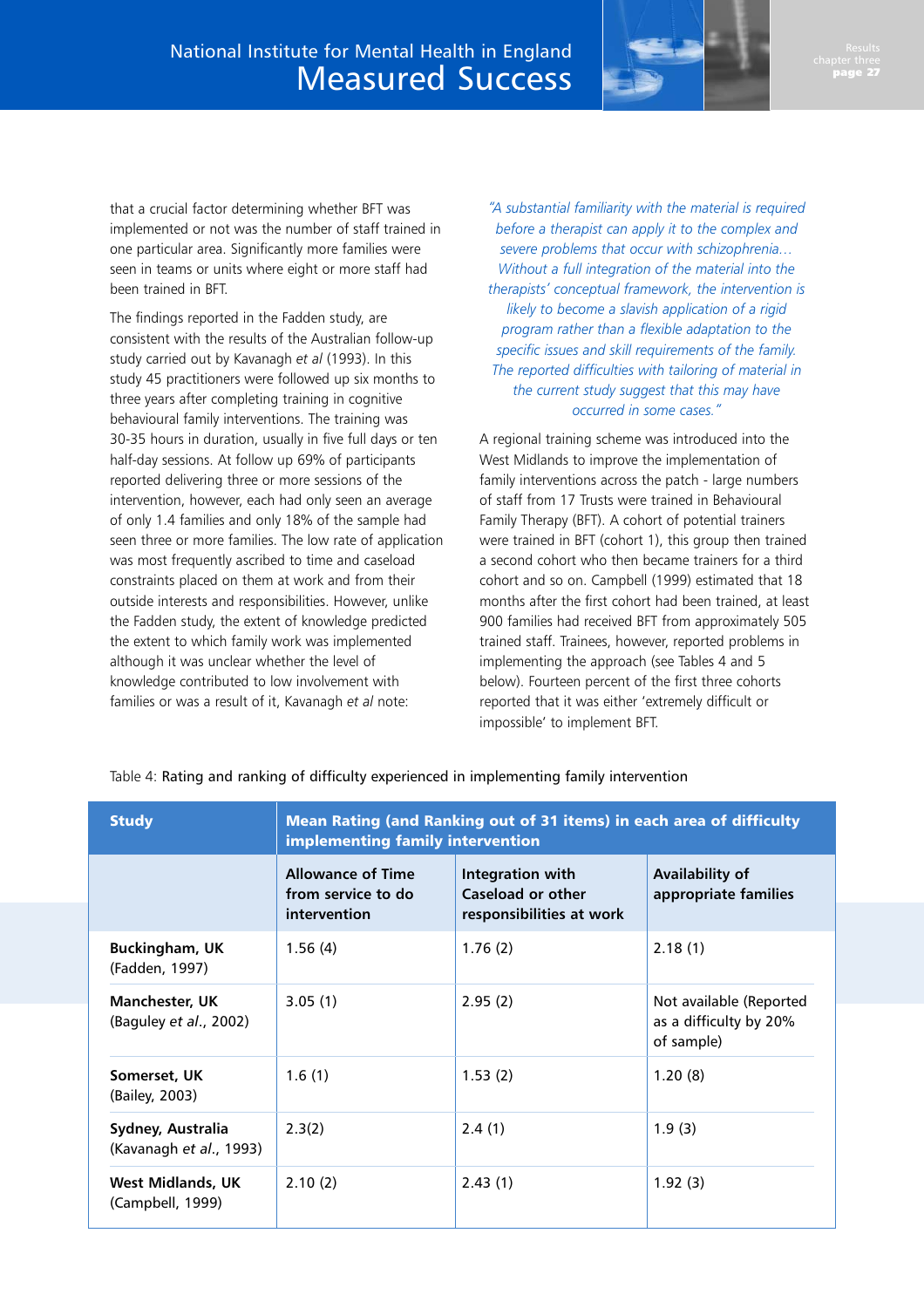When trainees did see families they reported that the most common reasons for non-engagement in BFT was to do with families themselves, including the family or service user not wanting to participate.

Baguley *et al* (2000) used the same questionnaire adopted in the previous studies to determine the level of implementation of family interventions amongst the first two cohorts of students from the Manchester Thorn Programme. In the time since completing training (between 6 and 18 months) there was a wide variation in the number of families who had been seen - from none to more than five (mean  $= 2.5$ ). Table 4 illustrates that in three out of five of these studies 'allowance of time' and 'integration with caseload or other responsibilities at work' were ranked as the two greatest factors obstructing implementation of family interventions.

A team training approach to family intervention has been introduced in Somerset. Eighteen practitioners from the Family Support Service attended a one-year training programme that taught an integrated

cognitive-systemic approach to family interventions. Bailey *et al* (2003) evaluated trainees' implementation of family work up to three years post training. A mean of 3.5 families had been seen per trainee in an average of 26 months since completing training. However, unlike other studies that have examined implementation of family interventions, 80% of the trainees in the Somerset study rated the overall level of difficulty in implementing family intervention as "not at all or a little difficult" (see table 5). Bailey *et al* concluded that a number of factors appeared to facilitate the implementation of family interventions in their service; in particular, the flexible nature of the family service, the multi-disciplinary nature of the teams and the use of co-working and supervision. They also believed that the provision of an effective service was linked with having a critical mass of staff trained in family interventions. Nevertheless, when problems were encountered, there was consistency between this study and the others in reporting primary barriers to implementation (See Table 4).

| <b>Study</b>                                 | <b>Difficulty Rating</b>            |                                               |                                             |  |  |
|----------------------------------------------|-------------------------------------|-----------------------------------------------|---------------------------------------------|--|--|
|                                              | Not at all or a little<br>difficult | <b>Moderately or</b><br><b>Very Difficult</b> | <b>Extremely Difficult</b><br>or impossible |  |  |
| Buckingham, UK<br>(Fadden, 1997)             | 44%                                 | 45%                                           | 11%                                         |  |  |
| Manchester, UK<br>(Baguley et al., 2002)     | 20%                                 | 55%                                           | 35%                                         |  |  |
| Somerset, UK<br>(Bailey, 2003)               | 80%                                 | 20%                                           | 0%                                          |  |  |
| Sydney, Australia<br>(Kavanagh et al., 1993) | 31%                                 | 48%                                           | 22%                                         |  |  |
| West Midlands, UK<br>(Campbell, 1999)        | 36%                                 | 50%                                           | 14%                                         |  |  |

Table 5: Overall level of difficulty reported implementing family interventions in five Studies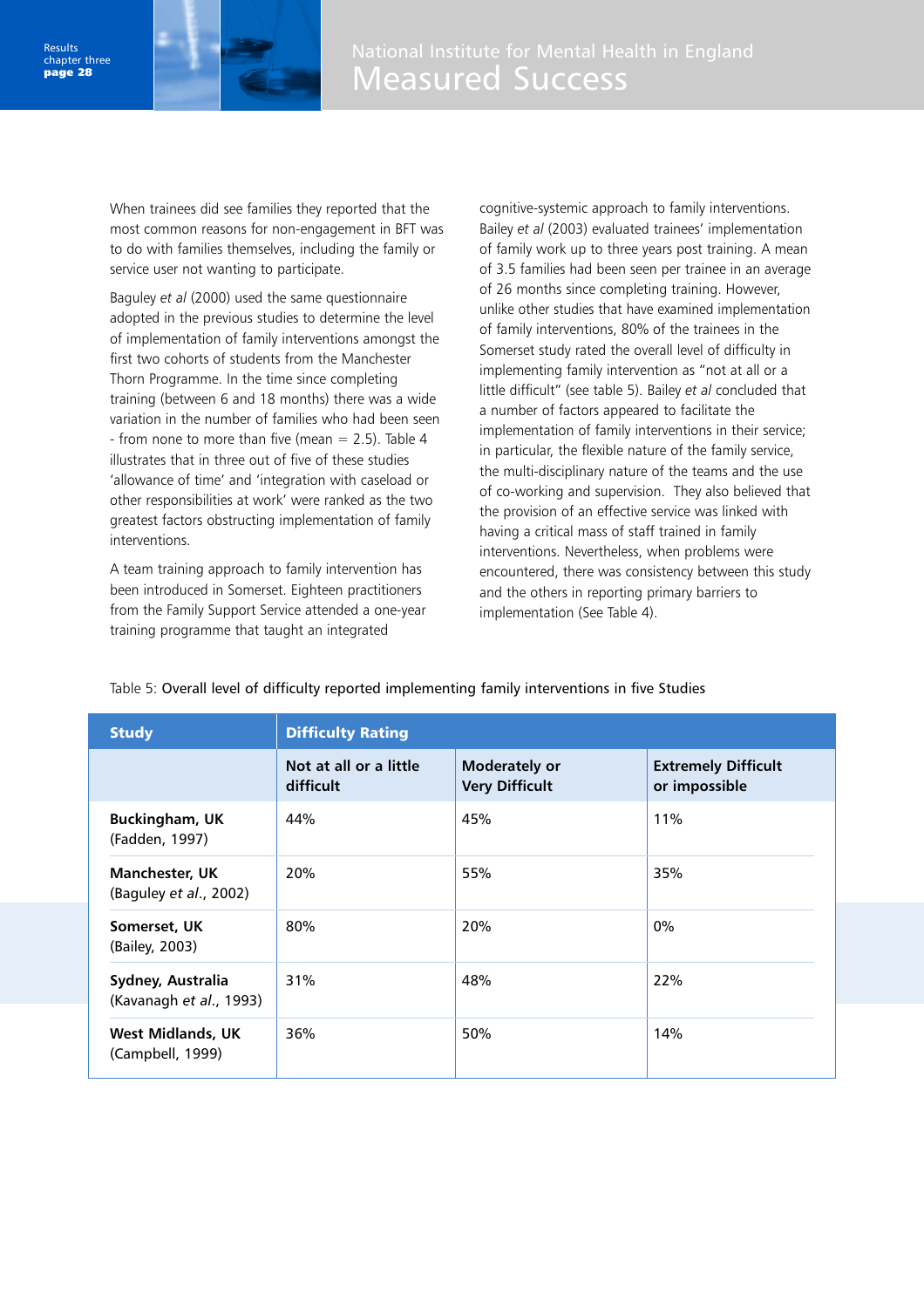

Lancashire (2003) also addressed the issue of having a critical number of staff trained in family interventions by using a team-training approach. Nineteen staff completed 20 days training in Family interventions. In the six months prior to training no-one in the experimental or control group had carried out evidence based family intervention. Six months post training, the 14 community based practitioners had seen a mean of 3.6 patients each (range 0 to 6) which Lancashire saw as a good outcome for practitioners with an average caseload of 20; the control group provided no family interventions in the same time period.

Brooker and Butterworth (1993) looked at changes in working practice of CPNs who had received training in family interventions - there was no significant change in either caseload size or the proportion of service users with a diagnosis of schizophrenia. A significant increase in the proportion of the working week spent with families was, however, reported, increasing from 15% of the week pre-training to 45% at one year follow up  $(p<0.001)$ .

In a controlled study that looked at the impact of a short in-service training programme in Family Interventions, Thomas *et al* (1999) found that practitioners who had received training, when working with families were discussing topics such as managing medication and symptoms, emotional support and stress management, significantly more than they had been at baseline and more than the control group. However, no significant differences were found between the experimental and control groups on the frequency of initiated or actual contact with families.

#### Generic PSI Training

Brooker *et al* (2003) followed-up practitioners who had received undergraduate PSI training on either the Institute of Psychiatry Thorn programme or the postgraduate MSc PSI training course in Sheffield. The whole sample reported that PSI training had influenced a number of areas of practice including: confidence to deal the clients with serious mental health problems, use of a structured approach with the client group and recognition of the importance of appropriate involvement of families. In terms of their work with families, on average each practitioner had seen one family for at least one session each year since training, though the range was wide. Further analysis was carried out on the data by creating two groups (those who had seen a greater number of families compared to those who had seen fewer) to determine whether any factors were related to successful

implementation of family work. Some differences between the groups emerged with those who had undertaken the greater amount family work:

- ◗ More likely to be Thorn trainees (as opposed to Sheffield)
- Reported having a greater percentage of clinical time to use PSI
- ◗ Had significantly greater length of service in mental health
- ◗ Reported higher current skill in undertaking family interventions
- ◗ Reported significantly higher current level of motivation to implement PSI
- ◗ Reported significantly lower difficulty in ability to implement PSI across a range of potential barriers (particularly relating to family work and time pressures)

Overall, when ranking the barriers to PSI implementation, the study showed that both practitioners and their managers saw 'integration with caseload or other responsibilities' as the main problem, with 'time to undertake interventions', and 'access to supervision' as being problematic. When practitioners' managers were asked an open question on what they perceived the main barriers to be, caseload size was ranked as the greatest barrier, followed by lack of understanding on the part of others about what was involved, insufficient staff trained in PSI and the lack of an organisational plan.

Fig 4: Significant Improvements in Practice Following Generic PSI Training as Reported by Brooker *et al* (2003) and Bailey (2003)

- Level of confidence in dealing with clients with serious Mental Health problems.
- Recognition of the importance of appropriate involvement of families.
- Recognition of the needs of carers
- Use of a structured approach with the client group

Bailey (2003) used the same self-report measures as Brooker *et al* (2003) to evaluate a well established and validated 20-day in service training programme in PSI (the so-called Thorn Satellite programme). Twenty-seven staff from a rehabilitation team, inpatient services, a high dependency unit and a day hospital responded to the survey. Though respondents reported significant improvements in all assessed areas of their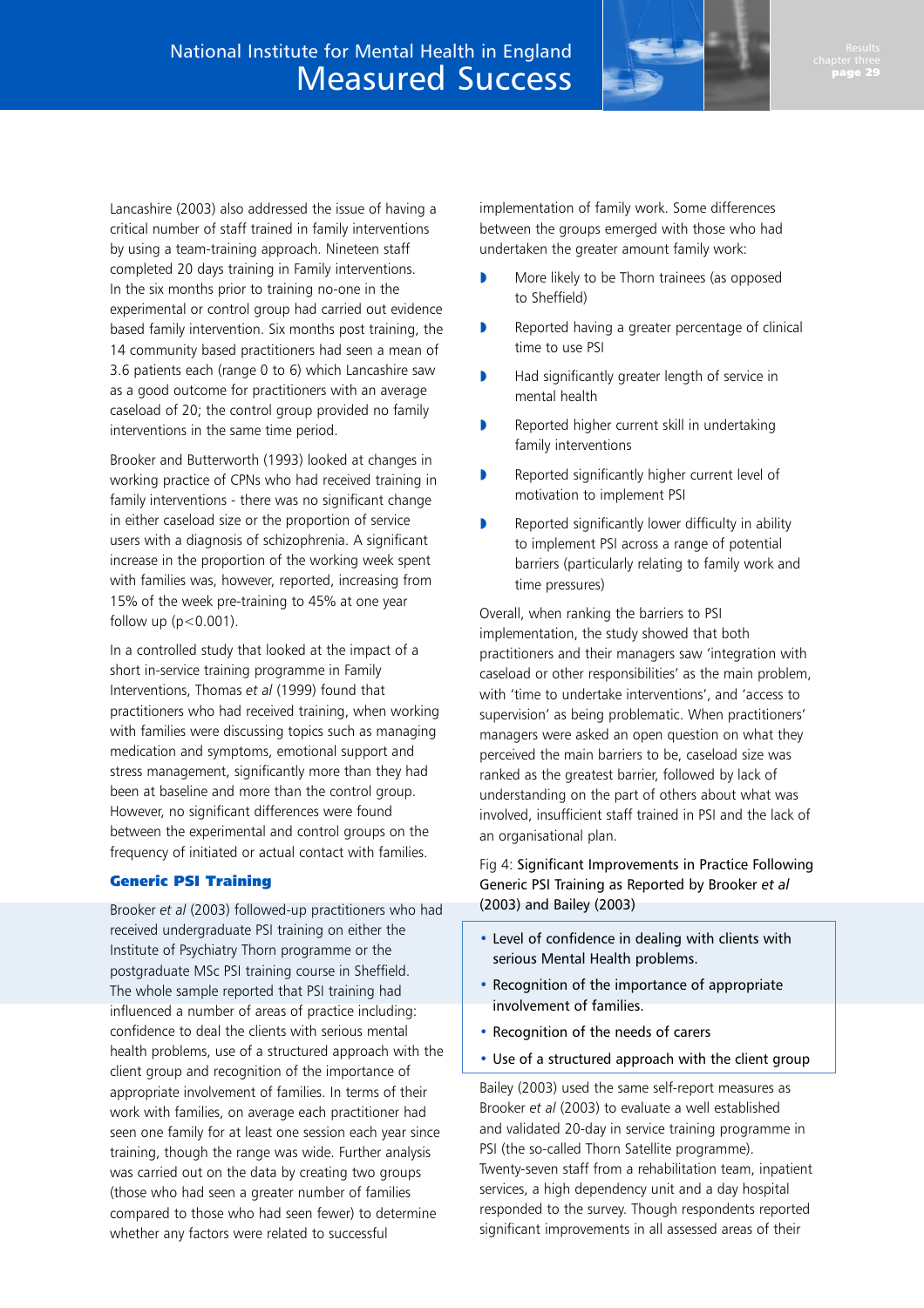practice (see Figure 4 above), they did not perceive their level of change to be as great as in the Brooker study, however, pre-training baseline scores were higher in the Bailey study.

When asked to rate barriers affecting implementation of PSI, there was a high level of agreement in the rank ordering between the Brooker *et al* and Bailey study. However, access to consultation and supervision was rated much less of an issue by practitioners in the Tameside and Glossop psychosis service (Bailey, 2003) who ranked it 13th compared to ex-trainees in the Brooker *et al* study who rated this as the 3rd greatest barrier to implementation.

The service evaluation of the COPE initiative at Manchester University, carried out on behalf of the local Workforce Development Confederation (Teamwork, 2001) examined obstacles to implementing PSI and found 'lack of time within the service', 'caseload size' and 'availability of supervision' were reported as the three key barriers. Notwithstanding these problems, over 70% of the trainees in the survey responded that they used some of their training either all of the time or some of the time, and 63% claimed that they now used what they had learnt more than they had when they first graduated. Assessment skills, the stress-vulnerability model, family intervention skills and CBT for individuals were seen as the most useful aspects of the training in terms of use in everyday practice.

Gray *et al* (2001) were interested in whether Thorn training influenced clinical practice post training. They surveyed 240 community mental health nurses and asked about their use of standardised assessment tools. They found a significant difference in practice between those staff that had received Thorn training and those that had not. Thorn graduates reported using significantly more assessment tools to measure neuroleptic side effects and general psychopathology than those who had not undergone PSI training.

After completing a short in-service training programme Milne (2000) found that 19 of the trainees were using aspects of their training with a total of 173 clients (mean =  $9.1$ ; SD =  $7.9$ ). Post training, trainees were found to be making significantly more use of a number of assessment tools and treatment techniques that had been covered in the training. A number of 'boosters' were identified as helping the transfer of training into practice including contact with other trainees, contact with PSI supporters, and a supervision group. At an organisational level, the PSI steering group within the Trust was also acknowledged as being beneficial.

Similar results were found from a larger study that

followed up trainees from 10 Trusts who had received in-service training provided by Sheffield University up to three years previously (Milne *et al*, 2000). Trainees from seven of the ten trusts replied with an overall response rate of 53% ( $n = 155$ ). Responses to a staff questionnaire suggested that there had been a significant increase in the use of PSI methods following training with trainees using their newly acquired skills with a mean of 12.6 service users. These methods included the use of standardised assessment, formulation, and symptom management. Trainees rated contact with other course members as the most helpful type of support with PSI implementation, supervision was ranked second. Milne *et al* also asked trainees' managers (n=7) to comment on what they saw as their own supportive role within PSI Implementation. Managers ranked 'maintaining a shared vision' and 'developing others' as their priorities and saw institutional constraints, especially insufficient resources, as the main barrier to implementation.

Milne *et al* (2000) used a case note audit to determine whether training was in fact being transferred to practice in 16 members of staff (15 nurses and an occupational therapist) who had participated in an eight day in-service training programme. Using a pre-training double baseline as a control, Milne found a significant increase in the use of assessment instruments after the training had taken place and this was still present though weakened at six month follow up. As the author himself comments, the lower number of instruments used at six months could have been related to opportunities for use, since many of the tools would only be administered every 6 or 12 months.

The use of PSI in three cohorts of students before and after post-graduate training on the West Midlands Community Mental Health Programme has also been evaluated (Carpenter *et al*, 2003). Results varied between groups, though overall, students reported a significant increase in the frequency of using CBT and Family Intervention after the first year. This trend continued into the second year, with some students increasing their use of CBT and family interventions. The rise throughout was moderate, however, and started from a fairly low baseline. An overall increase in the frequency of assessment and care planning was also found between the end of the first and second year.

When asked about the barriers to implementation students perceived 'time and resources' as the most significant factor. Though not rated as highly, low self confidence in PSI skills and a lack of supervision was also commented upon as a hindrance and students once again pointed out that the programme only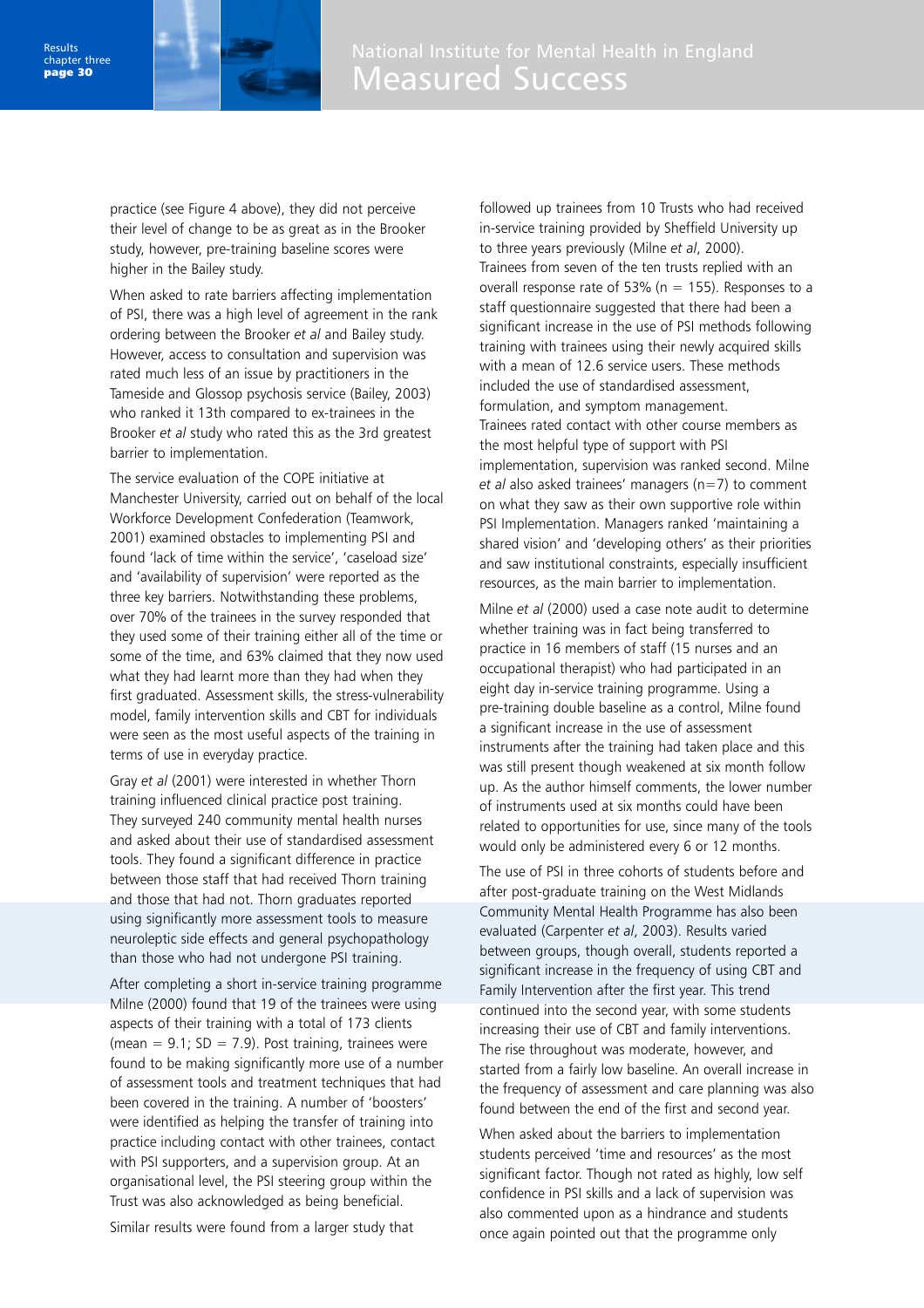

served as an introduction to CBT and family interventions - it did not equip them to act as therapists.

Similar methods were used to assess students' implementation of skills after receiving postgraduate PSI training at Sunderland University (Milne *et al*, 2003). Significant increases in the use of CBT were found at the end of year one and two but a similar result was not found with family interventions. Significant increases in the use of standardised assessments and treatment techniques were also found.

Only Kapur (2002) did not find any differences in practice in staff one year after they had received 'advanced training in PSI' (18 days) when compared to a control group who had been given access to basic PSI training. There were significant problems with attrition in this study however, with 7 of the 11 staff in the experimental group (64%) leaving the residential care unit where the research was being conducted during the follow-up period.

#### 3.4.4. Level 4 Outcomes: Benefits to Service Users and Carers

#### Service User Outcomes

Ten studies have evaluated whether training in psychosocial interventions has benefited service users (see Table 6). These can be further sub-divided to the specific focus of training: family intervention, CBT or generic PSI training.

#### Training in Family Interventions

Of the four studies that focussed on outcomes for service users after training in family interventions, three found significant benefits (Brooker *et al*, 1992, 1994; Miklowitz; 2000), whilst Laube and Higson (2000) found that implementing family interventions post training had no significant effect. In the two studies by Brooker and colleagues, trainees received 20 days of accredited undergraduate training prior to implementing the family interventions. In the 1992 study, that followed-up service users 12 months post treatment, a significant reduction in both positive and negative symptoms was found as well as an improvement in social functioning. In the later study (Brooker *et al*, 1994), significant improvements in social adjustment were also reported for service users, in addition, their families reported an improvement in their personal functioning.

Miklowitz's (2000) study differed in that training was focussed on helping service users with a bi-polar affective disorder, plus the training was undertaken in-house. Practitioners followed a practice manual in addition to watching video taped examples and

receiving supervision. After receiving the intervention service users showed a significant reduction in relapse rates, particularly depressive episodes, compared to the control group.

#### **CBT**

Turkington *et al* (2002) carried out an RCT to determine whether trainees who had received 10 days of 'Insight Training' (a cognitive behavioural based intervention), could improve outcomes for service users. 'Insight Nurses' were specifically employed to undertake the training and implement the intervention thereafter, thereby removing many of the barriers to implementation found in earlier studies. Six trainees saw 225 service users in six different sites. Post treatment, significant improvements were found in overall symptoms, depression and reported levels of insight. No significant improvements were found in symptoms of schizophrenia or in carer burden.

Farhall and Cotton (2002) report some significant improvement in symptoms. In an uncontrolled study, clinical psychologists were provided with two days of training in Coping Strategy Enhancement and given access to regular supervision. Service users receiving the intervention reported a significant reduction in the frequency of symptoms, and were less distressed and preoccupied with these. In addition a significant improvement in global functioning was found.

#### Generic PSI Training

Kapur (2002) looked at outcomes for service users who had key workers with advanced PSI training (18 days) and compared these with those whose key workers had only had access to basic PSI training. No difference was found at up to 12 months follow up. However, within the experimental group, 7 of the 11 staff with advanced training left the unit and the study during the trial, and 50% of the service users in this group had a change of key worker up to three times in the 12 month post training follow up period.

Two studies looked at outcomes for service users who received interventions from trainees who participated in Manchester Thorn training (Lancashire *et al*, 1997; Lancashire, *in submission*). Both studies found a significant reduction in symptoms post treatment as well as improvements in social functioning, however, there was no control group to compare results with a group receiving treatment as usual.

Repper (2000), in her study of the Sheffield University post graduate PSI programme, found that most clients were helped to achieve their personal goals and almost half (9/19) showed a reliable change in symptoms.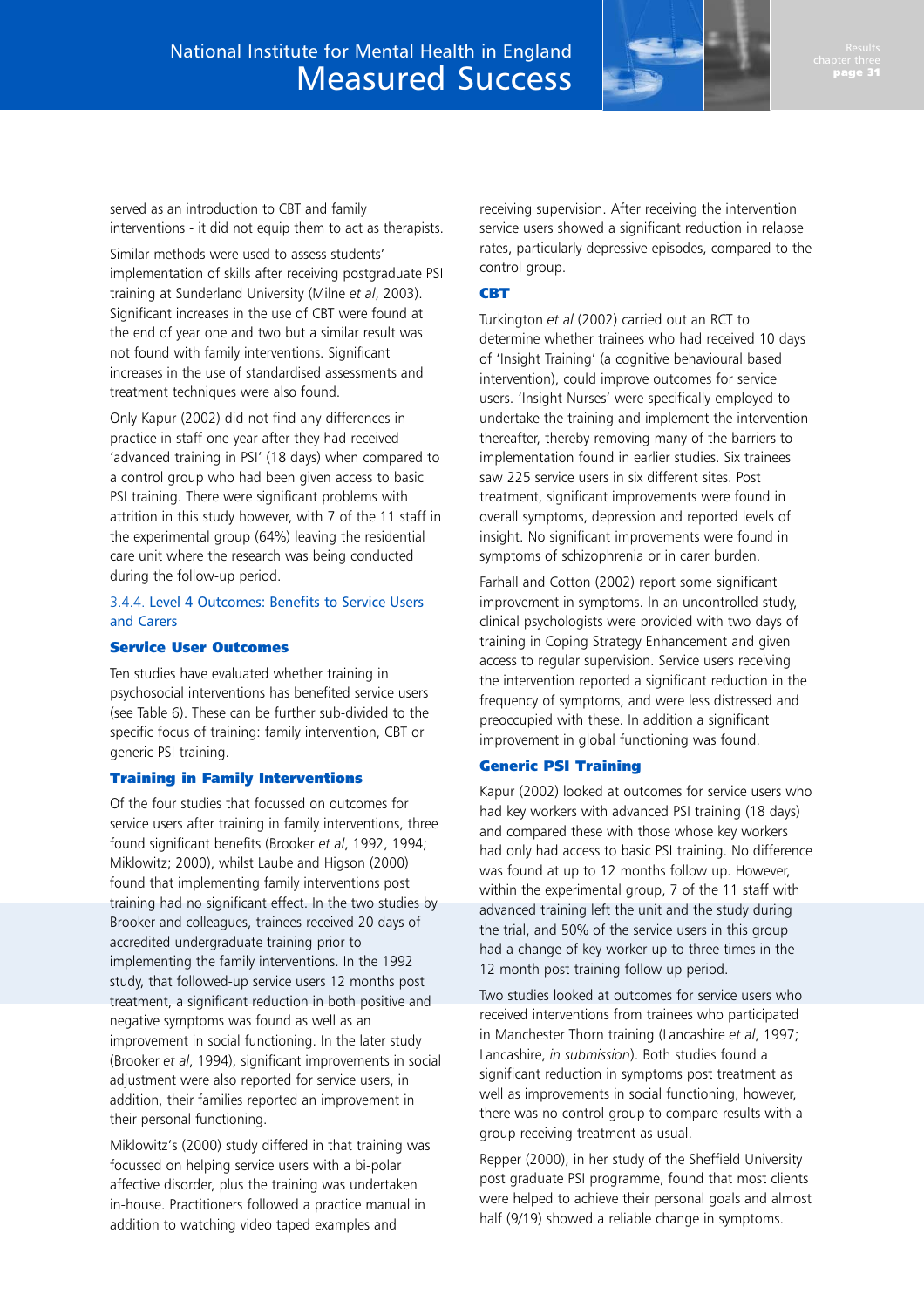#### Table 6: Outcome Studies for Service Users

| <b>Author</b>            | Year of<br>publication | N<br>(pre&post)              | <b>Focus of</b><br><b>Training</b> | <b>Type of</b><br><b>Training</b>                                                              | <b>Research</b><br><b>Design</b>    |
|--------------------------|------------------------|------------------------------|------------------------------------|------------------------------------------------------------------------------------------------|-------------------------------------|
| Brooker, C. et al        | 1992                   | 19                           | Family Work                        | 20 days $(U/G)$                                                                                | CBA                                 |
| Brooker, C. et al        | 1994                   | 30                           | Family Work                        | 20 days $(U/G)$                                                                                | CBA                                 |
| Carpenter, J. et al      | 2003                   | 70                           | Generic PSI                        | 2 year Postgraduate<br><b>West Midlands</b>                                                    | CBA                                 |
| Farhall, J & Cotton, S.  | 2002                   | 15                           | CBT                                | In-Service training for UCBA<br>Australian<br>psychologists (2 days<br>& clinical supervision) |                                     |
| Gray, R et al            | 2003                   | 29                           | Medication<br>Management           | 10 days                                                                                        | <b>RCT</b>                          |
| Kapur, S                 | 2002                   | 6                            | <b>Generic PSI</b>                 | In Service Training<br>(Intro course $+18$<br>further days:<br>over 5 months)                  | CBA                                 |
| Lancashire, S. et al     | 1997                   | 27                           | Generic PSI                        | Manchester Thorn<br>(U/G)                                                                      | <b>UCBA</b>                         |
| Lancashire, S. et al     | In submission          | 120                          | Generic PSI                        | Manchester Thorn<br>(U/G)                                                                      | <b>UCBA</b>                         |
| Laube, R.E. & Higson, F. | 2000                   | 37                           | Family Work                        | In-Service                                                                                     | <b>UCBA</b>                         |
| Milne, D. et al          | 2002                   | 23                           | Generic PSI                        | 2 year Postgraduate<br>Sunderland University                                                   | <b>UCBA</b>                         |
| Miklowitz, D.J. et al    | 2000                   | 28                           | Family Work                        | Manual Based<br>In-service                                                                     | <b>RCT</b>                          |
| Repper, J.               | 2000                   | Single case study<br>designs | Generic PSI                        | Sheffield<br>Postgraduate<br>PSI Programme                                                     | Single Case<br>Repeated<br>Measures |
| Turkington, D. et al     | 2002                   | 225                          | <b>CBT</b>                         | Manual Based<br>10 day<br><b>Training Programme</b><br>(Insight Training)                      | <b>RCT</b>                          |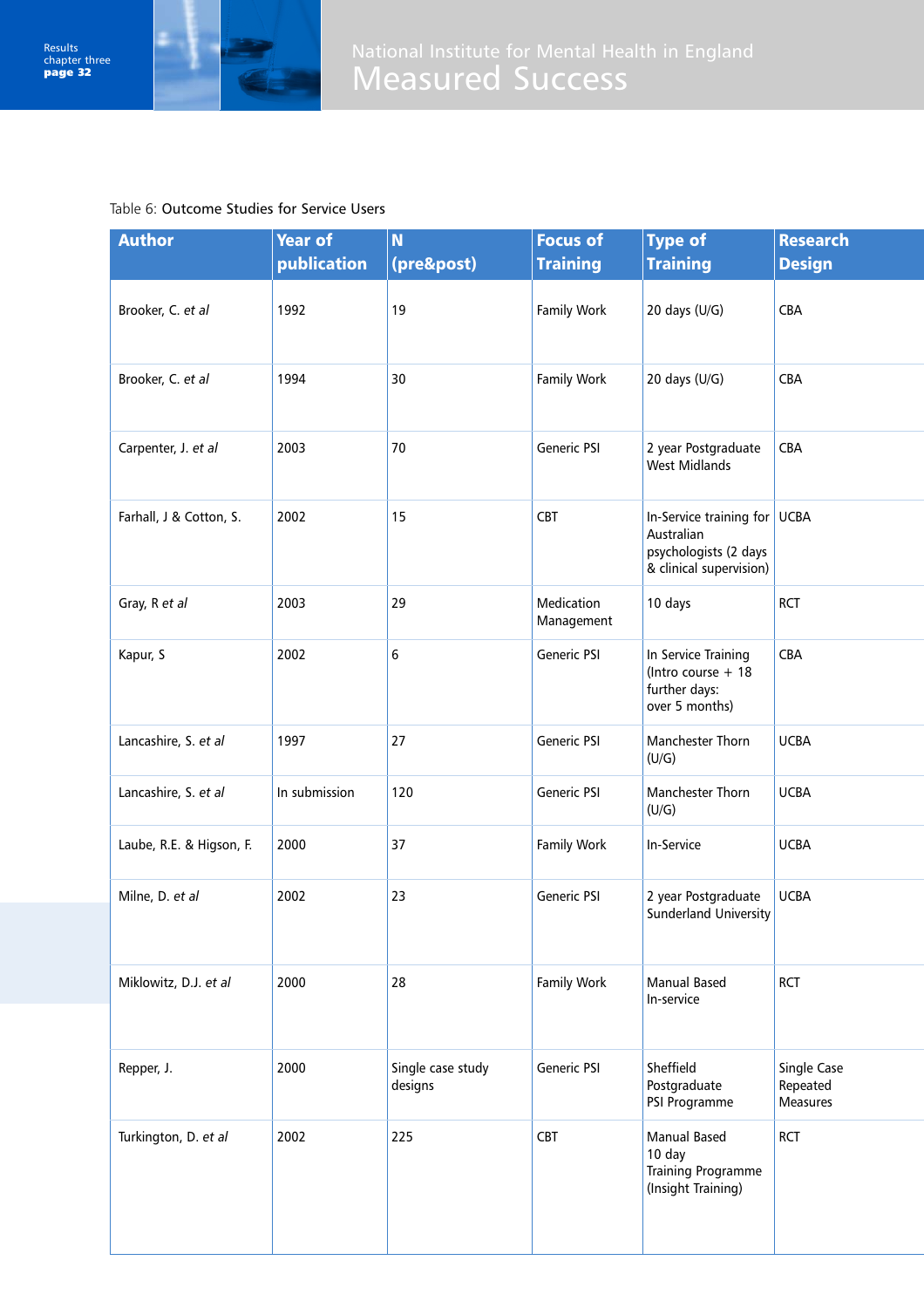

| <b>Measures</b>                                                                                                                             | <b>Key Results</b>                                                                                                                                                            |
|---------------------------------------------------------------------------------------------------------------------------------------------|-------------------------------------------------------------------------------------------------------------------------------------------------------------------------------|
|                                                                                                                                             |                                                                                                                                                                               |
| KGV; SFS; GHQ; KASI;<br>Consumer Perceptions of<br><b>Services Questionnaire</b>                                                            | Significant improvement in positive and negative symptoms and social functioning at 12 month<br>follow up                                                                     |
| KGV; Diary of contact;<br>Social Adjustment Scale;<br>Personal Functioning Inventory                                                        | Significant improvements in social adjustment and relatives' assessment of service user<br>personal functioning                                                               |
| LQoL, HoNOS; GAF; BPRS;<br>Life Skills Profile;<br><b>User Defined Questionnaire</b>                                                        | Significant fewer symptoms, improved life skills, higher GAF scores, Lower HoNOS score.                                                                                       |
| Referral Information and<br><b>Baseline Observations</b><br>GAF                                                                             | Significant improvement on a number of symptom dimensions: frequency, distress and<br>preoccupation. Improvement with GAF                                                     |
| PANSS; DAI-30; Clinical Rating of<br>Compliance Scale; LUNSERS                                                                              | Significant improvements in overall psychopathology, attitudes towards medication and<br>compliance found in treatment group.                                                 |
| <b>Functional Analysis of Care</b><br>Environments (FACE),<br>Psychosocial Skills List (PSSL)                                               | No significant differences between control group and experimental groups on any aspect of<br>patient functioning that was measured.                                           |
| KGV, Social Functioning Scale<br>(SFS)                                                                                                      | Significant reduction in total symptom scores, in positive and affective symptoms and improved<br>social functioning                                                          |
| Present State Examination; KGV;<br>(SFS)                                                                                                    | Significant reduction in symptom severity and in social functioning                                                                                                           |
| Global Assessment of<br>Functioning (GAF)                                                                                                   | No change in global functioning                                                                                                                                               |
| Service User devised<br>questionnaire, HoNOS;<br>Life Skills Profile; Lancashire<br>Quality of Life (LQoL)                                  | Significantly fewer symptoms, lower score on HoNOS, Improved social and relationship skills,<br>Improved GAF. Trainees rating of service users' quality of life also improved |
| Schedule for Affective Disorder<br>& schizophrenia - Change<br>version; Maintenance<br><b>Treatment Scales</b>                              | Family focused psycho-ed more effective than crisis management in reducing relapse rates<br>(notably depressive) in bipolar patients                                          |
| BPRS, Social Functioning Scale;<br>Quality of Life Inventory                                                                                | Clients were helped to achieve their personal goals and 9/19 showed a reliable change in<br>symptoms. No significant changes in quality of life or social functioning         |
| Comprehensive<br>Psychopathalogical Rating Scale;<br>Insight Rating scale;<br>Schizophrenia Change Scale;<br>Montgomery-Asberg Rating Scale | Significant improvement in experimental groups' symptoms, insight and depression.<br>No significant improvement on symptoms of schizophrenia                                  |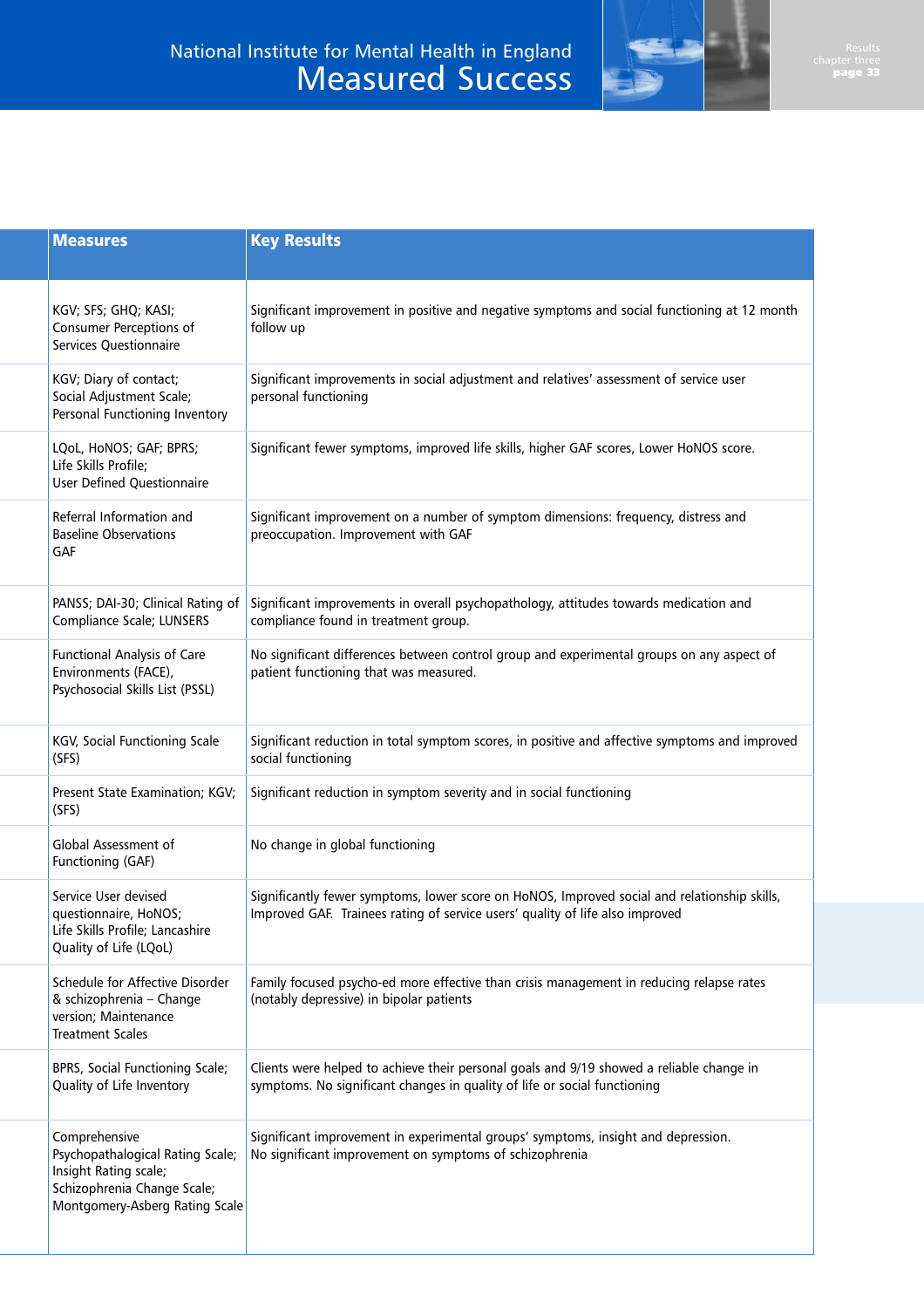

Carpenter *et al* (2003) and Milne *et al* (2002) used similar wide-ranging measures to determine outcomes for service users who received interventions from cohorts of students who were on PSI focussed postgraduate training programmes. Post treatment, service users reported a number of significant improvements; the frequency of symptoms reduced as did scores on the Health of the Nation Outcome Scale (HoNOS). Overall, trainees rated service users as having improved global functioning, better social skills and an increase in the quality of life. These results compared favourably with a group of service users who received the standard Care Programme Approach in an area where trainees had not received this specific training for this group there were no significant changes on any of the measures used.

#### Outcomes for Carers

Out of the 39 studies that have evaluated PSI related training, only four have looked at outcomes for carers (see Table 3). Three controlled studies (Brooker *et al*, 1992(a); 1992(b) &1994) looked at the outcomes for carers who had received family interventions from trainees who had undergone 20 days of undergraduate training in family work. Compared to the control group, the carers who received the intervention showed significant improvements in mental health status, knowledge about schizophrenia and in their level of satisfaction with the service they had received.

In a later study, Leff *et al* (2001) found that carers who received a full family intervention from trainees who had completed an in-service training programme, showed a significant reduction in Expressed Emotion compared to a control group who received only two sessions of education about schizophrenia. Although a high level of expressed emotion is known to be a strong predictor of relapse, no difference in relapse rates was found between the two groups after 12 months.

| <b>Author</b>             | <b>Year</b><br>0f<br><b>Publication</b> | <b>Focus</b><br><b>Of</b><br><b>Training</b> | Type<br>Of<br><b>Training</b>                              | <b>Number</b><br>Of Experimen-<br>tal Families/<br><b>Carers (Pre</b><br>and Post) | <b>Research</b><br><b>Design</b> | <b>Measures</b>                                                                                                                                                    | <b>Key Results</b>                                                                                                                                                                                                                                                             |
|---------------------------|-----------------------------------------|----------------------------------------------|------------------------------------------------------------|------------------------------------------------------------------------------------|----------------------------------|--------------------------------------------------------------------------------------------------------------------------------------------------------------------|--------------------------------------------------------------------------------------------------------------------------------------------------------------------------------------------------------------------------------------------------------------------------------|
| Brooker, C.<br>et al (27) | 1992                                    | Family<br>Interventions                      | 20 day<br>under<br>graduate                                | 17                                                                                 | CBA                              | Knowledge<br>About<br>Schizophrenia<br>Inventory (KASI)                                                                                                            | Experimental group<br>showed significant<br>improvements in<br>knowledge about<br>schizophrenia. No<br>change for control group                                                                                                                                                |
| Brooker, C.<br>et al (30) | 1994                                    | Family<br>Interventions                      | 20 day<br>under<br>graduate                                | 19                                                                                 | CBA                              | Social<br>Functioning Scale;<br>General Health<br>Ouestionnaire<br>(GHQ); KASI;<br>Consumer<br>Perceptions of<br><b>Services</b><br>Questionnaire (CPQ)            | Significant reduction<br>in minor psychiatric<br>morbidity. Significant<br>improvement in<br>knowledge about<br>neuroleptic medication.<br>Significant improvement<br>in global satisfaction<br>with service. These<br>improvements were<br>not found in the<br>control group. |
| Brooker, C.<br>et al (36) | 1992                                    | Family<br><b>Interventions</b>               | 20 day<br>under<br>graduate                                | 17                                                                                 | <b>CBA</b>                       | Diary of contact;<br>Social Adjustment<br>Scale; GHQ;<br>Personal<br>Functioning<br>Inventory; CPQ                                                                 | Experimental group<br>showed significant<br>improvement in<br>mental health status<br>and global satisfaction<br>with service. These<br>improvements were<br>not found in the<br>control group.                                                                                |
| Leff, J.<br>et al (40)    | 1995                                    | Family<br>Interventions                      | In service<br>(didactic<br>training &<br>super-<br>vision) | 12                                                                                 | <b>CBA</b>                       | <b>Present Mental</b><br>Examination:<br>Camberwell<br>family Interview;<br>Knowledge<br>Interview;<br>Assessment of<br>Burden; Social<br><b>Functioning Scale</b> | Experimental group<br>had significant<br>reduction in Expressed<br>Emotion compared to<br>controls. No significant<br>difference in relapse<br>rates was found.                                                                                                                |

#### Table 7: Outcome Studies for Carers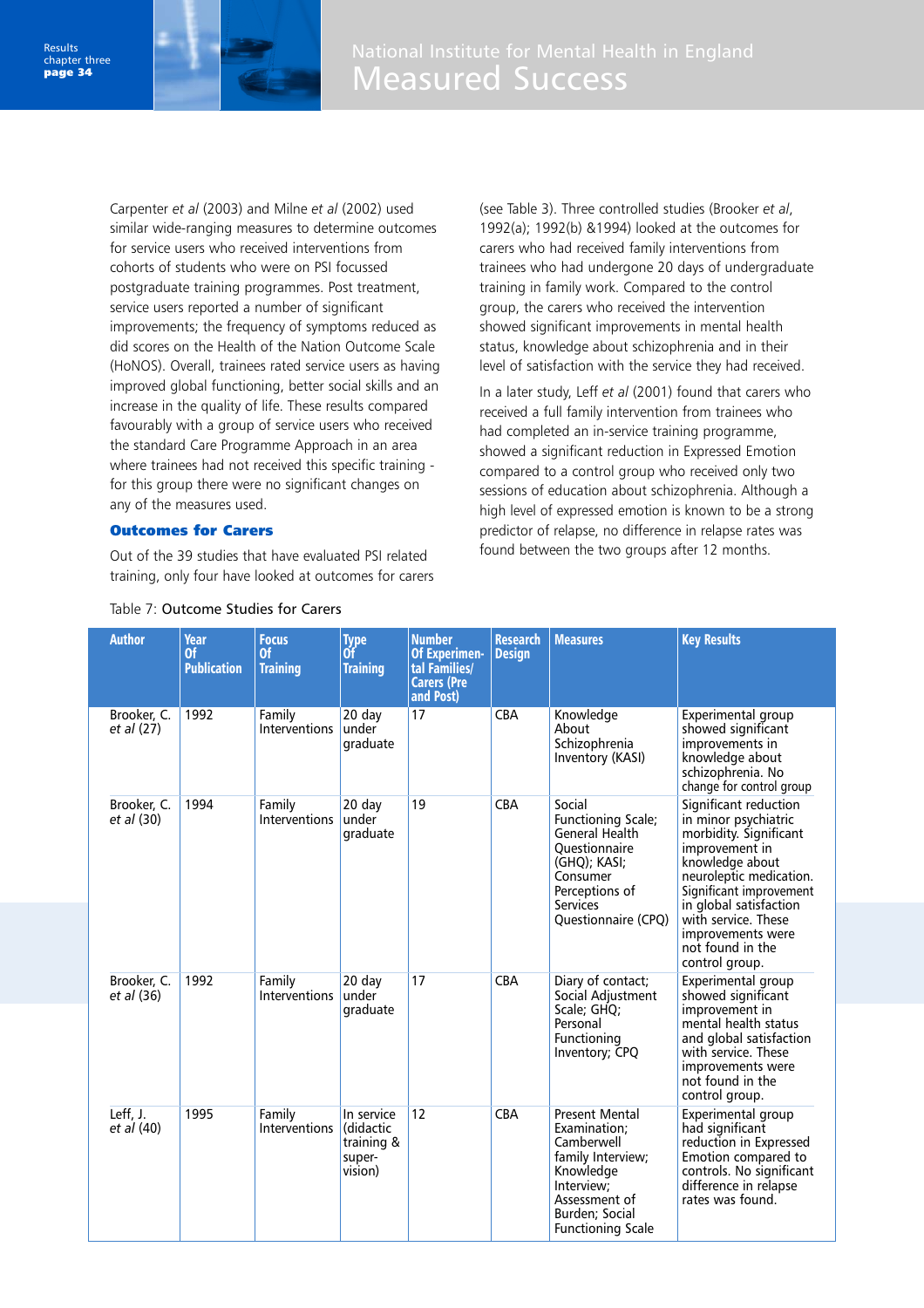

### 4 Summary of Results

Although there have been a broad range of outcomes reviewed in this paper, a number of themes appear to emerge from the findings across all types of training reviewed:

#### Trainee Reactions:

Satisfaction with 'PSI' training has been evaluated both in short in-house programmes and in longer term postgraduate programmes. Studies illustrate that trainees were consistently satisfied with the training they received (see section 3.4.1). Although only two studies specifically evaluated the supervision associated with postgraduate training, results were not so positive. For example, in sharp contrast to the reaction towards specialist supervision provided by the trainers, the majority of trainees in the Milne *et al* (2003) study did not believe the routine supervision they received from their employing Trust met their needs.

#### Evidence:

Consistent results were found in all eight studies that evaluated trainee satisfaction with training: two of these were controlled and six uncontrolled. A number of rating scales were used to measure trainee satisfaction therefore it is impossible to compare results directly. In two in-depth, independent external evaluations, Carpenter *et al* (2003) and Milne *et al* (2003) specifically assessed satisfaction with supervision associated with postgraduate training.

#### Attitudes and Beliefs:

Because of the fundamental values base within PSI training it is not surprising that nine studies, just under a quarter of the total sample, evaluated changes in attitudes and beliefs. On the whole, it would appear that PSI training in all its forms has a positive effect on the attitudes and beliefs that trainees hold about psychotic conditions (particularly beliefs about cause and therapeutic optimism), about service users with a psychosis and regarding available psychosocial interventions to help service users and carers.

#### Evidence:

Of the nine studies looking at attitude change, only two used the same assessment tool (Leff and Gamble, [1995]; Lancashire [2003]) making it impossible to make general comparisons between studies. However, a number of studies compared trainee attitudes pre and post training, three of which were controlled. Significant improvements were reported at the end of training (Brabban, 2003; Ewers, 2002; Lancashire, 2003; Leff & Gamble, 1995; Thomas *et al*, 1999).

#### Acquisitions of Kowledge:

Studies that evaluated knowledge gain, tended to find that specific elements of trainees' knowledge had improved when tested immediately post training, irrespective of the length or type of training they had received. Based on the results of the Kavanagh *et al* (1993) study it is less clear how long newly acquired knowledge is retained and what factors preserve learning.

#### Evidence:

Thirteen of the studies included in the review looked at knowledge gain as a result of PSI training (see section 3.4.2), four of these were controlled trials (Lancashire, 2003; Thomas *et al*, 1999) two of which were randomised (Ewers, 2002; Gray *et al*, 2003). At the end of training, which ranged from 18 hours to two years, only two studies failed to find a significant increase in knowledge (Laube and Higson, 2000; Willetts and Leff, 1997). However, both of these studies had small sample sizes which could have contributed to the non-significant results. Only Kavanagh *et al* (1993), however, followed up trainees some time later, post-training. They found that recall of certain topics including CBT and behavioural strategies to be minimal. This was despite only 4% of trainees reporting they had a problem with knowledge.

Explained the particular trainees reporting they had a problem with knowledge.<br>
and regarding available<br>
A variety of measures were used to determine level of<br>
knowledge within the 13 studies making it impossible<br>
to make A variety of measures were used to determine level of knowledge within the 13 studies making it impossible to make cross study comparisons of trainees' knowledge either pre or post training.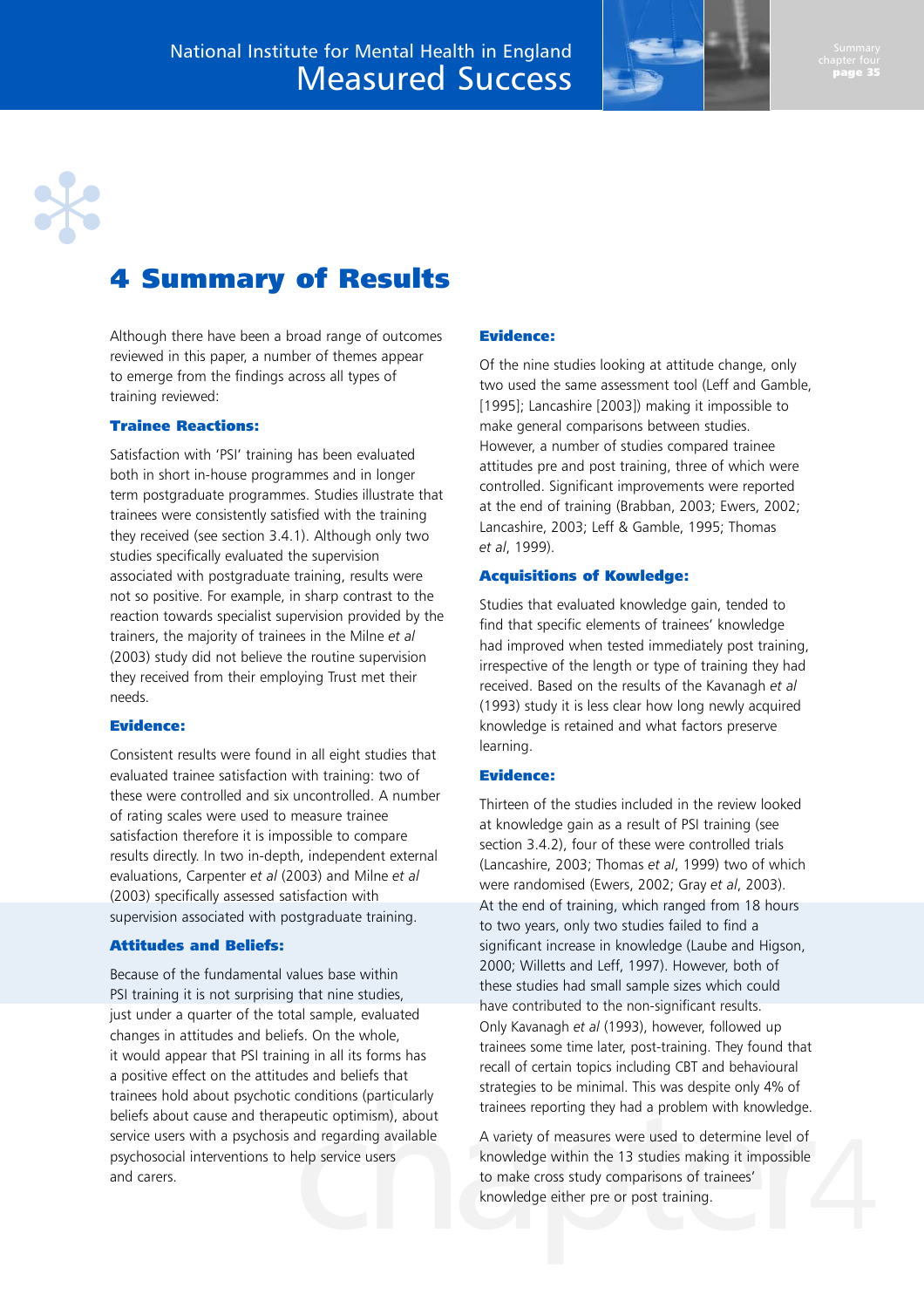#### Acquisition of Skill:

On the whole trainees developed targeted skills when attending PSI training in all forms. However, because of the variety of methods used to rate skill development within the research and the frequent use of self report, it is difficult to determine exactly what *level* of expertise is reached in each study and thereby ascertain what type of training is required (length and type) to teach skills to different levels. Haddock *et al* (1999) and Gray *et al*, (2003) both used the CTS, a validated measure of CBT skills to determine skill level pre and post training. Although both studies showed that trainees had acquired significant skills, their actual level of skill post-training as rated by the CTS was moderate in relation to possible achievable scores. Only one study addressed specific trainee variables in an examination of which individual factors contribute to the greatest skill acquisition. Gray *et al*, (2003), found that clinical skills pre-training, academic qualifications and attendance were significant factors.

#### Evidence

Skill development has been evaluated most extensively within generic PSI training, however, only two studies (Haddock *et al*, 1999; Gray *et al*, 2003), both controlled, used a validated measure to measure this. Brooker and Butterworth (1993) rated audiotapes of trainees' clinical work to determine skills acquisition and four studies relied on self report (Brooker *et al*, 1996; 2003; Repper, 2000; Bailey *et al*, 2003).

#### Change in Behaviour (Implementation):

Most of the studies that relate to implementation are high quality cross-sectional surveys achieving a high response (see section 3.3.1). There is greatest consistency in the research methods reported where the implementation of PSI training has been evaluated. For example, five studies have used the same instrument to evaluate the difficulty of implementing family interventions in routine clinical practice (see Table 4, page 27). Common barriers to implementation of family work include: allowance of time in the service; integration with existing caseload and the availability of families. In addition, common 'boosters' to implementation have been consistently reported in all related studies: a critical number of staff trained in the team; access to high quality supervision; having the time to do the work and possessing enough skill to apply the intervention flexibly. Several studies point to the importance of

organisational ownership of the implementation of PSI through Steering Groups constituted with senior manager involvement.

#### Evidence:

Implementation of family intervention training: A number of well-designed cross sectional studies, achieving a high response, have reported similar barriers to the implementation of family interventions training (Kavanagh *et al*, 1993; Fadden, 1997; Campbell, 1999; Baguley *et al*, 2002; Bailey, 2003)

Implementation of PSI Training: A number of high quality cross-sectional studies have shown that there are identifiable factors that can facilitate the implementation of PSI training: team training (Bailey, 2003; Lancashire, 2003); access to appropriate supervision (Brooker *et al*, 2003; Bailey, 2003; Teamwork, 2001) and organisational ownership and support (Brooker *et al*, 2003; Milne, 2000 and Carpenter *et al*, 2003).

#### Benefits to Service Users and Carers:

Benefits to service users and carers have been found in the majority of relevant studies. There are three times as many studies reporting outcomes for service users ( $n=12$ ) compared to carers ( $n=4$ ). The service user studies are of variable quality with just seven out of twelve employing controlled designs. Improvements in service users' symptoms were reported in six out of seven controlled studies. The one study where symptoms did not improve was underpowered and suffered from serious problems with attrition (Kapur, 2002). Social and general functioning improved in seven of the nine studies where it was measured but only three of these studies were controlled.

Only four studies have examined outcomes for carers. Three of these studies relate to the same 20-day training for family intervention reported by Brooker and colleagues (Brooker, 1992a; 1992b; 1994). In the other paper, Leff *et al* (2001), the impact of training in family intervention on family environment was examined. There are too few studies measuring diverse outcomes to draw any meaningful conclusions. It is clear that more research is needed that examines the impact of PSI training from the relative's perspective.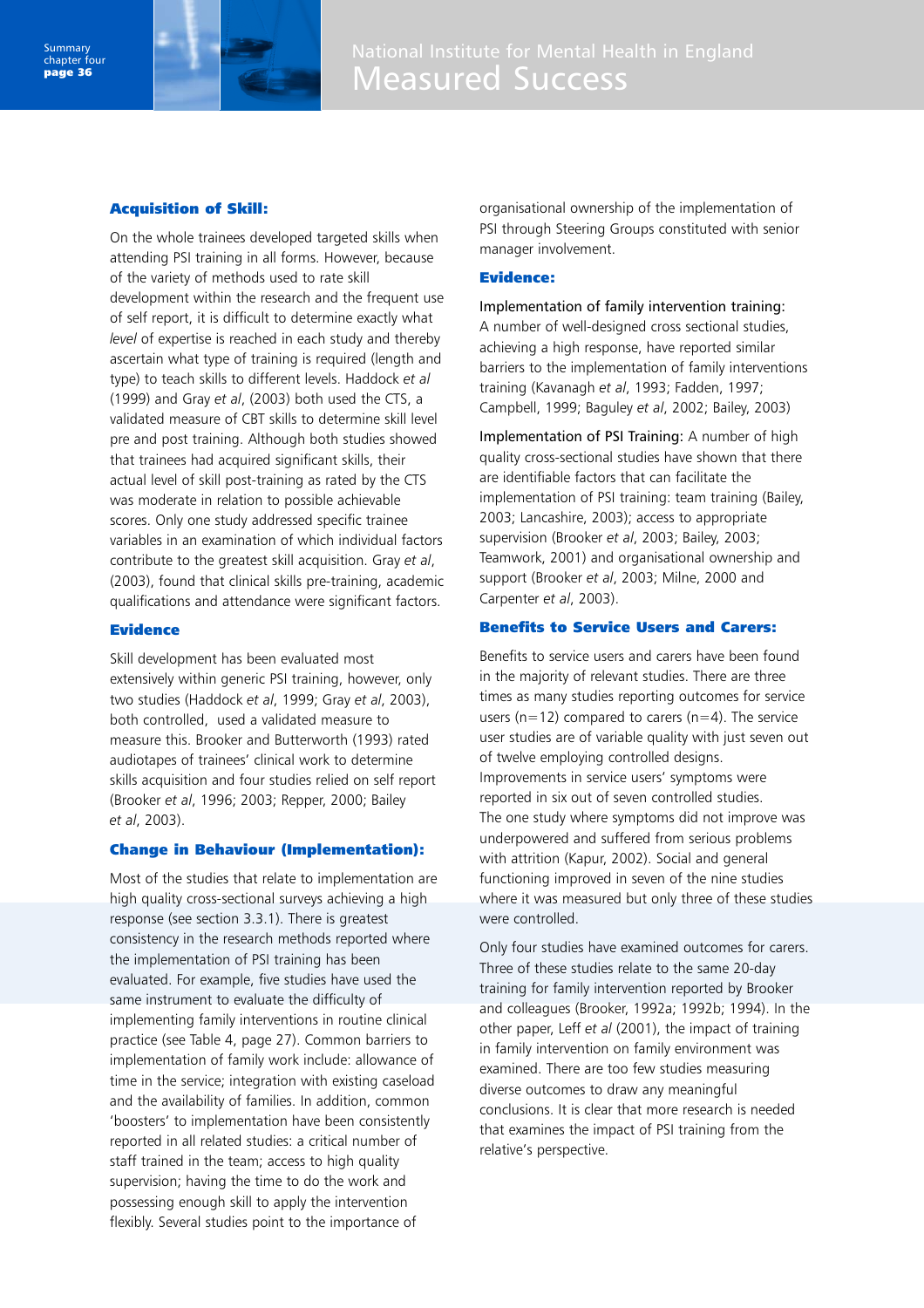

page 37

Whether outcomes focus on service users or carers it is difficult to extricate the essential ingredients of a successful training programme as it would seem that most findings seem to occur independently of either the length or type of training.

#### Evidence:

Improvement in service users' symptoms: In the vast majority of the controlled studies service users' symptoms improve at variable follow-up periods following PSI training (Brooker *et al*, [1992; 1994]; Carpenter *et al*, 2003; Gray *et al*, 2003; Miklowitz *et al*, 2000; Turkington *et al*, 2002).

Improvement in service users' social functioning: It is possible that after PSI training service user's social functioning improves but the evidence is not strong (Brooker *et al*, [1992; 1994]; Carpenter *et al*, 2003; Farhall and Cotton, 2002; Lancashire *et al*, 1997; Lancashire *et al* [in submission]; Milne *et al*, 2002).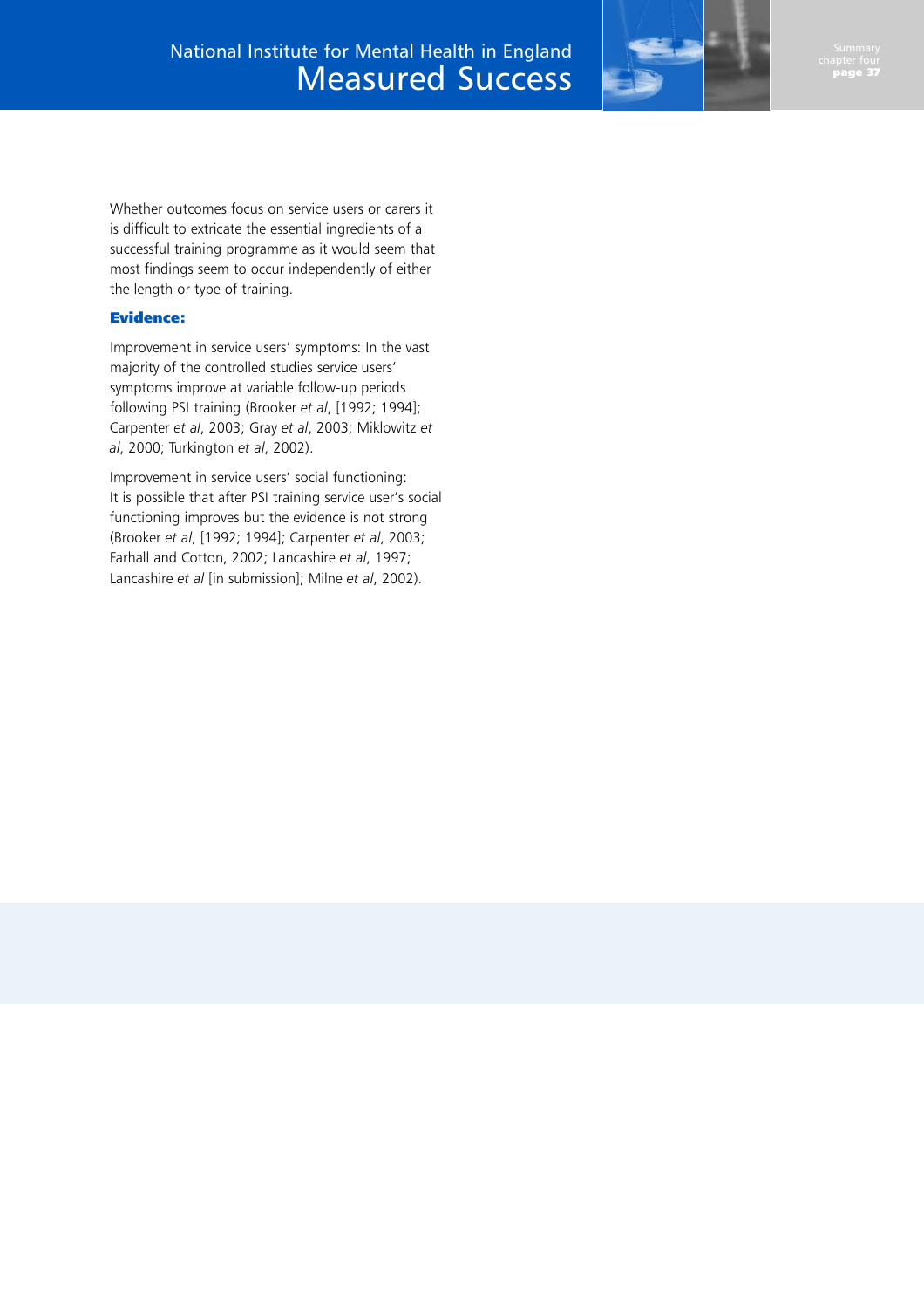

### 5 Discussion

#### Introduction

This review has identified a surprisingly large number of studies - 37 in total - which have attempted to evaluate PSI training for work with people with a psychosis. Throughout this review, in our attempts to outline this literature we have been keen to stress two key points. First, that the term 'psychosocial interventions' is a ubiquitous one. For example, in this review we have identified a randomised controlled trial that has evaluated 10 days of training in cognitive behavioural skills (Turkington *et al*, 2002) that aimed to reduce symptoms and promote 'insight' which might be contrasted with a follow-up study of PSI trainees attending a much longer two year part-time Masters programme (Brooker *et al*, 2003). Second, that despite the policy imperatives and the rhetoric relatively few mental health professionals have accessed any type or level of PSI training of any kind.

#### The scope of evaluated PSI programmes

The review has confirmed that there are a wide variety of evaluated PSI courses. However, they can be classified into three main course types, i.e. those that are accredited by Higher Education at either the undergraduate or postgraduate level and shorter programmes that often run 'in-house' within mental health services themselves. Similarly, the focus of PSI programmes also falls into three main groups: family intervention, individual psychological interventions or broader generic courses (that can include both family interventions and individual psychological interventions). Clearly, there is a need to avoid possible confusion for non-specialist groups, such as educational commissioners, who might wish to commission evidence-based PSI programmes but who are understandably confused by the variety of PSI course focus and type. It is useful to consider the distribution of studies in this review in relation to the nine cells described above (and summarised in Table 1). It is clear that it is generic courses across all levels that have been evaluated most either through tenders let by the commissioners of programmes themselves (see for example, Milne *et al*, 2003; Teamwork Management Services, 2001 and Carpenter *et al*,

2003) or by students undertaking research as part of their course work (Ewers, 2002; Bailey, 2003). However, given the number of generic programmes now in existence the number of evaluations is somewhat small with properly funded external evaluations yet smaller still. A number of family intervention programmes have been evaluated; these are either in-house programmes or offered at undergraduate level. However, within this sub-group the studies are most often cross-sectional (Fadden, 1997; Kavanagh *et al*, 1993; Campbell, 1999; Bailey, 2000 and Baguley, 2000) where researchers are grappling with the question of what happens to trainees in real-life clinical settings after training has taken place. Only one series of papers has considered the impact of such family work training using a controlled design (Brooker *et al*, 1992a; Brooker, 1992b; Brooker, 1993 and Brooker, 1994). Finally a number of short in-house programmes for individual psychological interventions have been evaluated, for example, CBT to promote insight (Turkington *et al*, 2003); CBT for psychosis (Farhall & Cotton, 2002), a short in-house CBT programme for psychosis (Brabban, 2003) and medication management skills (Gray, 2003). It is interesting that although training in psychosocial interventions is a relative new comer to the mental health arena, PSI training appears to have been extensively evaluated proportionate to the overall number of post-qualifying training programmes (Bailey *et al*, 2003). In the Bailey *et al* review of evaluated post qualifying mental health training programmes, PSI training was subsumed under the broader heading of psychological therapies for all mental health problems. Twenty nine papers looking at training in psychological therapies were identified, however, two thirds of these ( $n = 19$ ) were actually PSI/psychosis focussed.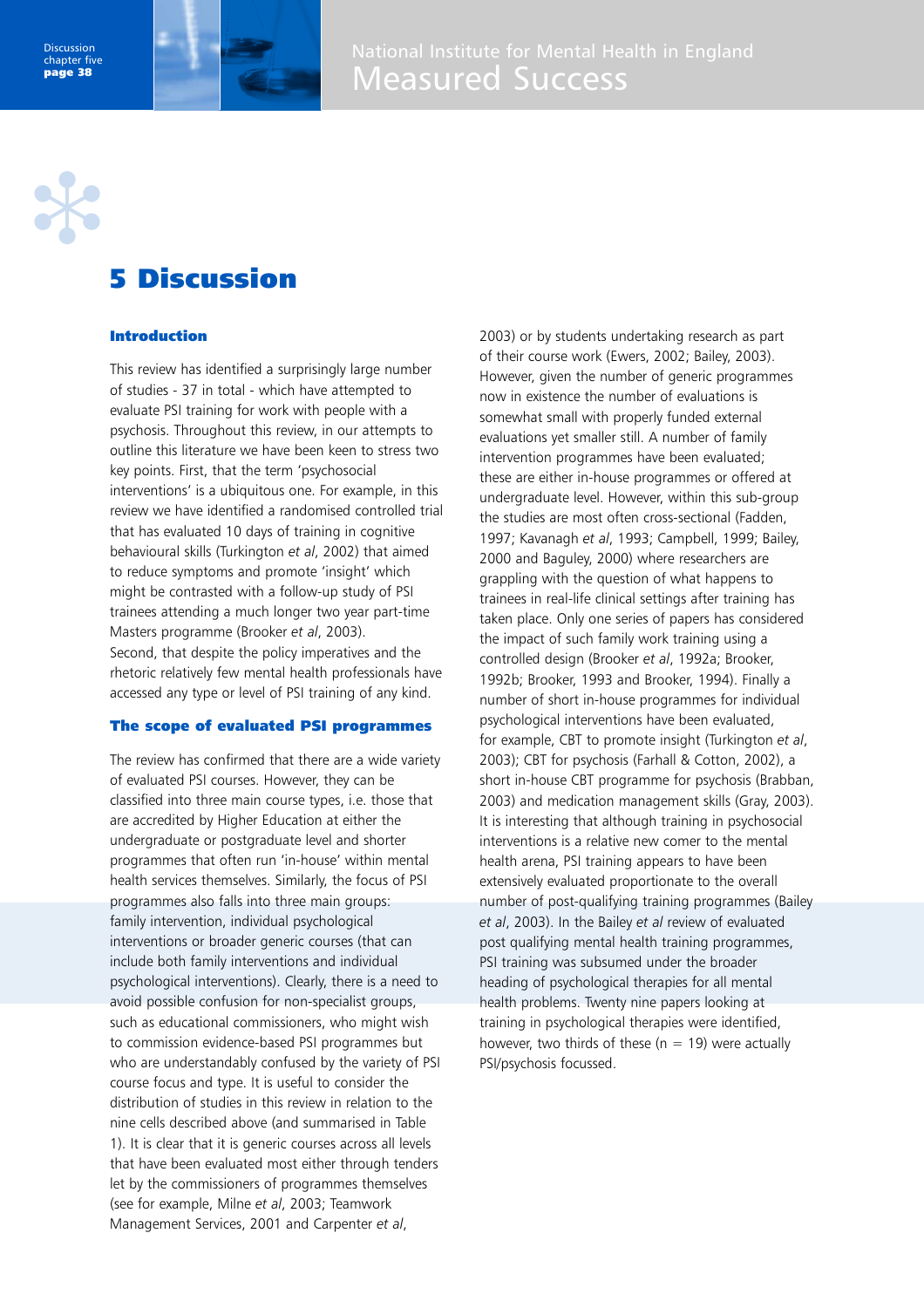

page 39

#### The methodological quality of the included studies

The 37 included studies utilise one of three main methodological approaches: the cross-sectional design (or survey); the uncontrolled trial (often just before and after but some studies have a limited follow-up) or the controlled trial (again with variable lengths of follow-up). Further details are given of research design in Appendices 3-5. It is important to comment on the quality of the included studies as the criteria for inclusion have been framed primarily to determine the extent of evaluated PSI studies and *no study has been excluded on the basis of the quality of its design.* In a series of articles in the British Medical Journal (Education Group for Guidelines on Evaluation [1999]; Hutchinson [1999]; Wilkes and Bligh [1999] and Cantillon and Jones [1999]) an important debate is presented about ways in which to address quality criteria for studies that evaluate educational initiatives with a health focus. The four papers wrestle with the importance of educational research being as rigorous as other types of research both in its design and execution, however, a series of arguments are then raised about why this is very hard to achieve. Ultimately this discussion centres on the feasibility (and desirability) of the conduct of randomised controlled trials. The complex nature of education is problematic with a number of factors impacting upon ultimate outcomes:

*Educational events are multifaceted interactions occurring in a changing world and involving the most complex of subjects. Many factors can influence the effectiveness of educational interventions' (Hutchinson, 1999)*

The Education Group for Guidelines (1999), for example, acknowledge that 'purposeful sampling may be more informative than attempts at randomisation and controls, which are difficult to achieve in adult education'. Finally, Hutchinson (1999) states that there is a 'fundamental difficulty in addressing the question everyone wants answered what works in what context, with which group and at what cost?' She argues that achieving this, in the

educational context, is as problematic as '…….in the evaluation of a complex treatment performed on a sample group of people who each have different needs, circumstances and personalities'. However, if the gold standard, the RCT, is difficult to achieve in educational research, that is not to say that other alternative methods employed should not be undertaken to a high quality. Thus for example, in this review, to achieve high quality, and to avoid response bias, it might be anticipated that the cross-sectional surveys outlined in Appendix 4 would achieve a response rate of 70-80% and use measures that had been field-tested and that seemed to possess validity.

which are difficult to<br>
mally, Hutchinson (1999)<br>
that difficulty in<br>
the study and are often not available for measurement<br>
post-training. A good example of this tendency is the<br>
evaluation of Thorn training by Lancashire The great majority of cross-sectional studies in this review do achieve both criteria although there are several exceptions (Teamwork Management Services, 2001; Campbell, 1999). Nevertheless, studies with low response rates should not be overlooked, since a low response rate in itself may be highlighting potential problems within the system in which the training takes place that should be addressed. Appendices 4 and 5 outline the comparison studies where there are 25 in total and half of these (n=13) are controlled and a further 12 uncontrolled. Every one of the 12 uncontrolled studies examines trainee outcomes, usually knowledge and attitudes, in most cases in a simple before and after training design. Largely, the findings are positive ones but the lack of long-term follow-up is problematic especially where changes in skills are measured. Although skills often improve (see for example, Haddock *et al* 1999) rarely do trainees acquire the highest level of competence as outlined in Figure 1. Half of the uncontrolled studies focus on outcomes for service users where it is assumed, for example, that changes in trainees' practice leads to better clinical outcomes for service users, such as frequency and severity of symptoms. This is an ambitious claim, given that these studies are uncontrolled but also that service users drop out of the study and are often not available for measurement post-training. A good example of this tendency is the evaluation of Thorn training by Lancashire and colleagues where only 120/256 service users are reported at follow-up. Similarly, Milne *et al* (2003) in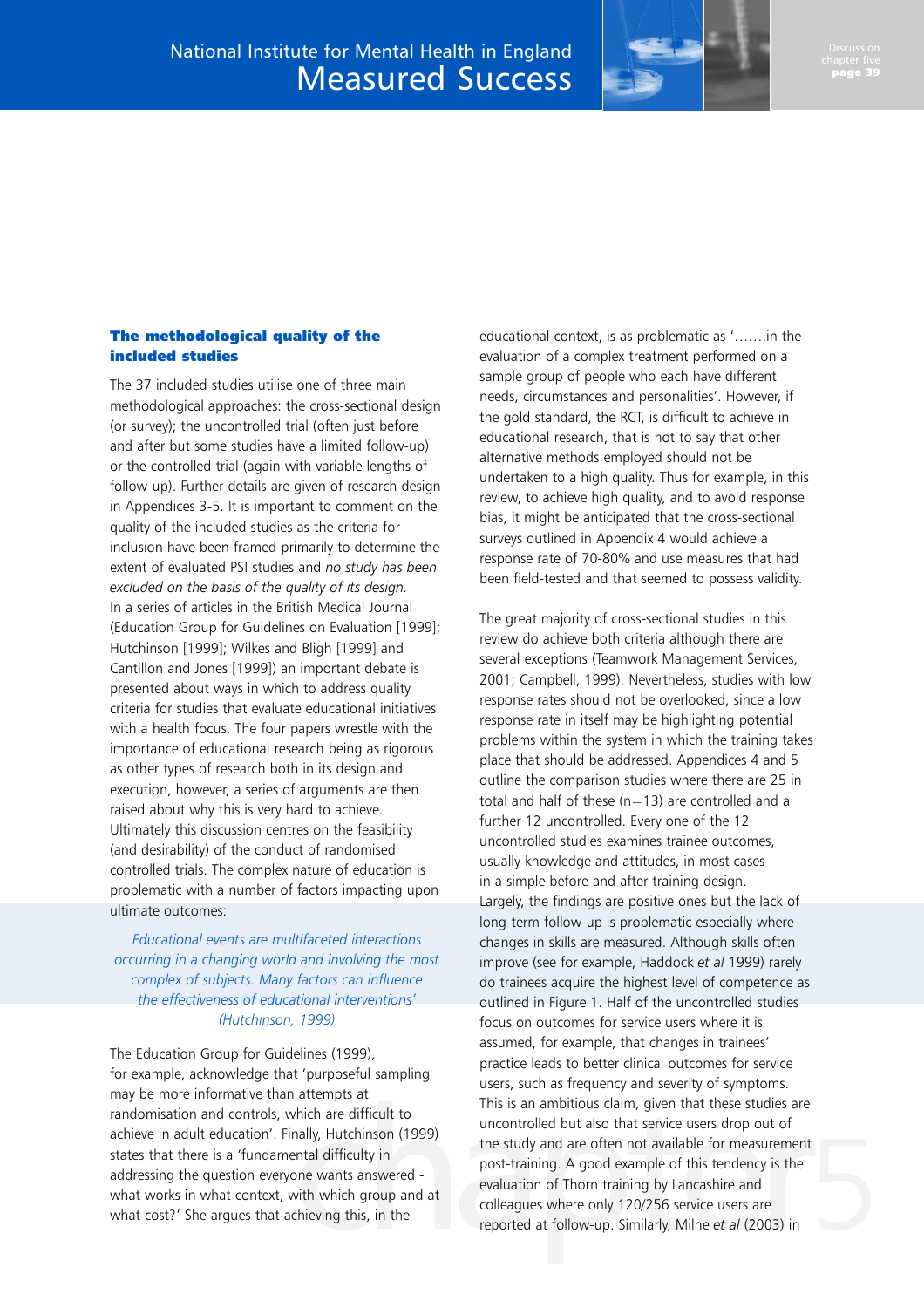their study of the Sunderland PSI Masters programme only obtained post-training ratings on 23/54 service users.

The fourteen controlled study designs include six randomised controlled trials (Gray *et al*, 2001\*; Gray *et al*, 2003\*; Ewers *et al*, 2001; Leff *et al*, 2001; Turkington *et al*, 2003\* and Miklowitz *et al*, 2000) an asterisk marks those studies, only three, where a power calculation was included to estimate sample size. Two studies had small groups in two comparison groups and are unlikely to have been sufficiently powered (Ewers *et al*, 2001; Leff *et al*, 2001). The remaining studies used a matched comparison group (often care as usual) or a within-subjects design with delayed intervention. Outcomes are assessed for service users in seven of the twelve studies. Usually the outcome employed is a measure of symptom frequency or severity in all six studies symptoms improve significantly apart from the study by Turkington *et al* (2003) where the symptoms of schizophrenia did not improve (although 'overall symptoms' did). Outcomes for carers are assessed in four of the studies. In two studies by Brooker (1992a; 1993, 1994) the minor psychiatric morbidity of relatives reduces significantly and knowledge about schizophrenia also improves (1993). In the study reported by Turkington and colleagues (2003) the burden of care does not improve. Five of the studies measure trainee outcomes - trainee's knowledge

about schizophrenia significantly improves in three of these (for example see Ewers *et al*, 2001). In the study by Kapur (2002) a matched control design, there are serious problems with group sizes and attrition. Here, staff were trained to use PSI with 14 service users using Alternative Futures nursing homes in the North West, this group were then matched with 14 service users in other Alternative Futures nursing homes where staff were not trained. A total of 11 service users (11/28: eight in the experimental group and three in the controls) did not consent, absconded or left during the study. A dropout rate of 39% must raise serious concerns about the validity of any of the findings.

Thus, in a total of 37 included studies, 11 are crosssectional studies of a reasonable quality and 12 are uncontrolled studies where the interpretation of findings might be more problematic (a caveat here is that some of the uncontrolled studies include significant amounts of qualitative data that help to support some of the findings [see for example, Carpenter *et al*, 2003]). Finally, 14 of the studies are controlled and six of these are randomised controlled trials. By way of comparison, Cantillon and Jones (1999) report the findings of a systematic review of continuing medical education and a comparison is presented in Figure 5 of the design of studies included in both reviews.

|                                              | <b>Cantillon and Jones (1999)</b> |               | <b>Brooker and Brabban (2004)</b> |        |  |
|----------------------------------------------|-----------------------------------|---------------|-----------------------------------|--------|--|
|                                              | N                                 | $\frac{0}{0}$ | N                                 | $\%$   |  |
| <b>Before and after</b>                      | 28                                | 41.0          | 12                                | 32.0   |  |
| Controlled                                   | 15                                | 22.0          | 8                                 | 22.0   |  |
| <b>RCTs</b>                                  | 16                                | 23.0          | 6                                 | 16.0   |  |
| Other                                        | $10*$                             | 14.0          | $11**$                            | 30.0   |  |
| <b>Total No of Included</b><br><b>Papers</b> | 69                                | 100.0         | 37                                | 100.00 |  |

Figure 5: A comparison of study design in two systematic reviews of educational Interventions (Cantillon and Jones, 1999 [CME] and Brooker and Brabban, 2004 [PSI])

\* 'Exit only' and qualitative

\*\* Cross-sectional and includes some qualitative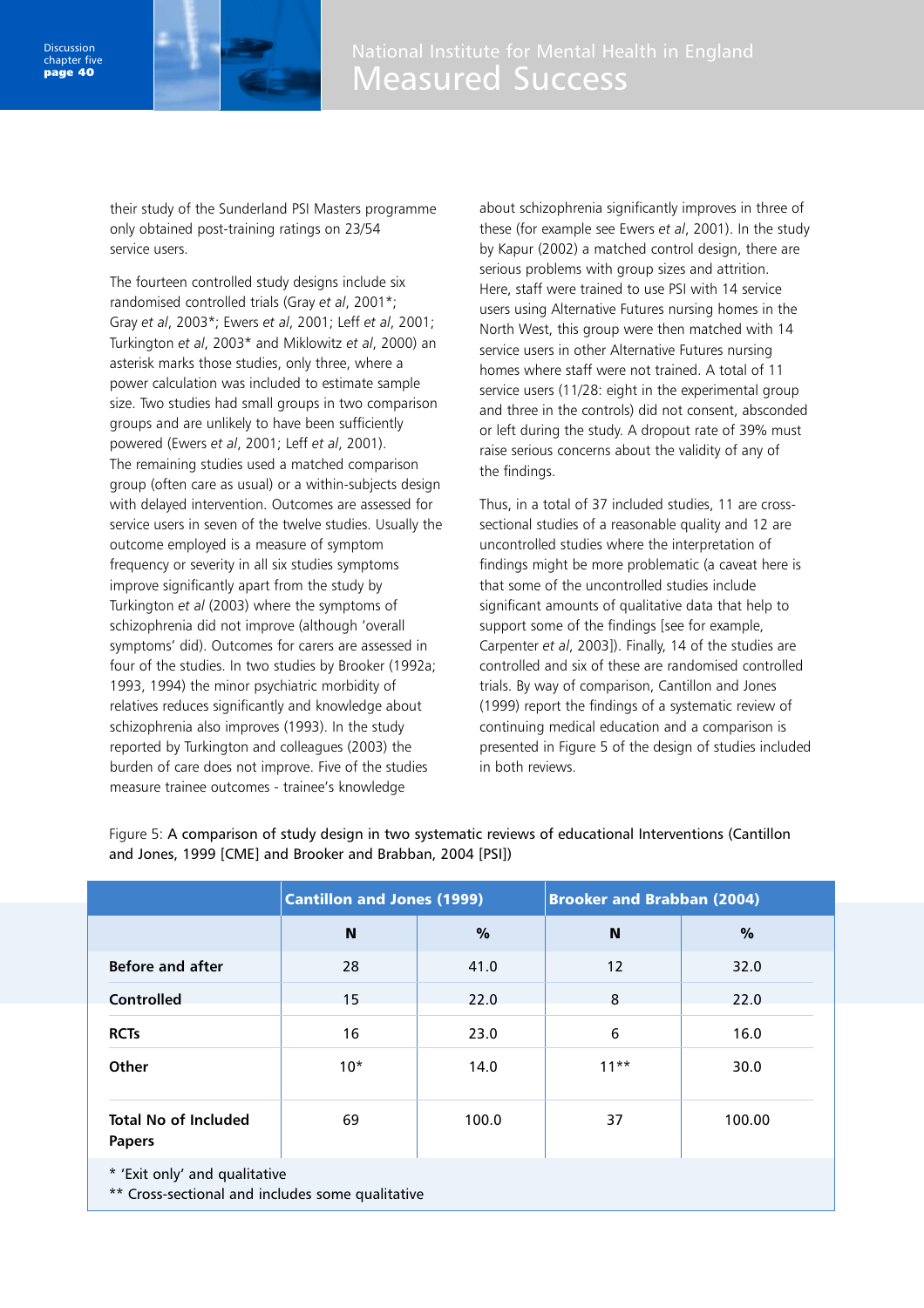

The table shows that even for a systematic review of a large and important area like Continuing Medical Education there is a very similar proportion of controlled trials, RCTs and simple before and after designs when compared to the much smaller field of PSI – a growing but nonetheless small educational subset of mental health. If it is the case, as seems likely, that all educational intervention studies will struggle to obtain research funding then this, correspondingly, will have an impact on the quality of the research designs that such studies employ. Thus, this seemingly harsh commentary on the design of PSI evaluated training should be tempered with the knowledge that at least half of all the studies, on which this review are based, are of a high quality and this compares well with reviews of medical continuing education which arguably will encounter less resistance from research funding bodies.

#### The implications for commissioning PSI programmes

The number of PSI programmes, commissioned by the NHS, has grown dramatically over the past ten years (Brooker, 2002), and, as we have shown, policy exhortations make it likely that the trend will continue. It is therefore useful to consider the implications of this review for the commissioning of programmes. Any commissioning process will wish to take into account, probably at the Strategic Health Authority/Workforce Development Confederation level, the plans each mental health provider has for training the workforce in PSI skills. Ideally, this will be on the basis of a local agreement of the numbers of staff that need to be trained at each of the levels outlined in Figure 1. This is an exercise that has been undertaken in a number of patches in the UK already (see for example, NIMHE (2004) - West Yorkshire; Repper and Brooker, (2002) – 19 Trusts in the former Northern/ Yorkshire area). It is likely that mental health providers will want all mental health professionals trained to at least an introductory level often on courses run inhouse (Bailey *et al*, 2003), a smaller number on longer undergraduate programmes with finally a small minority trained to expert level - a group that became the organisation's major supervisory resource. So what outcomes are likely to result from an investment in PSI training?

#### Trainees' Reaction

The results section of this review demonstrates that the vast majority of trainees are satisfied with the training they receive, although there is evidence from Australia that not all mental health professionals engage with the prevailing cognitive-behavioural paradigm that underpins most training programmes (Kavanagh *et al*, 1993). For this reason, those teaching longer PSI programmes should endeavour to ascertain trainees' views about the cause and most effective treatment of serious mental illnesses before programmes begin.

#### Knowledge, Attitudes and Beliefs

Generally, PSI training in all its different guises has a positive effect on attitudes and beliefs. One of the most common themes that emerge in this domain is the much more positive and hopeful attitudes that trainees have towards people with a diagnosis of schizophrenia and their carers (Repper, 2000; Brooker *et al*, 2003). This change in attitude is much more likely to lead to the adoption of a 'recovery' model of serious mental health problems. Not only will PSI training improve attitudes but also the acquisition of new knowledge is highly probable too. This is irrespective of the type or focus of training. What this review makes clearer, however, is that the length of time such knowledge is maintained is more questionable as there have been no studies examining longer-term knowledge gain say for lengthy follow-up period of 12-24 months.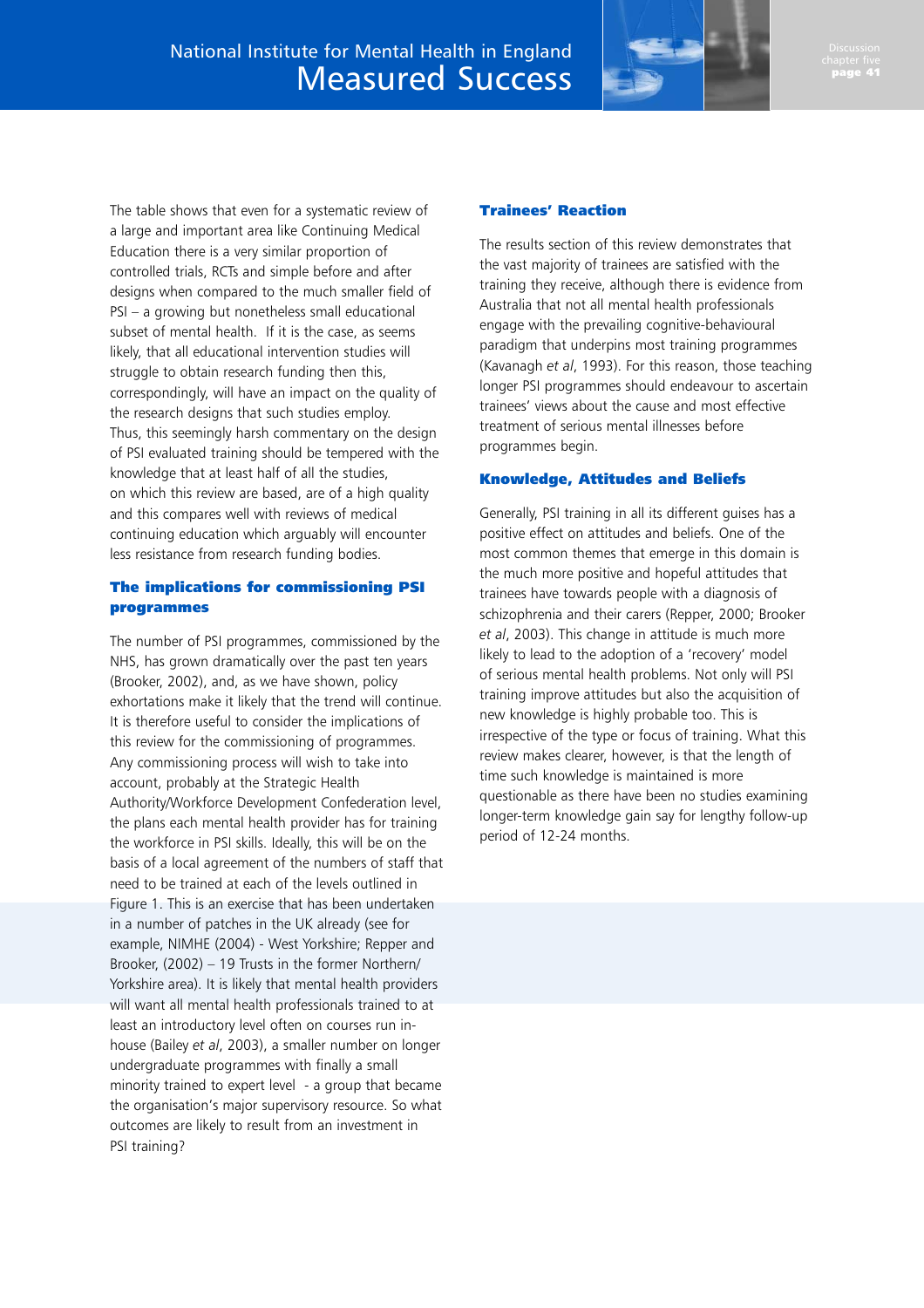#### The Acquisition of Skills

Do trainees acquire clinical skills as a consequence of attending PSI training courses? The review would suggest that clinical skills are improved but there are several caveats to this statement. First, several different tools have been utilised to assess the acquisition of (for example, the Behavioural Family Therapy Skills Measure [Brooker *et al*, 1994]; Cognitive Therapy checklist [Haddock *et al*, 1999]) it is therefore problematic to assess the *level* of skills that have been acquired. Other studies have attempted to determine skills acquisition through self-report (Brooker *et al*, 2003; Bailey, 2003) a method that is likely to threaten the reliability and validity of such estimates. Finally, there are very few evaluated Master's level programmes for individual psychological therapies, in other words, we have no reliable 'benchmark' for the highest level of 'expert skills' acquisition. All these factors combine to make it difficult, therefore, to reach any general conclusions about the type and length of training that is required to achieve any specific level of expertise. Careful work is required across the PSI training menu to articulate the specific capabilities that are required to meet the requirements of knowledge, attitudes and skills for the Types A, B and C outlined in Figure 1.

#### Implications for the Implementation of PSI

In a recent paper that reported on an intensive project, funded to address the organisational issues often associated with the implementation of researchbased care and treatment of people with a psychosis, Repper and Brooker (2002) commented:

*'A number of studies have shown that whilst PSI training has been available in the UK for a decade, it can be far from straightforward to ensure that programmeme graduates implement skills they have been taught in routine service settings' (page 3)*

Using Kirkpatrick's framework we report in some detail on this literature on pages 14-42 of this report. The majority of the studies report on family intervention in psychosis where it is clear that there are different training models that lead to variable levels of success (as defined by number of families engaged over a finite post-training period) in real life clinical settings. Most programmes that have followedup students, who have attended training programmes as individual representatives from services or teams,

experience greater problems than courses where a whole team of individuals has been trained from the same service (Bailey, 2003; Lancashire, 2003). That is not to say, however, that some individually trained practitioners are not successful in engaging families. Brooker *et al* (2003) have shown that having protected 'PSI' time, a high level of motivation and greater family work skill all contribute significantly as well. It is also likely that having access to local skilled supervision is of critical importance. In a service in Greater Manchester, which has run a local accredited introductory course for PSI for a number of years, the lack of access to skilled supervision was not ranked highly as a barrier to implementation (Bailey, 2003) unlike a larger national study where it was considered one of the greatest problems (Brooker *et al*, 2003). Repper and Brooker (2002) examined 19 trusts in one patch in the North of England and found that the number of expert PSI supervisors varied from 0 to 10.

Why might team training and access to supervision and supportive colleagues be important? Repper (2000) has used a useful theoretical framework to examine why access to supervision and supportive colleagues might be important in PSI training. She cites Lipsky (1980) in his examination of the public sector in the USA. Lipsky was particularly interested in the critical part played by employees in governing the general public's access to public services. In his consideration of training and the role it played in increasing service quality and controlling the output of front line workers, Lipsky commented:

*Worker training is less important than the nature of working conditions themselves. Without a supportive network of working peer relationships, training to improve the service capacity of workers is likely to washout under the pressure of the work context'*

One other key area of difficulty associated with the implementation of PSI has been one of the availability of resources. Studies consistently report on the time required to undertake interventions not being available and the problems of integrating PSI with existing caseload responsibilities (for example see Fadden, 1997; Kavanagh *et al*, 1993; Baguley *et al*, 2002). Interestingly, however, a subset of all respondents in these studies ranging from 20-80% report only a little difficulty with the issue of resources (see Table 5). Clearly caseload size is a critical issue. Repper and Brooker (2002) found that average caseload size varied from 15-48 for individual practitioners in CMHTs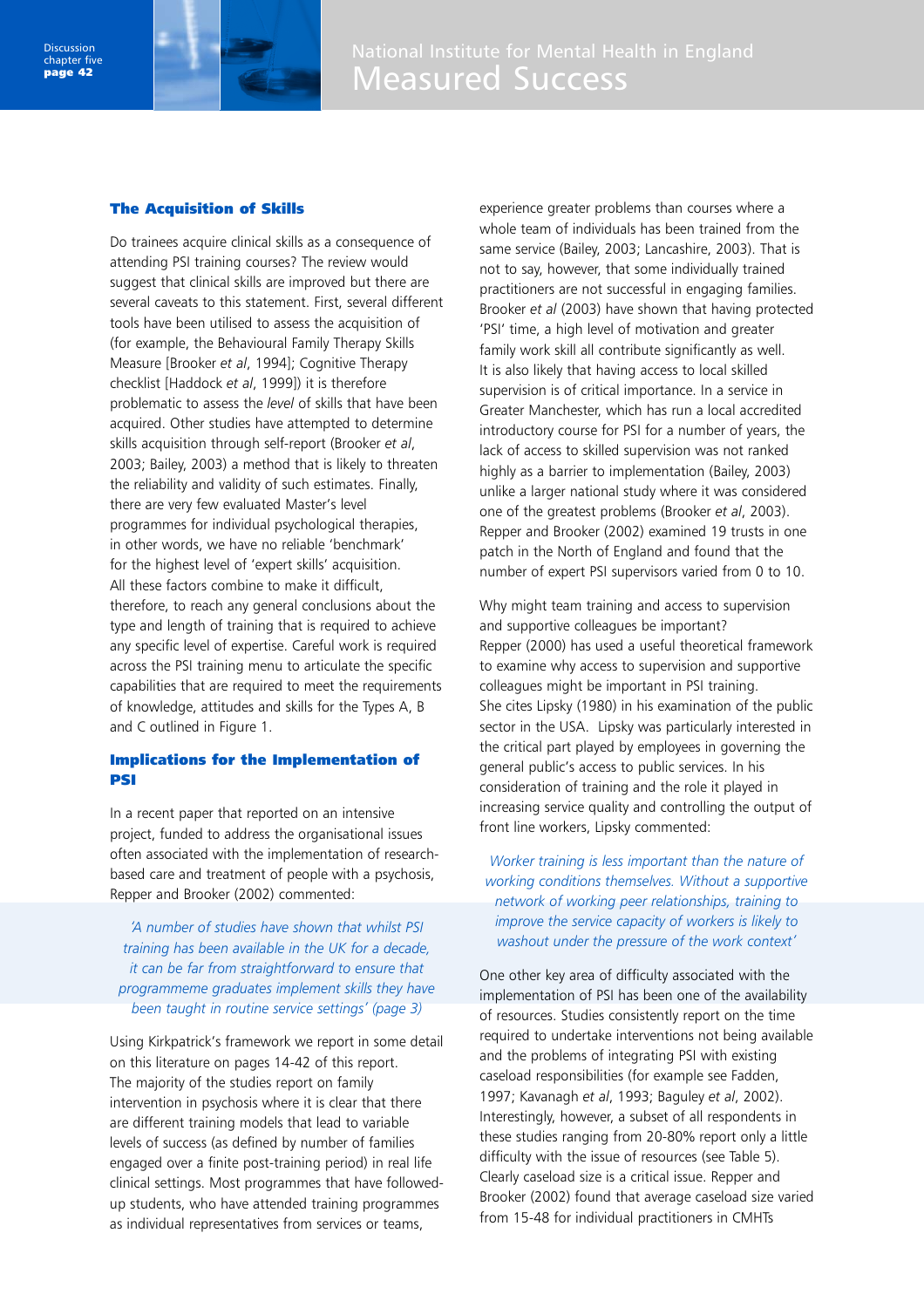

page 43

across 19 Trusts. Indeed, with the relatively recent arrival of functional teams, such as assertive outreach and early intervention, the movement of PSI practitioners from CMHTs to newer teams has been described (Brooker *et al*, 2003). One reason for this is likely to be the smaller caseloads on offer within these newer services that clearly offer greater opportunity for more intensive PSI-related casework.

Clearly, the implementation of PSI in routine clinical settings can be problematic. A number of key factors are likely to interact. Courses need to provide practitioners with the confidence to use new skills and practitioners then need to be supported with skilled supervision. It is crucial that other team members and managers are supportive of PSI approaches. High caseloads are likely to make the implementation of PSI unfeasible. If these key issues are addressed by organisations then successful implementation is likely to result.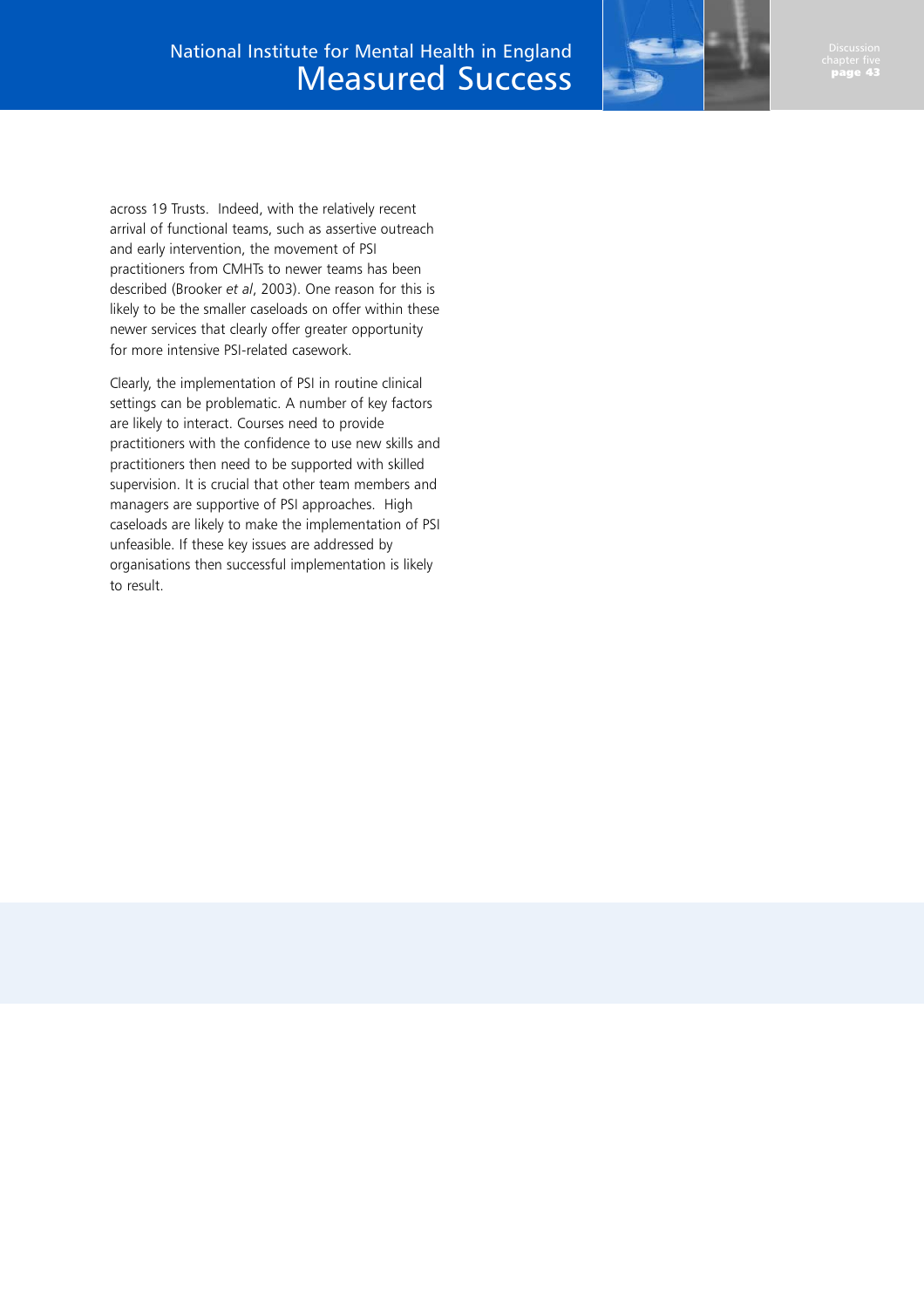

### 6 Conclusion

This scoping review has identified 37 studies that meet a priori criteria for the evaluation of PSI training. It is clear that PSI is a ubiquitous term that covers a range of interventions for work with people with a psychosis. A range of methodological approaches was used in the research but no quality criteria were adopted to determine inclusion. It is difficult to draw meaningful conclusions from some of the uncontrolled studies but the RCTs and cross-sectional studies have been well conducted. Kirkpatrick's typology of educational outcomes was used to structure both the reporting of the results and the discussion. PSI training is universally well received by trainees, improves knowledge and generally has a positive effect on trainee's attitudes to serious mental illness. Studies have shown too that trainees' skills improve but establishing the level of expertise that is attained is problematic as we have no operational benchmarks for differing levels of skill. These are optimistic outcomes for commissioners to consider, however, it is equally important to address the implementation issues if PSI training is to have any meaningful impact.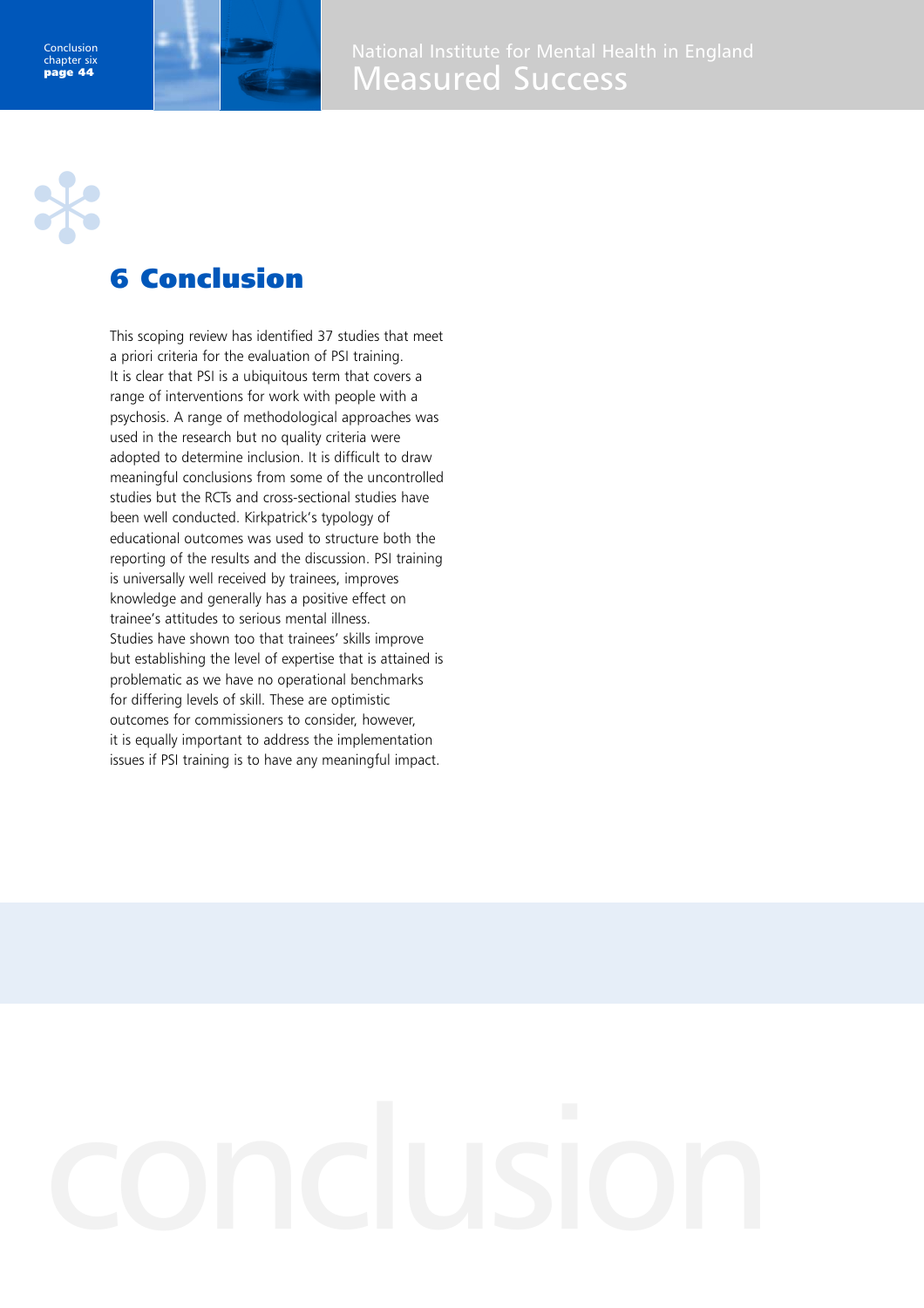

## 7 Recommendations

#### Research and evaluation of PSI programmes

- ◗ The national PSI implementation group within NIMHE should create a national forum for all PSI training providers in order to agree consistent methods and measures to audit outcomes and quality of training. *(This has recently been undertaken by the group)*
- ◗ Research money is required in order to develop reliable validated measures of all PSI skills.
- ◗ More follow-up studies should be conducted to determine the extent to which trainees' knowledge, attitudes and skills are maintained over time.
- ◗ More *controlled* studies are required to measure the impact of PSI training, particularly from the service user and family perspective.
- ◗ To date there has been a paucity of research considering outcomes of training for families and carers. More work is required in this area.
- ◗ Secondary analysis of the studies included in this review should be undertaken in an attempt to examine the relationship between factors such as the quality of the research, the type of training, and outcomes for service users.

#### Commissioning of PSI programmes

- ◗ Commissioners and training providers should use the typology of skill types outlined on page 15 to negotiate the likely outcome for trainees from each programme.
- In line with the findings from this review, commissioners and Trusts should be mindful that upon completion of PSI training practitioners may not have the skills to implement complex formulation driven therapies (level 3 skills) and may require additional experience, supervision and/ or training to acquire this level of skill.
- The National PSI Implementation Group should review the content of current PSI training programmes and recommend a core-curriculum for courses taught at different levels. This should reflect the evidence and values base, national policy and guidelines including topics such as Cultural Competency, Recovery Based Practice and Risk Management.
- Discussions should take place between local stakeholders to determine local training needs prior to the commissioning process. This should include commissioners, training providers and Trusts. A good example of this is illustrated within the South Yorkshire PSI Implementation Strategy Document (Brooker and Linde, 2002).
- ◗ Commissioners and Trusts should consider putting in place mechanisms to address the complex issues related to implementation in different service areas. From the evidence base it would be expected that different functional teams will have distinct issues to address in relation to implementation. For example Early Intervention teams with small caseloads, a clear focus, and a PSI philosophy should find it easier to translate theory into practice than a Community Mental Health Team with larger caseloads, a diverse client group and competing demands.

Over the coming months the National PSI Implementation Group will be addressing potential implications of this review for commissioners. However, it is evident that commissioners will need consider a number of issues including the following:

- *• Should individuals or teams be trained?*
- *• What 'level' of PSI training is required by whom?*
- *• Is post-training expert supervision available within the student's organisation?*
- *• Is there support for the training at the highest organisational level?*
- *• Are sufficient resources available to students to undertake the intervention once they have completed training (e.g. caseload size, access to assessment materials)*

# different levels. This should reflect the evidence and<br>values base, national policy and guidelines including<br>topics such as Cultural Competency, Recovery Based<br>Practice and Risk Management.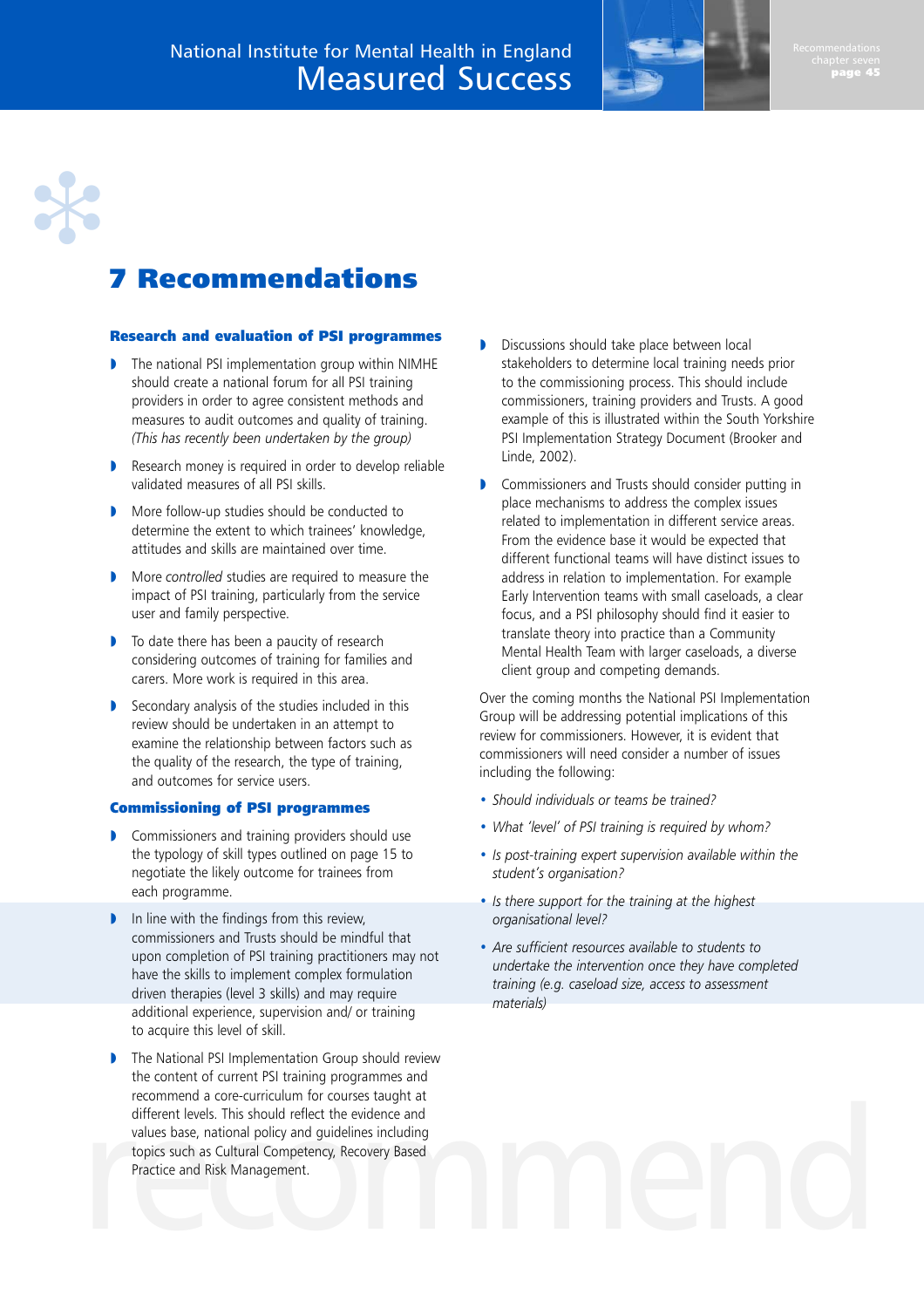

(For list of included studies see Appendix 7)

### References

#### B

Bailey, D., Carpenter, J., & Rogers, H. (2003) *Expert paper on post qualifying mental health training.* Department of Health.

Baguley, I., Butterworth, A., Fahy, K., Haddock, G., Lancashire, S., Tarrier, N. (2000) *Psychosis, psychological approaches and their effectiveness.* 96-119 (Chapter 5). Gaskell Publications

Barr, H., Freeth, D., Hammick, M., Koppel, I. and Reeves, *S. (1999) Evaluating inter professional education: A United Kingdom review for health and social care.* BERA/CAIPE.

#### Brooker,C. (2002)

A decade of evidence-based training for work with people with serious mental health problems: progress in the development of psychosocial interventions. *Journal of Mental Health,* **10 (1)**, 17-32.

Brooker, C., Linde, K., Skidmore, D., Webster, R. and Pearman, A. (2002) *Delivering evidence based practice to seriously mentally ill*

*people and their families: The Strategic implementation of PSI in South Yorkshire.* South Yorkshire Confederation and Trent Regional Health Authority

Brooker, C. and Brabban, A (2003). Implementing evidence-based practice for people who experienced psychosis: towards a strategic approach. *Mental Health Review*, 8, 2, 30-33

#### C

Cantillon, P. and Jones, R. (1999) Does continuing medical education in general practice make a difference. *British Medical Journal*, **318**, 1276-1279.

#### D

Department of Health (2000) *The National Service Framework for Mental Health in England.* London HMSO

Department of Health (2001) *The mental health policy implementation guide.* London HMSO

#### E

Education Group for Guidelines on Evaluation (1999) Guidelines for evaluating papers on educational interventions. *British Medical Journal*, **318**, 1265-1267.

#### F

Fadden, G. (1997)

Implementation of Family Interventions in routine clinical practice following staff training programmes: A major cause for concern. *Journal of Mental Health*, 6,599-612.

#### H

Hutchinson, L. (1999)

Evaluating and researching the effectiveness of educational interventions *British Medical Journal*, 318, 1267-1269.

#### K

Kavanagh, D.J. , Piatkowska, O., Manicavasigar, V.,O'Halloran & Clark, D. (1991) *Living with schizophrenia: a cognitive behavioural intervention for individuals and families.* Unpublished manual, University of Sydney.

Kirkpatrick, D.L. (1967) *Evaluation of Training*. In R.L. Craig & L.R. Bittel, Training and Development Handbook (pp87-112) New York: McGraw-Hill

#### L

Lipsky, M (1980) *Street level bureaucracy*. New York: Russell Sage Foundation

#### N

National Institute for Clinical Excellence (2002) *Schizophrenia: Core interventions in the treatment and management of Schizophrenia in Primary and Secondary Care.* Department of Health

National Institute of Mental Health in England (2003) Recovery and Change – *Mental Health into the Mainstream.* Annual Plan and Strategic Report 2003/04 – 2005/06.

National Institute of Mental Health in England (2004) *The ten essential shared capabilities: a framework for the whole of the mental health workforce.*

NHS Centre for Reviews and Dissemination (2001) *Undertaking Systematic Reviews of Research on Effectiveness: CRD's Guidance for Those Carrying-Out or Commissioning Reviews. (CRD Report Number 4). (2nd Edition).* http://www.york.ac.uk/inst/crd/report4/htm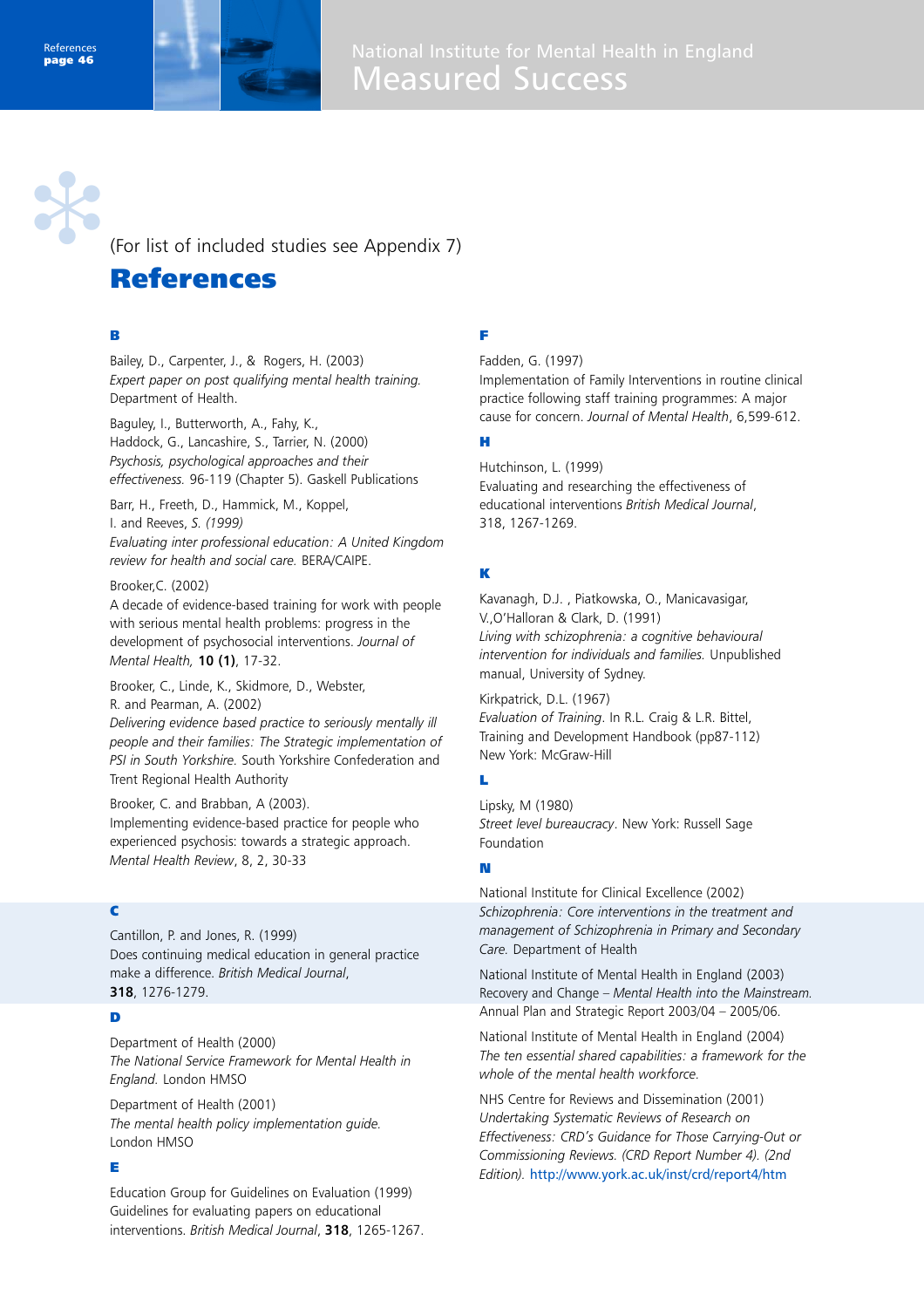

#### R

Read, J, & Law, A. (1999) The relationship of causal beliefs and contact with service users of mental health services to attitudes to the 'mentally ill'. *Int. J. of Soc Psychiatry*, **45 (3)**, 216-219.

Repper, D. & Brooker, C. (2002)

*Avoiding the Washout: Developing the organisational context to increase the uptake of evidence-based practice for psychosis*. Northern Centre for Mental Health Publication Series.

Roth, A. & Fonaghy, P. (1986) *What works for whom? Implications and limitations of the research literature.* New York: Guilford Press.

#### W

Walburn, J., Gray, R., Gournay, K., Quraishi, S., & David, A.S. (2001) Systematic review of patient and nurse attitudes to depot antipsychotic medication. Br. J. Psychiatry, 179, 300 - 307.

Wilkes, M. and Bligh, J. (1999) Evaluating educational interventions. *British Medical Journal*, **318**, 1269-1272.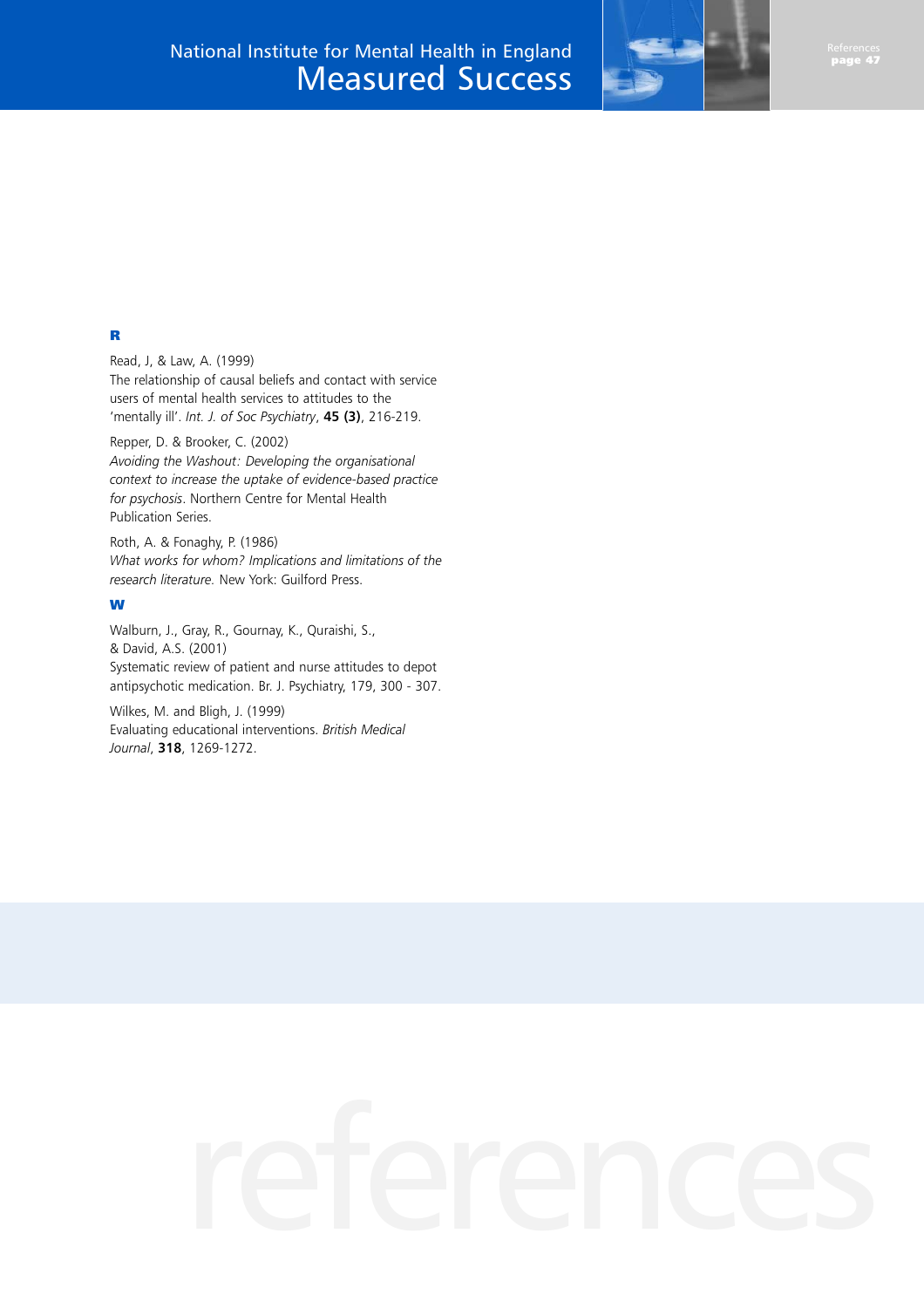

## Appendices

#### Appendix 1 Sample search strategy in Ovid Medline

- 1 psychosocial intervention\$.tw. (849)
- 2 psycho-social intervention\$.tw. (26)
- 3 psychosocial care.tw. (371)
- 4 psycho-social care.tw. (20)
- 5 psychosocial treatment\$.tw. (497)
- 6 psycho-social treatment\$.tw. (6)
- 7 psychotherap\$.ti. (10073)
- 8 exp psychotherapy, group/ (15476)
- 9 cognitive therapy/ (4096)
- 10 (cognitive adj2 therap\$).ti. (1035)
- 11 family therap\$.ti. (1075)
- 12 family intervention\$.ti. (133)
- 13 family work.tw. (214)
- 14 (cognitive adj2 psychotherap\$).ti. (52)
- 15 psychiatr\$.ti. (49673)
- 16 or/1-15 (76901)
- 17 exp \*education/ (225860)
- 18 educat\$.ti. (67734)
- 19 exp \*teaching/ (26891)
- 20 teach\$.ti. (25618)
- 21 cpd.tw. (1483)
- 22 cme.tw. (1245)
- 23 short course\$.tw. (3337)
- 24 diploma\$.tw. (1714)
- 25 certificate\$.tw. (5832)
- 26 master\$.tw. (9363)
- 27 study programme\$.tw. (512)
- 28 taught programme\$.tw. (29)
- 29 taught course\$.tw. (47)
- 30 curricul\$.tw. (13803)
- 31 train\$.ti. (43449)
- 32 skill\$.ti. (9500)
- 33 or/17-32 (297480)
- 34 16 and 33 (6611)
- 35 \*evaluation studies/ (5493)
- 36 \*programme evaluation/ (2717)
- 37 evaluat\$.ti. (202355)
- 38 feedback.ti. (6469)
- 39 attitude\$.ti. (18190)
- 40 summative.ti. (56)
- 41 formative.ti. (215)
- 42 (exam or exams).ti. (859)
- 43 satisf\$.ti. (7387)
- 44 dissatisf\$.ti. (431)
- 45 outcome\$.ti. (54447)
- 46 effect\$.ti. (857212)
- 47 impact\$.ti. (36503)
- 48 knowledge.ti. (15216)
- 49 implement\$.ti. (8403)
- 50 or/35-49 (1187516)
- 51 34 and 50 (867)
- 52 or/1-14 (28777)
- 53 52 and 33 (2969)
- 54 53 and 50 (475)
- 55 (mental health adj3 (train\$ or course\$ or educat\$)).tw. (1172)
- 56 ((psychosocial or psycho-social) adj2 (intervention\$ or care or treatment\$) adj2 (train\$ or course\$ or educat\$)).tw. (100)
- 57 or/55-56 (1270)
- 58 57 and 50 (186)
- 59 ((psychosocial or psycho-social) adj2 (intervention\$ or care or treatment\$) adj2 (train\$ or course\$ or educat\$ or programme\$)).ti. (24)
- 60 or/54,58-59 (662)
- 61 limit 60 to english language (604)
- 62 limit 61 to human (585)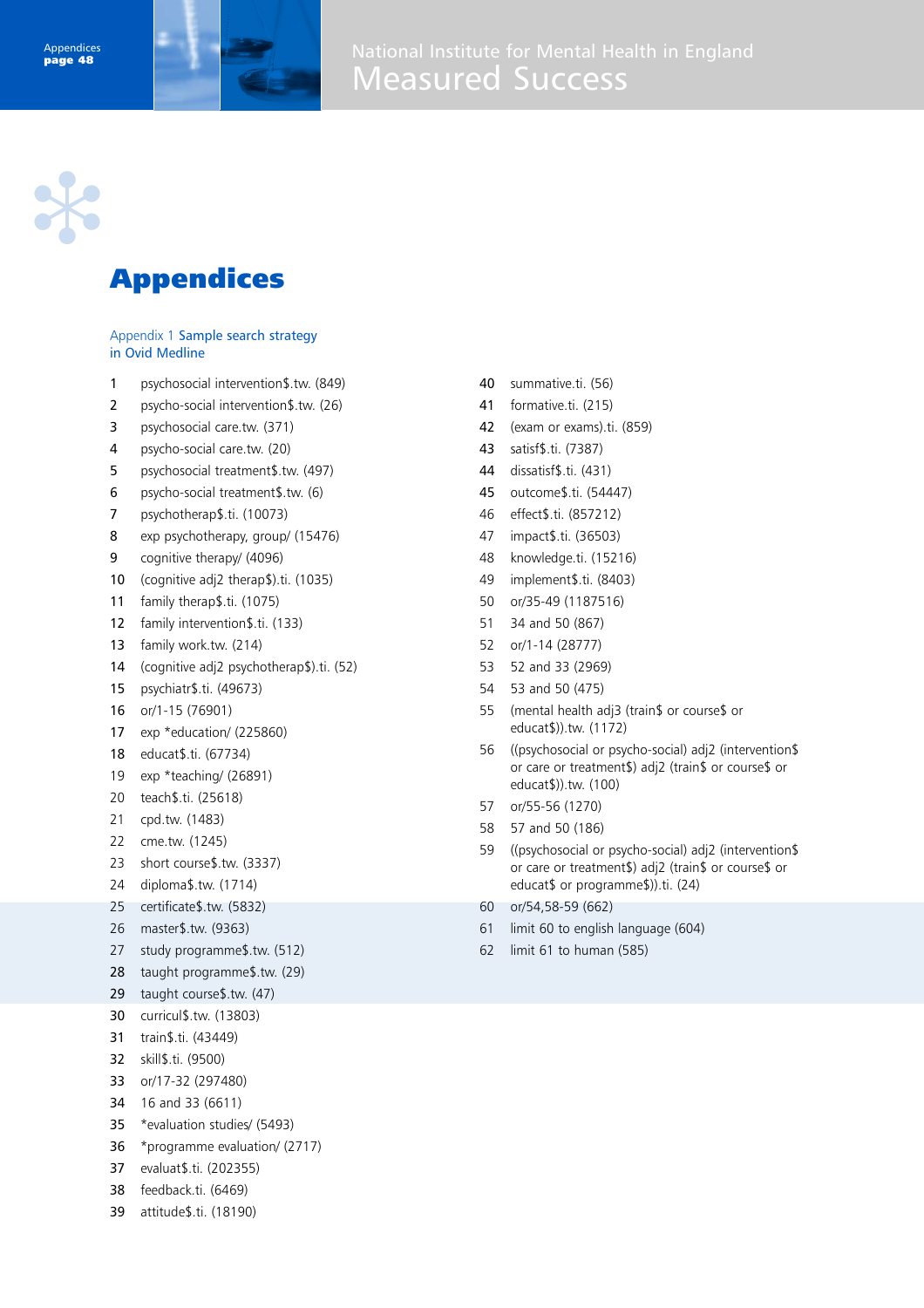

#### Appendix 2 Definition of Psychosocial Interventions (PSI)

|     | For the purpose of this study, 'PSI' has been defined as follows:                                           |  |  |  |  |  |
|-----|-------------------------------------------------------------------------------------------------------------|--|--|--|--|--|
| A.) | Interventions that are focused on people who experience a psychosis                                         |  |  |  |  |  |
|     | <b>AND</b>                                                                                                  |  |  |  |  |  |
|     | that include at least one of the following components:                                                      |  |  |  |  |  |
| B.  |                                                                                                             |  |  |  |  |  |
|     | An integrated bio-psychosocial model of psychosis (taught within a stress-vulnerability model of psychosis) |  |  |  |  |  |
| ii  | Structured outcome measure-based assessment                                                                 |  |  |  |  |  |
| iii | Cognitive Behavioural Therapy                                                                               |  |  |  |  |  |
| iv  | Psychological management of symptoms                                                                        |  |  |  |  |  |
| v   | Cognitive-behavioural family interventions (i.e. may be specified as behavioural or cognitive-behavioural)  |  |  |  |  |  |
| vi  | Medication management                                                                                       |  |  |  |  |  |

#### Appendix 3 Checklist for Included Studies

| <b>Study Checklist</b>             |  |
|------------------------------------|--|
| Paper Number                       |  |
| Study (author and year)            |  |
| Statement of Source of Funding?    |  |
| <b>Target Population</b>           |  |
| <b>Training Focus</b>              |  |
| Length of Training                 |  |
| <b>Study Design</b>                |  |
| Randomisation specified if RCT?    |  |
| Sample Size                        |  |
| Attrition specified?               |  |
| Power Calculation specified?       |  |
| Quantifiable Outcome Measures used |  |
| Length of follow up                |  |
| Key findings                       |  |

# Rey findings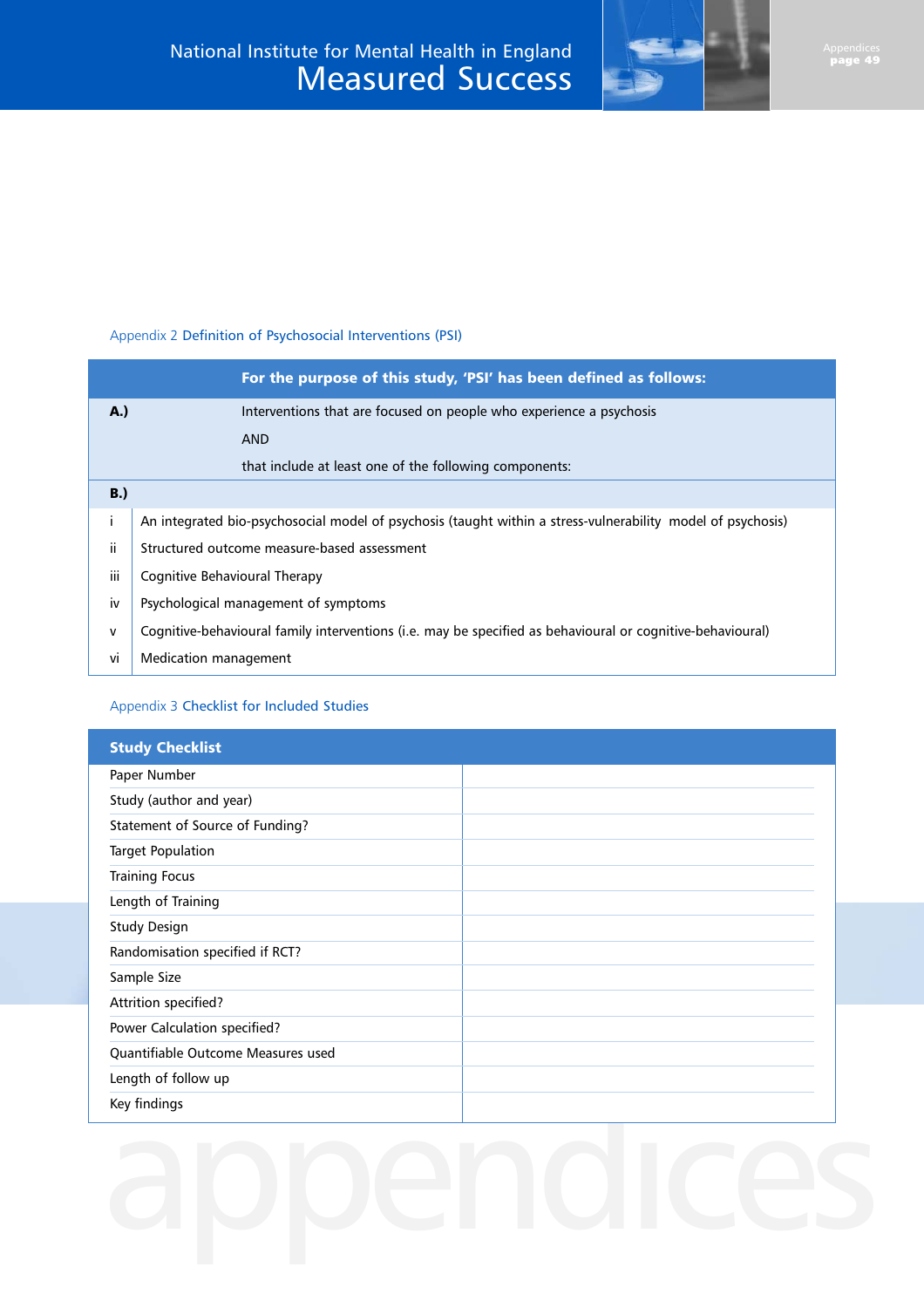#### Appendix 4 Design of Cross-Sectional Studies

| No of<br><b>Paper</b> | <b>Author(s)</b>                          | <b>Year of</b><br><b>P'cation</b> | <b>Sample</b><br>size | $\frac{0}{0}$<br>response                                          | <b>Type of</b><br>course and<br>focus      | <b>Key Findings</b>                                                                                                                                                                                                                                                                                                                                                                                          |
|-----------------------|-------------------------------------------|-----------------------------------|-----------------------|--------------------------------------------------------------------|--------------------------------------------|--------------------------------------------------------------------------------------------------------------------------------------------------------------------------------------------------------------------------------------------------------------------------------------------------------------------------------------------------------------------------------------------------------------|
| 88                    | Baguley, I et al. 2000                    |                                   | 21                    | 95%<br>20/21 eligible<br>responses                                 | Family<br>Interventions -<br>undergraduate | - 6 to 18 months after training, trainees had worked<br>with 2.5 families<br>- major problems with implementation were allowance of<br>time to undertake the work and integration with caseload                                                                                                                                                                                                              |
| 96                    | Bailey, C                                 | 2003                              | 27                    |                                                                    | Generic PSI-<br>In-house                   | - post training trainees reported increases in: confidence in<br>dealing with clients with serious MH problems, recognition<br>of the need for family involvement, the need for a structured<br>approach and general CBT and family intervention skills                                                                                                                                                      |
| 33                    | Bailey, R. et al                          | 2003                              | 16                    | 83.0%<br>(15/18)                                                   | Family<br>Interventions -<br>undergraduate | - 80% reported that it was 'not at all' or a 'little difficult' to<br>implement family work (see Table 7)<br>- Each trainee had seen 3.5 families, on average over 26<br>months<br>- Key obstacles were allowance of time from 'the service'<br>and 'integration with caseload'                                                                                                                              |
| 51                    | Brooker, C. &<br>Butterworth, T.          | 1993                              | 10                    | 100%<br>(8/8)                                                      | Family<br>Interventions -<br>undergraduate | - Family intervention skills right after training completed<br>and at 6 months follow-up<br>- Attitudes towards schizophrenia became more positive<br>- Significant increase in the proportion of the working week<br>spent working with families                                                                                                                                                            |
| 26<br>C               | Brooker, C. et al 2003                    |                                   | 96                    | 82%<br>29/96)                                                      | Generic PSI-<br>In-house                   | Trainees followed up 6 years post-training and 79<br>(82% response rate), reported:<br>- Most still clinical responsibilities though roles had changed<br>considerably<br>- Significant changes in attitudes<br>- Increased self-reported skill in building relationships,<br>assessment and psychological management of symptoms<br>- Implementation was determined by a number of barriers<br>and boosters |
| 83                    | Campbell, A.                              | 1999                              | 298                   | 45%<br>(123/298)                                                   | Family<br>Interventions-                   | - Those trained to congest had seen 2-6 families on<br>average, each<br>- Most trainees rated the implementation of family work as<br>'moderately' difficult<br>- Integration with existing caseload regarded as the main<br>barrier                                                                                                                                                                         |
| 6                     | Fadden, G.                                | 1997                              | 86                    | 70%<br>(59/86)                                                     | Family<br>Interventions-<br>In-house       | - Each trainee had seen 1.7 families, an average, since<br>training<br>- Small proportion of the sample (8%) saw large proportion<br>of families (40%)<br>- 44% reported it was 'not at all' or 'a little difficult' to<br>implement family work<br>- Being unable to find suitable families reported as greatest<br>obstacle                                                                                |
| 41                    | Gray, R. et al                            | 2001                              | 240                   | 53%<br>(130/240)                                                   | Generic PSI-<br><b>Thorn Training</b>      | - Thorn graduates were using significantly more standardised<br>assessment tools than non graduates to determine side<br>effects and psychopathology.                                                                                                                                                                                                                                                        |
| 55                    | Kavanagh, D.J.<br>et al                   | 1993                              | 48                    | 48 eligible<br>responses to<br>survey,<br>response not<br>reported | Family<br>Interventions-<br>In-house       | - 18% had used family work with three or more families<br>six months to 3 years after training<br>- 4% reported knowledge of the intervention was a<br>problem, however, most of the people did not display<br>minimum recall of taught material                                                                                                                                                             |
| 10                    | Milne, D et al                            | 2001                              | 299                   | 52%<br>(155/299)                                                   | Generic PSI-<br>In-service                 | - Trainees transferred training into their work and were<br>using tools & techniques with service users                                                                                                                                                                                                                                                                                                      |
| 95                    | <b>Teamwork</b><br>Management<br>Services | 2001                              | 80                    | 57.0%<br>(80/140)                                                  | Generic PSI-<br>in-house                   | - most useful aspects of training were assessment skills,<br>express vulnerability model, family intervention and CBT<br>with individuals.<br>- most difficult obstacle leading to interpretation were lack<br>of time, caseload size and availability of supervision                                                                                                                                        |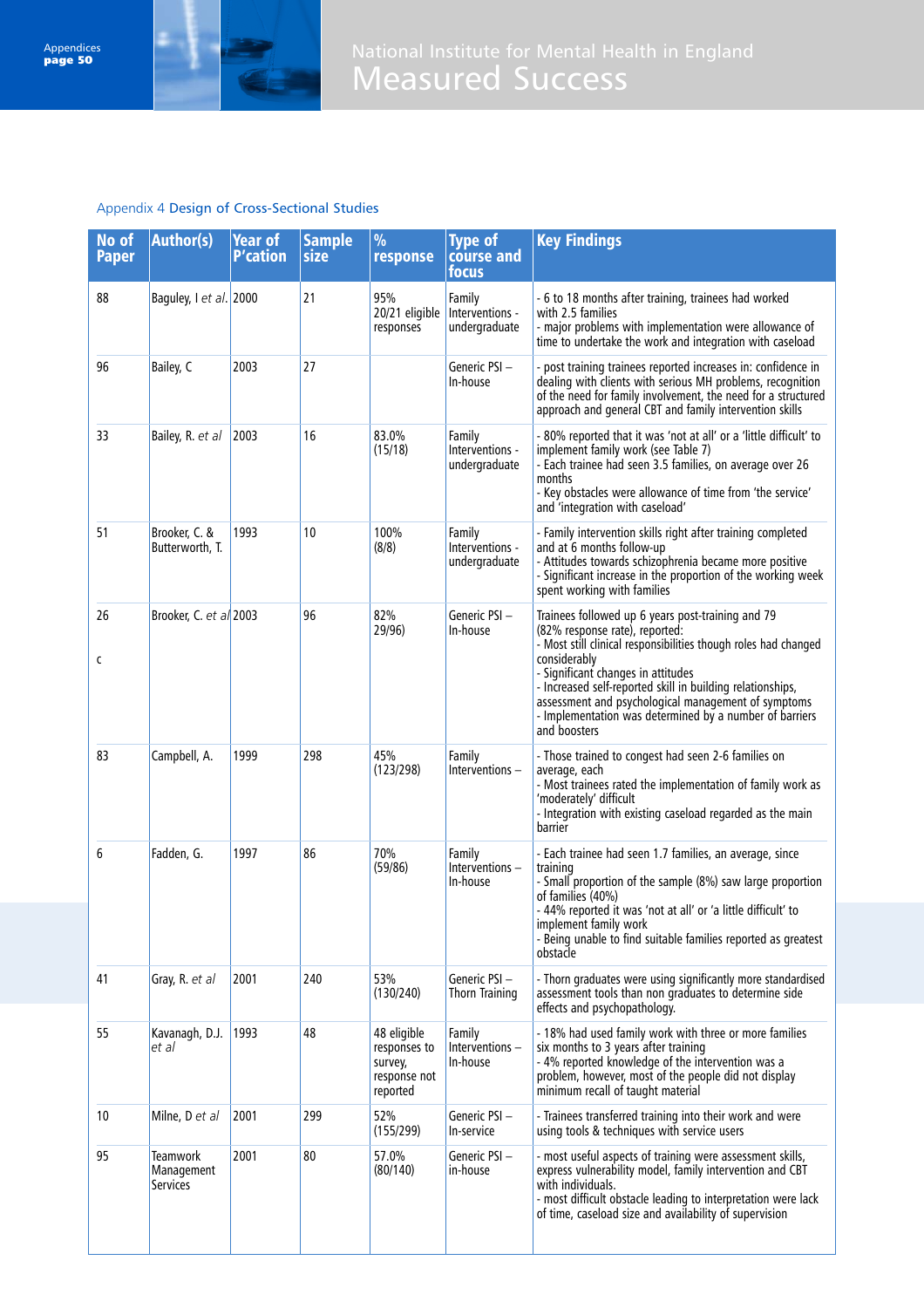

#### Appendix 5 Design of Uncontrolled Studies

| <b>Paper</b><br>No. | <b>Author(s)</b>                 | <b>Year of</b><br><b>P'cation</b> | <b>Design</b>                                                 | <b>Subjects</b>                                                                                                 | <b>Attrition</b>                                                                                      | <b>Key Results</b>                                                                                                                                                                                                                                          | <b>Target</b><br><b>Group</b>                      | <b>Course</b><br><b>Type</b>                      |
|---------------------|----------------------------------|-----------------------------------|---------------------------------------------------------------|-----------------------------------------------------------------------------------------------------------------|-------------------------------------------------------------------------------------------------------|-------------------------------------------------------------------------------------------------------------------------------------------------------------------------------------------------------------------------------------------------------------|----------------------------------------------------|---------------------------------------------------|
| 91                  | Brabban, A.                      | 2003                              | Before &<br>after                                             | Staff $(n=14)$                                                                                                  | - 2/14 dropped<br>out                                                                                 | - trainees had higher levels<br>of knowledge about CBT<br>- High satisfaction with<br>the training                                                                                                                                                          | <b>Mental Health</b><br>workers in<br>New York USA | In-house -<br>individual<br>intervention<br>(CBT) |
| 51                  | Brooker, C. &<br>Butterworth, T. | 1993                              | Before & after<br>plus 18mth<br>follow up                     | - Trainees<br>$(n = 10)$                                                                                        | - 2 drop outs<br>(8/10)                                                                               | - All trainees competent<br>in family work post-<br>training<br>- Attitude change in a<br>positive direction<br>- Proportion of working<br>week working with families<br>increased significantly                                                            | Community<br>mental health<br>nurses               | Undergraduate<br>– family work                    |
| 92                  | Brooker, C. et al 1996           |                                   | Before &<br>after                                             | - Trainees<br>$(n = 87)$                                                                                        | $-68/87$                                                                                              | - Significant increase in<br>knowledge<br>- Team functioning scores<br>improved                                                                                                                                                                             | Multi-<br>professional<br>mental health<br>workers | $In$ -house $-$<br>qeneric                        |
| 93                  | Carpenter, J.<br>et al           | 2003                              | Before &<br>after plus<br>variable<br>periods of<br>follow-up | - Trainees<br>(number)<br>Varied<br>according<br>to analysis<br>- Service users<br>again varied<br>from $28-72$ | - Too many<br>analyses to<br>present<br>individually<br>here                                          | - No change in attitudes<br>to community care<br>(high baseline)<br>- Increase in competency in workers<br>psychosocial interventions<br>but self-rated competence<br>still moderate<br>- Significant increase in<br>use of CBT and family<br>interventions | Multi-<br>professional<br>mental health            | Postgraduate<br>- generic                         |
| 29                  | Farhall, J. &<br>Cotton, S.      | 2002                              | Before &<br>after                                             | - Trainees<br>$(n = 11)$<br>- Service users intervention<br>$(n = 33)$                                          | - 17/33 service<br>users completed<br>- 22/24 trainees<br>participated                                | - Significant reduction in<br>symptom frequency<br>- Implementation on<br>following drawings<br>problematic                                                                                                                                                 | Area<br>psychologists                              | In-house -<br>individual<br>intervention<br>(CBT) |
| 74                  | Lancashire, S.<br>et al          | 1997                              | Before &<br>after                                             | - Trainees<br>$(n = 51)$<br>- Service users service users<br>$(n = 120)$                                        | - 51/64 trainees<br>$-120/256$                                                                        | - Significant improvement<br>in symptoms and in<br>social functioning                                                                                                                                                                                       | Community<br>mental health<br>workers              | Undergraduate<br>– generic                        |
| 24                  | Lancashire, S.<br>et al          | 2004                              | Before &<br>after                                             | $(n = 27)$<br>- Trainees<br>$(n = 12)$                                                                          | - Service users - Not reported                                                                        | - Significant reduction in<br>symptoms<br>- Significant increase in<br>social functioning                                                                                                                                                                   | Mental health<br>nurses                            | Undergraduate<br>– generic                        |
| 11                  | Laube, R.E. &<br>Higson, F.      | 2000                              | Before &<br>after                                             | - Staff (n = 8)<br>- Service users<br>and families<br>$(n = 37)$                                                | Not reported                                                                                          | - staff increased knowledge<br>- carer burden reduced<br>- No change for service<br>users                                                                                                                                                                   | Community<br>Mental Health<br>Centre Staff         | $In$ -house $-$<br>family work                    |
| 31                  | Leff, J. &<br>Gamble, C.         | 1995                              | Before &<br>after                                             | - Trainees<br>$(n=43,$ four<br>chairs)                                                                          | - Not reported                                                                                        | - Variable changes in<br>attitudes and assumptions mental health<br>about schizophrenia<br>-significant either post<br>training or at follow-up                                                                                                             | Community<br>nurses                                | Undergraduate<br>– family work                    |
| 26                  | Milne, D. et al                  | 2000                              | Before &<br>after. Limited<br>follow-up                       | - Trainees<br>$(n = 48)$                                                                                        | - 45/48 achieved                                                                                      | - Significant increase in<br>PSI methods and principles professional<br>- Significant increase in use mental health<br>of structured assessment<br>tools                                                                                                    | Multi-<br>workers                                  | $In$ -house $-$<br>qeneric                        |
| 85                  | Milne, D. et al                  | 2002                              | Before &<br>after                                             | - 2 cohorts of<br>trainees (n $=$<br>16, $n = 18$<br>and service<br>users $(n = 23)$ Scale                      | - Simple size of<br>trainees varies<br>e.g. 11/18 for<br>Implementation<br>- Service Users<br>(23/54) | - Wide range of mostly<br>positive outcomes<br>reported                                                                                                                                                                                                     | Multi-<br>professional<br>mental health<br>workers | Postgraduate<br>– generic                         |
| 17                  | Willetts, L.E. &<br>Leff, J.     | 1997                              | Before &<br>after                                             | - Staff<br>$(n = 10)$                                                                                           | - 6/10 staff<br>completed EE<br>interviews                                                            | - Trainees found programme<br>helpful but no significant<br>change in EE was found in workers<br>interviews with Service Users.<br>- Trainees used more<br>strategies to effect change<br>and involving use of<br>resources post training.                  | Community<br>mental Health                         | $In$ -house $-$<br>qeneric                        |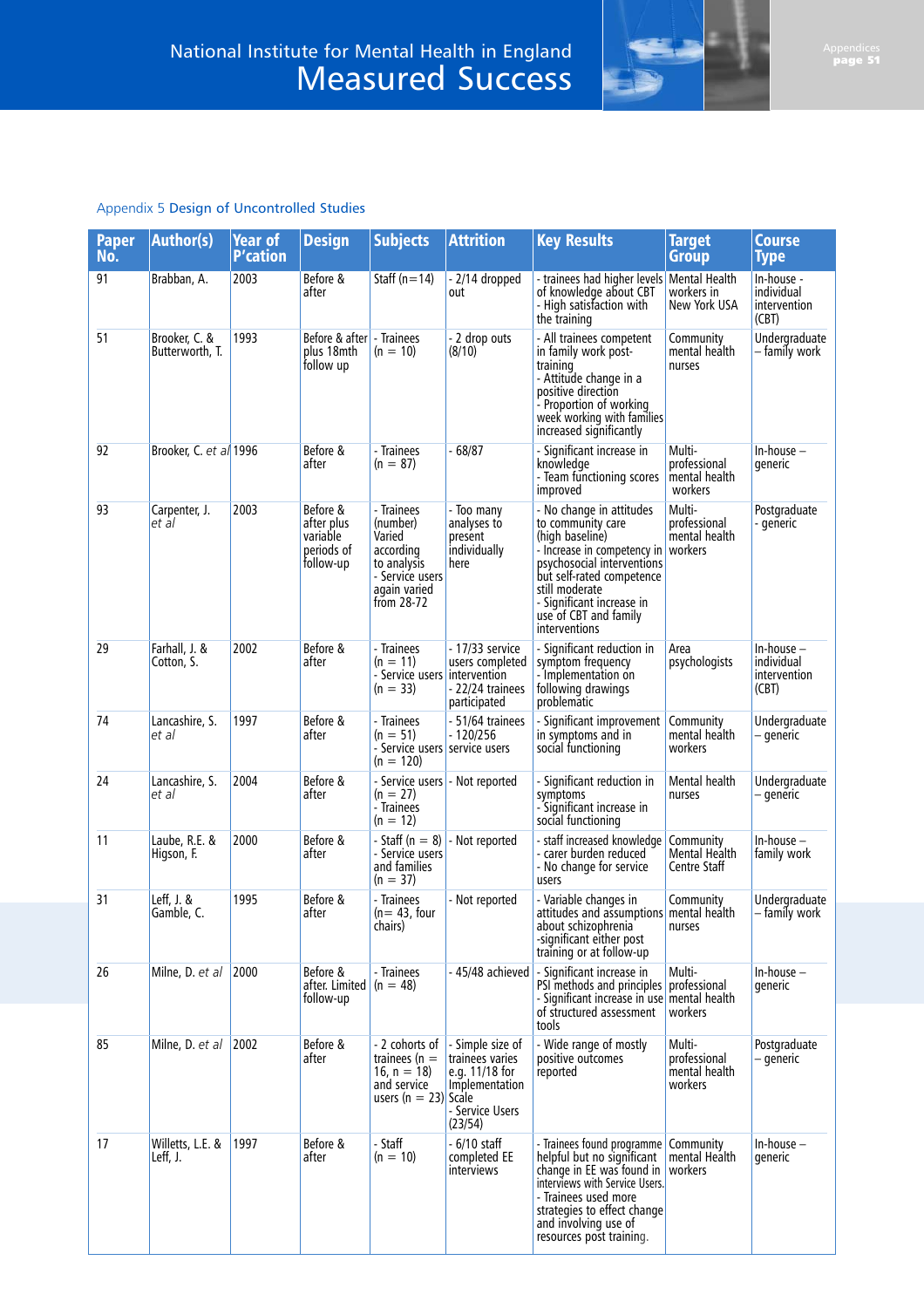#### Appendix 6 Design of Controlled Follow-Up Studies

| <b>No</b> | <b>Paper Author</b>           | <b>Year of</b><br><b>Publi-</b><br>cation | $\vert$ No of<br>Sub-<br><i>iects</i>          | Length<br> of<br>Follow<br><b>up</b> | N at<br>Follow<br>up (%<br>attrition)           | <b>Power</b><br>Calcu-<br><b>lation</b> | <b>Outcomes Assessed</b>                                                                                                                                                                                                                                          | <b>Key Results</b>                                                                                                                                                                                                                                      |
|-----------|-------------------------------|-------------------------------------------|------------------------------------------------|--------------------------------------|-------------------------------------------------|-----------------------------------------|-------------------------------------------------------------------------------------------------------------------------------------------------------------------------------------------------------------------------------------------------------------------|---------------------------------------------------------------------------------------------------------------------------------------------------------------------------------------------------------------------------------------------------------|
| 27        | Brooker,<br>C et al           | 1992                                      | 24<br>families                                 | $6\overline{6}$<br>months            | 17 (29%)                                        | No                                      | Relatives' knowledge about<br>schizophrenia (KASĪ)                                                                                                                                                                                                                | Improved knowledge about<br>schizophrenia                                                                                                                                                                                                               |
| 30        | Brooker,<br>C. et al          | 1994                                      | 42<br>families                                 | 12<br>months                         | 34 (19%)                                        | No                                      | Service User Outcomes: Frequency<br>& severity of symptoms (KGV);<br>Social Functioning (SFS); Days in<br>Hospital. Carers' minor psychiatric<br>morbidity (GHQ) and knowledge<br>of schizophrenia (KASI)                                                         | Improvement in positive and<br>negative symptoms & social<br>functioning in service users.<br>Carers showed improvement in<br>minor psychiatric morbidity and<br>knowledge of schizophrenia                                                             |
| 36        | Brooker,<br>C. et al          | 1992                                      | 47<br>families                                 | 12<br>months                         | 30 (36%)                                        | No                                      | Service User Outcomes: Frequency<br>& severity of symptoms (KGV);<br>Social Adjustment (SAS); level of<br>medication. Carers' minor<br>psychiatric morbidity (GHQ),<br>Carer's assessment of relative's<br>functioning (PFI) & Satisfaction<br>with service (CPQ) | Improvement in depression, anxiety<br>retardation and social adjustment<br>plus relatives rating of service<br>user's personal functioning. Carers'<br>showed improved psychiatric<br>morbidity & increased satisfaction<br>with aspects of the service |
| 15        | Ewers, P.<br>et al            | 2002                                      | 10                                             | End of<br>training<br>$(6$ months)   | $10(0\%)$                                       | No                                      | Knowledge, attitudes and<br>burnout                                                                                                                                                                                                                               | Improved knowledge & attitudes<br>& reduction in burnout rates                                                                                                                                                                                          |
| 84        | Gray, R.<br>et al             | 2003                                      | 52                                             | Post<br>training                     | 42/52                                           | N/A                                     | Cognitive Therapy Skills (CTS),<br>Knowledge about medication<br>management (KAMMQ)                                                                                                                                                                               | Improvement in Cognitive Therapy<br>Skills and knowledge about<br>medication management                                                                                                                                                                 |
| 94        | Gray, R.<br>et al             | 2003                                      | 72 service 26 weeks<br>users in<br>both groups |                                      | 53 [29 in<br>experimental<br>group]             | Yes                                     | Psychopathology (PANSS),<br>attitudes to treatment (DAI-30)<br>and compliance                                                                                                                                                                                     | Improvement in psychopathology,<br>attitudes to antipsychotic meds<br>and compliance                                                                                                                                                                    |
| 68        | Haddock,<br>G. et al          | 1999                                      | 21<br>trainees                                 | 3 months<br>post<br>training         | 14 (33%)                                        | No                                      | Skills in CBT                                                                                                                                                                                                                                                     | Modest improvement in clinical<br><b>CBT</b> skills                                                                                                                                                                                                     |
| 81        | Kapur                         | 2000                                      | 14 service post<br>users                       | 11 trainees 12 months<br>training    | 5 trainees<br>(55%)<br>6 service<br>users (57%) | No                                      | Use of psychosocial<br>interventions.<br>Functioning of service users                                                                                                                                                                                             | None                                                                                                                                                                                                                                                    |
| 79        | Lancashire, 2003<br>S         |                                           | 32<br>trainees                                 | 6 months                             | 19 (40%)                                        | No                                      | Knowledge of family<br>interventions for schizophrenia,<br>attitudes to family interventions,<br>transfer of skills into practice                                                                                                                                 | Trainees showed significant<br>improvements in knowledge and<br>attitudes and were applying what<br>they had learnt and were<br>implementing family interventions                                                                                       |
| 40        | Leff, J.<br>et al             | 2001                                      | 16 service 12<br>users                         | months                               | 12 (25%)                                        | No                                      | Relatives' level of Expressed<br>Emotion (CFI), Knowledge and<br>burden, plus service user's<br>social functioning (SFS) and<br>clinical course                                                                                                                   | Relatives reduced critical comments<br>and increase in warmth<br>(components of Expressed Emotion)<br>but no reduction in relapse rates of<br>service user                                                                                              |
| 4         | Miklowitz, 2000<br>D.J. et al |                                           | 31 service 12<br>users                         | months                               | 28 (10%)                                        | No                                      | Relapse status, symptom<br>severity & medication<br>compliance                                                                                                                                                                                                    | Fewer relapses, longer delays before<br>relapse & greater improvements in<br>depressive symptoms. Greatest<br>impact with families high in EE                                                                                                           |
| 46        | Milne, D.<br>et al            | 2000                                      | 10 <sup>1</sup><br>trainees                    | 6 months<br>post<br>training         | 10 (0%)                                         | No                                      | Use of standardised assessment<br>tools                                                                                                                                                                                                                           | Increase in routine use of<br>assessment tools                                                                                                                                                                                                          |
| 69        | Thomas,<br>C.W. et al         | 1999                                      | 35<br>trainees                                 | 10 weeks<br>post<br>training         | 20 (43%)                                        | No                                      | Attitude to family interventions,<br>knowledge & practitioner<br>pattern of contact                                                                                                                                                                               | Improvement in some attitudes and<br>knowledge of families' needs and<br>family interventions. Some changes<br>in practice amongst trainees but no<br>increase in contact with families                                                                 |
| 12        | Turkington, 2002<br>D. et al  |                                           | 257 service End of<br>users                    | therapy                              | 225 (12%)                                       | Yes                                     | Symptomatology, insight,<br>depression                                                                                                                                                                                                                            | Improvements in overall symptoms,<br>insight & depression                                                                                                                                                                                               |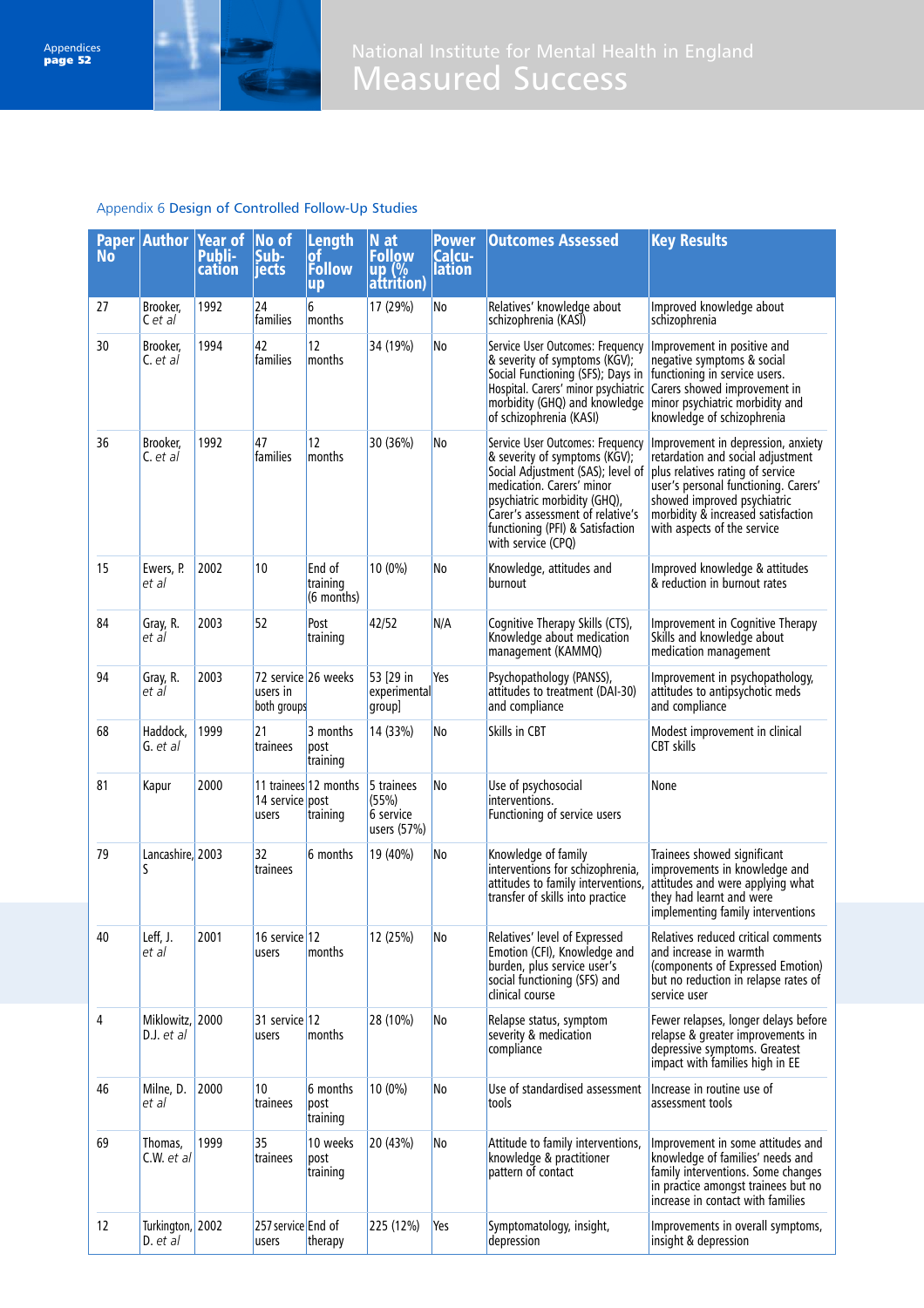

#### Appendix 7 Full List of all Included Studies

| <b>Paper</b><br><b>No</b> | <b>Year of</b><br><b>Publication</b> | <b>Author(s)</b>                                                                                     | <b>Reference</b>                                                                                                                                                                   | <b>Title</b>                                                                                                                                                                   |
|---------------------------|--------------------------------------|------------------------------------------------------------------------------------------------------|------------------------------------------------------------------------------------------------------------------------------------------------------------------------------------|--------------------------------------------------------------------------------------------------------------------------------------------------------------------------------|
| 88                        | 2000                                 | Baguley, I.,<br>Butterworth, A.,<br>Fahy, K.,<br>Haddock, G.,<br>Lancashire, S.,<br>Tarrier, N.      | Psychosis, psychological approaches and<br>their effectiveness 96-119 (Chapter 5) eds.<br>Martindale, B., Bateman, A., Crowe, M and<br>Margison, F.<br><b>Gaskell Publications</b> | Bringing into clinical practice skills shown to be<br>effective in research settings: a follow-up of 'Thorn<br>Training' in psychosocial family interventions for<br>psychosis |
| 96                        | 2003                                 | Bailey, C.                                                                                           | Unpublished, Sheffield Centre for Health and An evaluation of the in-house psychosocial<br>Related Research, University of Sheffield.                                              | intervention course provided by Tameside & Glossop<br>Psychosis Service                                                                                                        |
| 33                        | 2003                                 | Bailey, R.,<br>Burbach, F R.,<br>Lea, S J.                                                           | Journal of Mental Health, 2003, 12, 2,<br>$131 - 141$                                                                                                                              | The ability of staff trained in family interventions to<br>implement the approach in routine clinical practice.                                                                |
| 91                        | 2003                                 | Brabban, A                                                                                           | Unpublished, The University of Newcastle<br>Upon Tyne                                                                                                                              | Evaluation of brief CBT of psychosis training                                                                                                                                  |
| 92                        | 1996                                 | Brooker, C.,<br>Todd, C.,<br>Repper, J.                                                              | Related Research, University of Sheffield.                                                                                                                                         | Unpublished, Sheffield Centre for Health and Evaluation of Psychosocial Intervention Training in the<br>North West Region                                                      |
| 51                        | 1993                                 | Brooker, C.,<br>Butterworth, T.                                                                      | Journal of Advanced Nursing, 1993, 18,<br>583-590                                                                                                                                  | Training in psychosocial intervention: the impact on<br>the role of the CPNs                                                                                                   |
| 30                        | 1994                                 | Brooker, C.,<br>Falloon, I.,<br>Butterworth, A.,<br>Goldberg, D.,<br>Graham-Hole, V.,<br>Hillier, V. | British Journal of Psychiatry, 1994, 165,<br>222-230                                                                                                                               | The Outcome of Training Community Psychiatric Nurses<br>to deliver Psychosocial Intervention                                                                                   |
| 25                        | 2003                                 | Brooker, C.,<br>Saul, C.,<br>Robinson, J.,<br>King, J.,<br>Dudley, M.                                | International Journal of Nursing Studies                                                                                                                                           | Is training in Psychosocial Interventions Worthwhile?<br>Report of a psychosocial intervention trainee follow-up<br>study                                                      |
| 27                        | 1992                                 | Brooker, C.,<br>Barrowclough, C.,<br>Tarrier, N.,                                                    | Journal of Clinical Nursing, 1992, 1: 19-25                                                                                                                                        | Evaluating the impact of training community<br>psychiatric nurses to educate relatives about<br>schizophrenia                                                                  |
| 36                        | 1992                                 | Brooker, C.,<br>Tarrier, N.,<br>Barrowclough, C.,<br>Butterworth, A.<br>Goldberg, D.                 | British Journal of Psychiatry, 1992, 160,<br>836-844                                                                                                                               | Training Community Psychiatric Nurses for Psychosocial<br>Intervention: Report of a Pilot Study                                                                                |
| 83                        | 1999                                 | Campbell, A.                                                                                         | Partnerships for Developing Quality<br>(NHS West Midlands) December 1999                                                                                                           | Behavioural Family Therapy Training: A Regional<br>Evaluation                                                                                                                  |
| 93                        | 2003                                 | Carpenter, J.,<br>Barnes, D.,<br>Dickinson, C.                                                       | Unpublished, University of Durham Centre<br>for Applied Research                                                                                                                   | Making a modern mental health careforce: evaluation<br>of the Birmingham University Interprofessional Training<br>programme in Community Mental Health                         |
| 15                        | 2002                                 | Ewers, P.,<br>Bradshaw, T.,<br>McGovern, J.,<br>Ewers, B.                                            | Journal of Advanced Nursing, 2002, 37,<br>470-6                                                                                                                                    | Does training in psychosocial interventions reduce<br>burnout rates in forensic nurses?                                                                                        |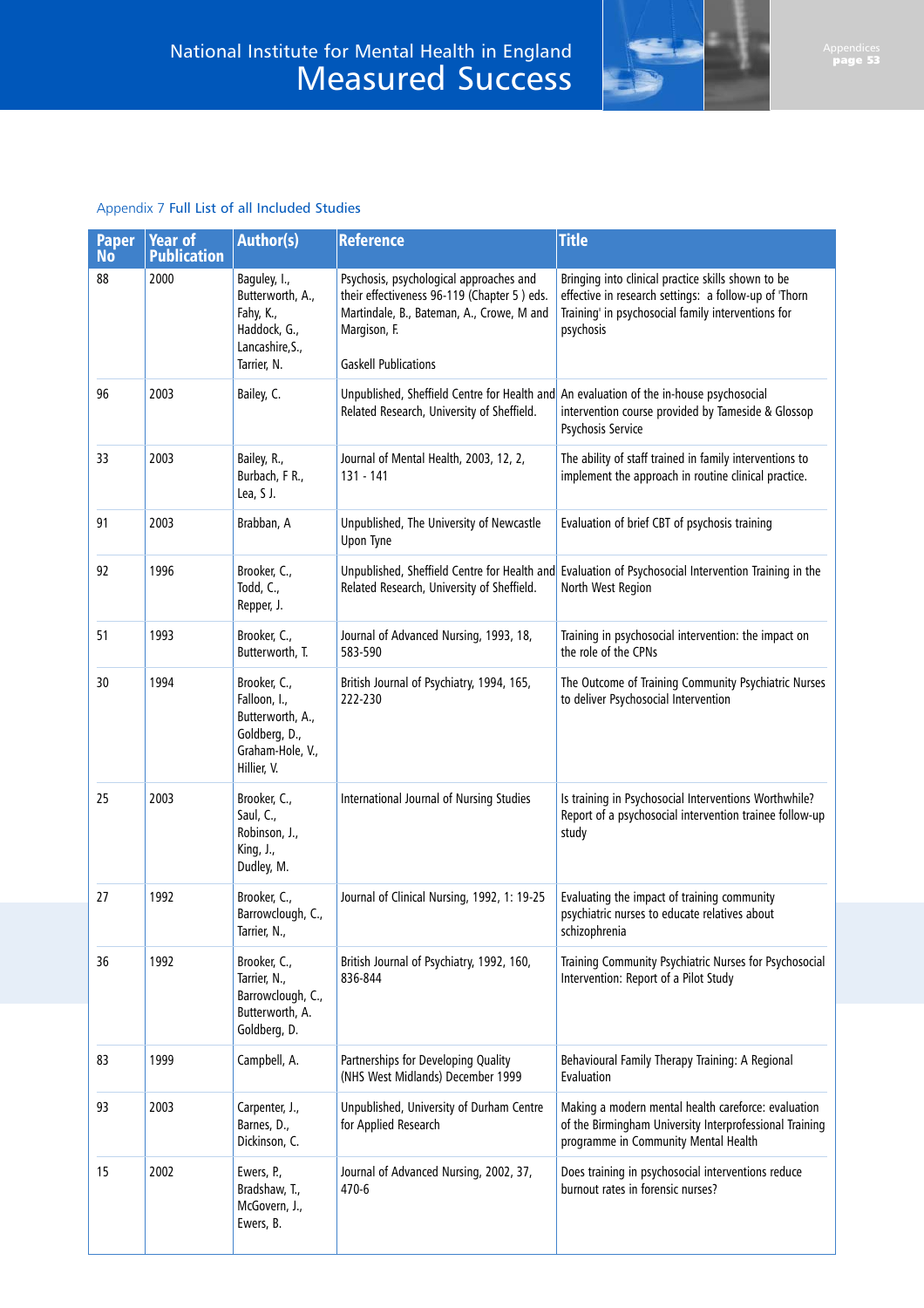

| <b>Paper</b><br><b>No</b> | <b>Year of</b><br><b>Publication</b> | <b>Author(s)</b>                                                                                                                                            | <b>Reference</b>                                                                | <b>Title</b>                                                                                                                                                                                                                                    |
|---------------------------|--------------------------------------|-------------------------------------------------------------------------------------------------------------------------------------------------------------|---------------------------------------------------------------------------------|-------------------------------------------------------------------------------------------------------------------------------------------------------------------------------------------------------------------------------------------------|
| 6                         | 1997                                 | Fadden, G.                                                                                                                                                  | Journal of Mental Health 1997, 6, 599-612                                       | Implementation of Family Interventions in Routine<br>Clinical Practice Following Staff Training Programmes:<br>A Major Cause for Concern                                                                                                        |
| 29                        | 2002                                 | Farhall, J.,<br>Cotton, S.                                                                                                                                  | Journal of Mental Health, 2002, 11, 5, 511-<br>522                              | Implementing psychological treatment for symptoms of<br>psychosis in an area mental health service: The<br>response of patients, therapists and managers                                                                                        |
| 84                        | 2003                                 | Gray, R.,<br>Wykes, T.,<br>Gournay, K.                                                                                                                      | International Journal of Nursing Studies,<br>2003, 40, 163-169                  | The effect of medication management training on<br>community mental health nurses clinical skills                                                                                                                                               |
| 94                        | 2003                                 | Gray, R.,<br>Wykes, T.,<br>Gournay, K.                                                                                                                      | For submission in the International Journal<br>of Nursing Studies, 40,2,169-177 | Medication management training for community<br>mental health nurses: durability of clinical outcomes in<br>patients with schizophrenia                                                                                                         |
| 41                        | 2001                                 | Gray, R., Wykes, T.,<br>Parr A. M.,<br>Hals, E.,<br>Gournay, K.                                                                                             | Journal of Psychiatric and Mental Health<br>Nursing, 2001, 8, 191-196           | The use of outcome measures to evaluate the efficacy<br>and tolerability of antipsychotic medication: a<br>comparison of Thorn graduate and CPN practice                                                                                        |
| 68                        | 1999                                 | Haddock, G.,<br>Devane, S.,<br>Bradshaw, T.,<br>McGovern, J.,<br>Tarrier, N.,<br>Kinderman, P.,<br>Baguley, I.,<br>Lancashire, S.,<br>Harris, N.,           | University of Manchester, 1999                                                  | The acquisition of cognitive-behavioural therapy skills<br>by mental health professionals working with patients<br>with severe mental health problems                                                                                           |
| 81                        | 2002                                 | Kapur                                                                                                                                                       | Alternative Futures Report                                                      | Impact of Staff training in Psychosocial Interventions<br>on outcomes for mental health service users in<br>residential settings: a matched control study.                                                                                      |
| 55                        | 1993                                 | Kavanagh, D J.,<br>Clark, D.,<br>Manicavasagar, V.,<br>Piatkowska, O.,<br>O'Halloran, P.,<br>Rosen, A.                                                      | Australian Psychologist, Vol 28, No 23,<br>1993 pp 181-188                      | Application of Cognitive-Behavioural Family<br>Intervention for Schizophrenia in Multi-disciplinary<br>Teams: What can the matter be?                                                                                                           |
| 79                        | 2003                                 | Lancashire, S.                                                                                                                                              | Department of Health Services Research,<br>Institute of Psychiatry              | Disseminating Family Intervention for Schizophrenia<br>into Routine Clinical Practice: Report on the<br>implementation of a family intervention service for<br>people with schizophrenia and their carers in the<br>London Borough of Greenwich |
| 24                        | 2004                                 | Lancashire, S.,<br>Craig, T.,<br>Gamble, C.,<br>Baguley, I.,<br>Gournay, K.,<br>Butterworth, A C.,<br>Leff, J., Tarrier, N.,<br>Marks, I.,<br>O'Driscoll, D | for submission to: Psychological Medicine                                       | Training community psychiatric nurses in psychosocial<br>interventions for psychotic disorders: Clinical and<br>Social outcomes for patients                                                                                                    |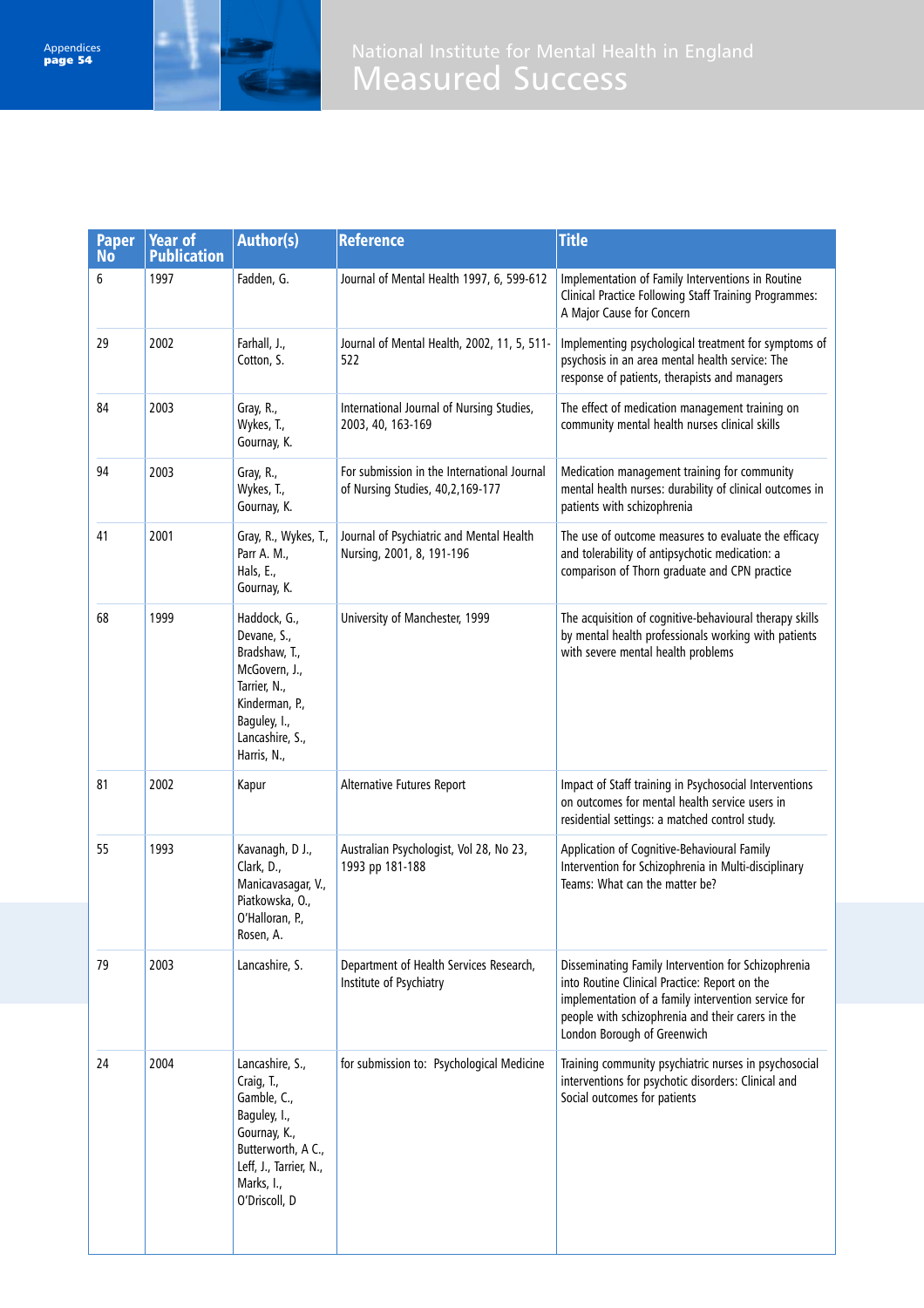

| <b>Paper</b><br><b>No</b> | <b>Year of</b><br><b>Publication</b> | <b>Author(s)</b>                                                                                                           | <b>Reference</b>                                                                                                                               | <b>Title</b>                                                                                                                                                                           |  |  |
|---------------------------|--------------------------------------|----------------------------------------------------------------------------------------------------------------------------|------------------------------------------------------------------------------------------------------------------------------------------------|----------------------------------------------------------------------------------------------------------------------------------------------------------------------------------------|--|--|
| 74                        | 1997                                 | Lancashire, S.,<br>Haddock, J.,<br>Tarrier, N.,<br>Baguley, I,<br>Butterworth, C.,<br>Brooker, C.                          | Psychiatric Services, 48, 1,39-41                                                                                                              | Effects of training in psychosocial interventions for<br>community nurses in England                                                                                                   |  |  |
| 11                        | 2000                                 | Laube, R E.,<br>Higson, F.                                                                                                 | Community Mental Health Journal 2000,<br>36, 477-90                                                                                            | Staff training in cognitive-behavioural family<br>intervention in mental illness using the multiple-family<br>group approach: A pilot study                                            |  |  |
| 40                        | 2001                                 | Leff, J., Sharpley,<br>M., Chisholm, D.,<br>Bell, R., Gamble, C.                                                           | Journal of Mental Health 2001 10, 2<br>189-197                                                                                                 | Training community psychiatric nurses in schizophrenia<br>family work: A study of clinical and economic<br>outcomes for patients and relatives                                         |  |  |
| 31                        | 1995                                 | Leff, J.,<br>Gamble, C.                                                                                                    | International Journal of Mental Health,<br>1995, 24, 76-88                                                                                     | Training of Community Psychiatric Nurses in Family<br>work for Schizophrenia                                                                                                           |  |  |
| 4                         | 2000                                 | Miklowitz, D J.,<br>Simoneau, T L.,<br>George, E L.,<br>Richards, J A,<br>Kalbag, A.,<br>Sachs-Ericsson, N.,<br>Suddath, . | Biological Psychiatry 2000, 48, 582-92                                                                                                         | Family-focused treatment of bipolar disorder: 1-year<br>effects of a psycho-educational programme in<br>conjunction with pharmacotherapy                                               |  |  |
| 26                        | 2000                                 | Milne, D., Keegan,<br>D., Westerman, C<br>and Dudley, M.                                                                   | Journal of Behaviour Therapy and<br>Experimental Psychiatry, 31, 2000, 87-101                                                                  | Systematic process and outcome evaluation of brief<br>staff training in psychosocial interventions for severe<br>mental illness                                                        |  |  |
| 10                        | 2001                                 | Milne, D., Dudley,<br>M., Repper, D.,<br>Milne, J.                                                                         | Psychiatric Rehabilitation Skills 2001, 5 (3),<br>387-402                                                                                      | Managers' perceived contribution to the transfer of<br>psychosocial interventions training                                                                                             |  |  |
| 85                        | 2003                                 | Milne, D.,<br>Carpenter, J.,<br>Lombardo, C.,<br>Dickinson, C.                                                             | Final Report 2003, Centre for Applied<br>Psychology, University of Newcastle and<br>Centre for Applied Social Studies, University<br>of Durham | Training for evidence-based practice in mental health:<br>External evaluation of the Sunderland University<br>Programme in Psychosocial Interventions                                  |  |  |
| 46                        | 2000                                 | Milne, D., Gorenski,<br>O., Westerman, C.,<br>Leck, C., Keegan, D.                                                         | Psychiatric Rehabilitation Skills, 2000,<br>4 2 2 5 9 - 2 8 1                                                                                  | What does it take to transfer training?                                                                                                                                                |  |  |
| 87                        | 2000                                 | Repper, J                                                                                                                  | PhD Thesis: awarded by the University of<br>Manchester 2000                                                                                    | Translating Policy into Practice. An evaluation of a<br>multidisciplinary training in psychosocial interventions<br>for working with people who have serious mental<br>health problems |  |  |
| 95                        | 2001                                 | <b>Teamwork</b><br>Management<br>Services                                                                                  | Greater Manchester Workforce Development Service Evaluation of the COPE initiative<br>Confederation                                            |                                                                                                                                                                                        |  |  |
| 69                        | 1999                                 | Thomas, C W.,<br>Guy, S M.,<br>Ogilvie, L P.                                                                               | Psychiatric Rehabilitation Journal,<br>1999, 23, 1                                                                                             | An evaluation of a practitioner training programme<br>designed to assist families of people with severe<br>psychiatric disorders                                                       |  |  |
| 12                        | 2002                                 | Turkington, D.,<br>Kingdon, D., Turner, T. 180 523-7                                                                       | British Journal of Psychiatry, 2002,                                                                                                           | Effectiveness of a brief cognitive-behavioural therapy<br>intervention in the treatment of schizophrenia                                                                               |  |  |
| 17                        | 1997                                 | Willetts, L E., Leff, J.                                                                                                   | Journal of Advanced Nursing, 1997,<br>26, 1125-33                                                                                              | Expressed emotion and schizophrenia: the efficacy of a<br>staff training programme                                                                                                     |  |  |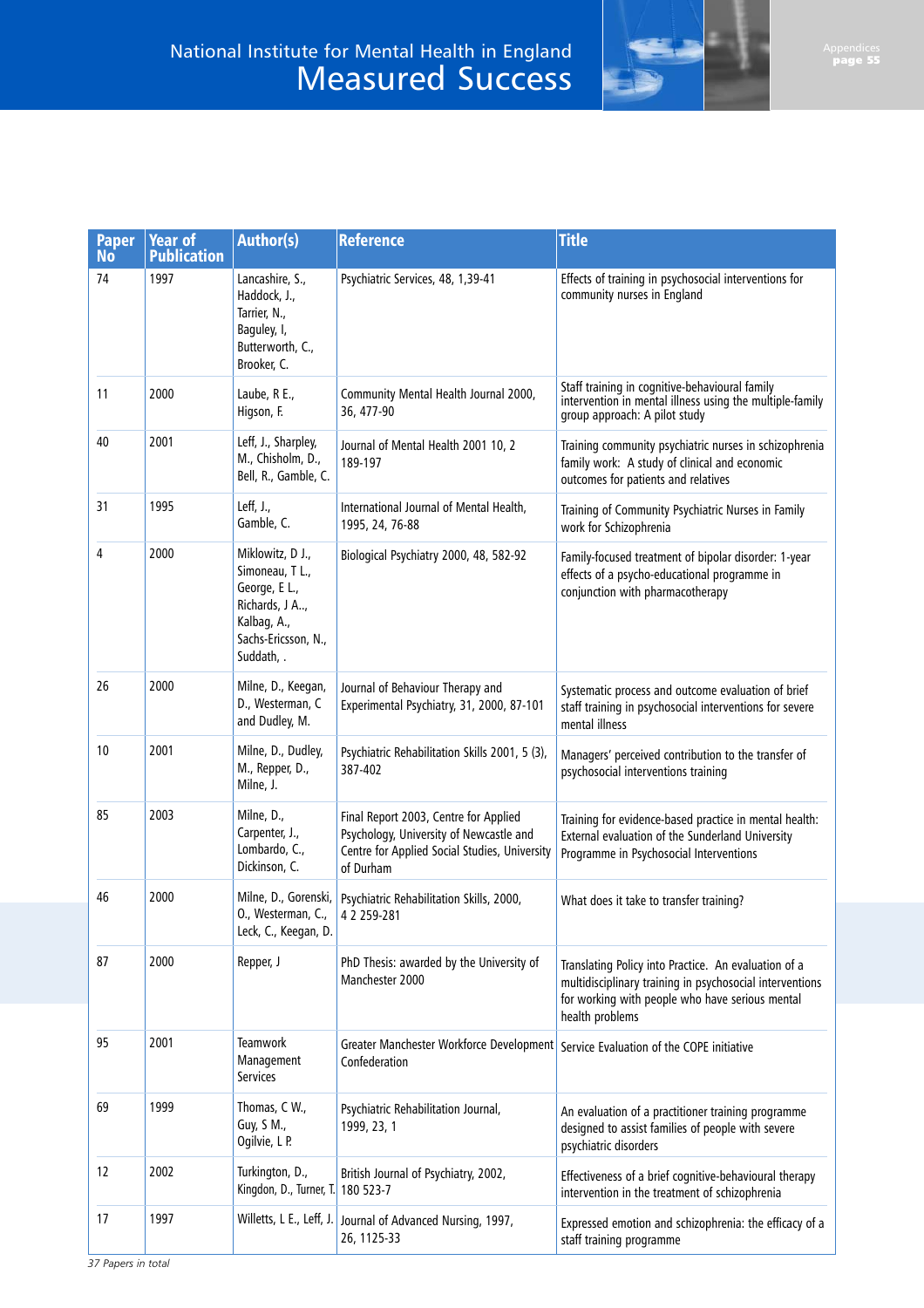#### Appendix 8 Full list of Excluded Studies

| <b>Paper</b><br><b>No</b> | <b>Author(s) and Year</b><br>of Publication | <b>Description</b>                                                                                                                           | <b>Reason for Exclusion</b>                                                  |
|---------------------------|---------------------------------------------|----------------------------------------------------------------------------------------------------------------------------------------------|------------------------------------------------------------------------------|
| 1.                        | Walburn et al (2001)                        | Systematic review of patient and nurse attitudes to depot<br>antipsychotic medication                                                        | Systematic review no training<br>intervention                                |
| 2.                        | Corrigan et al (1997)                       | Collegial support and barriers to behavioural programmes for<br>severe mental illness                                                        | No training intervention                                                     |
| 3.                        | Leff et al (2000)                           | Family work for schizophrenia: practical application                                                                                         | A review paper                                                               |
| 5.                        | Reeves, S. (2001)                           | A systematic review of the effects of inter-professional education<br>on staff involved in the care of adults with mental health<br>problems | Reviews the effect of inter-professional<br>education                        |
| 7.                        | Freihet et al (1997)                        | Training issues in CBT                                                                                                                       | Assesses orientation towards CBT in<br>general                               |
| 8.                        | Jones and Scannell (2002)                   | Research and organisational issues for the implementation of<br>family work in community psychiatric services                                | Discussion paper                                                             |
| 9.                        | Huibers et al (2003)                        | The effectiveness of psychosocial interventions delivered by<br>general practitioners                                                        | Broad systematic review mostly focussed<br>on depression                     |
| 13.                       | Carpenter et al                             | Evaluation of Birmingham Community Mental Health programme                                                                                   | Early version of Paper No: 93                                                |
| 14.                       | Corrigan et al (2001)                       | Strategies for disseminating evidence-based practices to staff who<br>treat people with SMI                                                  | Review paper                                                                 |
| 16.                       | Dixon et al (2001)                          | Evidence-based practices for services to families of people with<br>psychiatric disabilities                                                 | Review paper                                                                 |
| 18.                       | Torrey et al (2001)                         | Implementing evidence-based practices for persons with SMI                                                                                   | Review paper                                                                 |
| 19.                       | Dixon et al (2001)                          | Pilot study of the effectiveness of family-to-family education<br>programme                                                                  | Intervention study by trained personnel                                      |
| 20.                       | Devane et al (1998)                         | Use of CTS and Schizophrenia Family Work Scale                                                                                               | All measures taken pre-Thorn training                                        |
| 21.                       | Carpenter et al (1999)                      | Emergent findings from the external evaluation team                                                                                          | Early version of Paper No: 93                                                |
| 22.                       | Carpenter et al (2003)                      | Inter-professional education for community mental health                                                                                     | web-site version of Paper No: 93                                             |
| 23.                       | Carpenter et al                             | Background to West Midlands Programme Evaluation                                                                                             | Early web-site report of Paper No: 93                                        |
| 28.                       | Menditto A.A. (1989)                        | Evaluation of in-patient psychosocial intervention                                                                                           | Pre-1990 - no training aspect                                                |
| 32.                       | Fadden (undated)                            | Implementation of family intervention for schizophrenia and other<br>psychoses - a West Midlands perspective                                 | Description of regional initiative                                           |
| 34.                       | Baker (2000)                                | Developing psychosocial care: the development and evaluation of<br>a short course which aims to introduce PSI to inpatient staff             | Basic evaluation of teaching a new short<br>course and quantitative measures |
| 35.                       | Corrigan, P. and<br>McCracken, S. (1995)    | Focusing the training of psychiatric rehabilitation staff                                                                                    | Not PSI-focused                                                              |
| 37.                       | Willetts, L.E. & Leff, J. (1997)            | Training hostel workers in PSI                                                                                                               | Duplicate of paper 17                                                        |
| 38.                       | Elesha-Adams (86)                           | The implementation of a mental health nursing clinical course in a<br>rehabilitation setting                                                 | Evaluates 'rehabilitation' through routine<br>programme audit and after 1990 |
| 39.                       | Burbach and Stanbridge<br>(1998)            | A family intervention in psychosis service integrating the systemic<br>and family management approaches                                      | Describes a specific therapeutic approach                                    |
| 42                        | Jennings et al (2002)                       | The effect of a psycho-educational programme on service users<br>with schizophrenia in Ashworth Hospital                                     | Evaluation of an intervention with no<br>training aspect                     |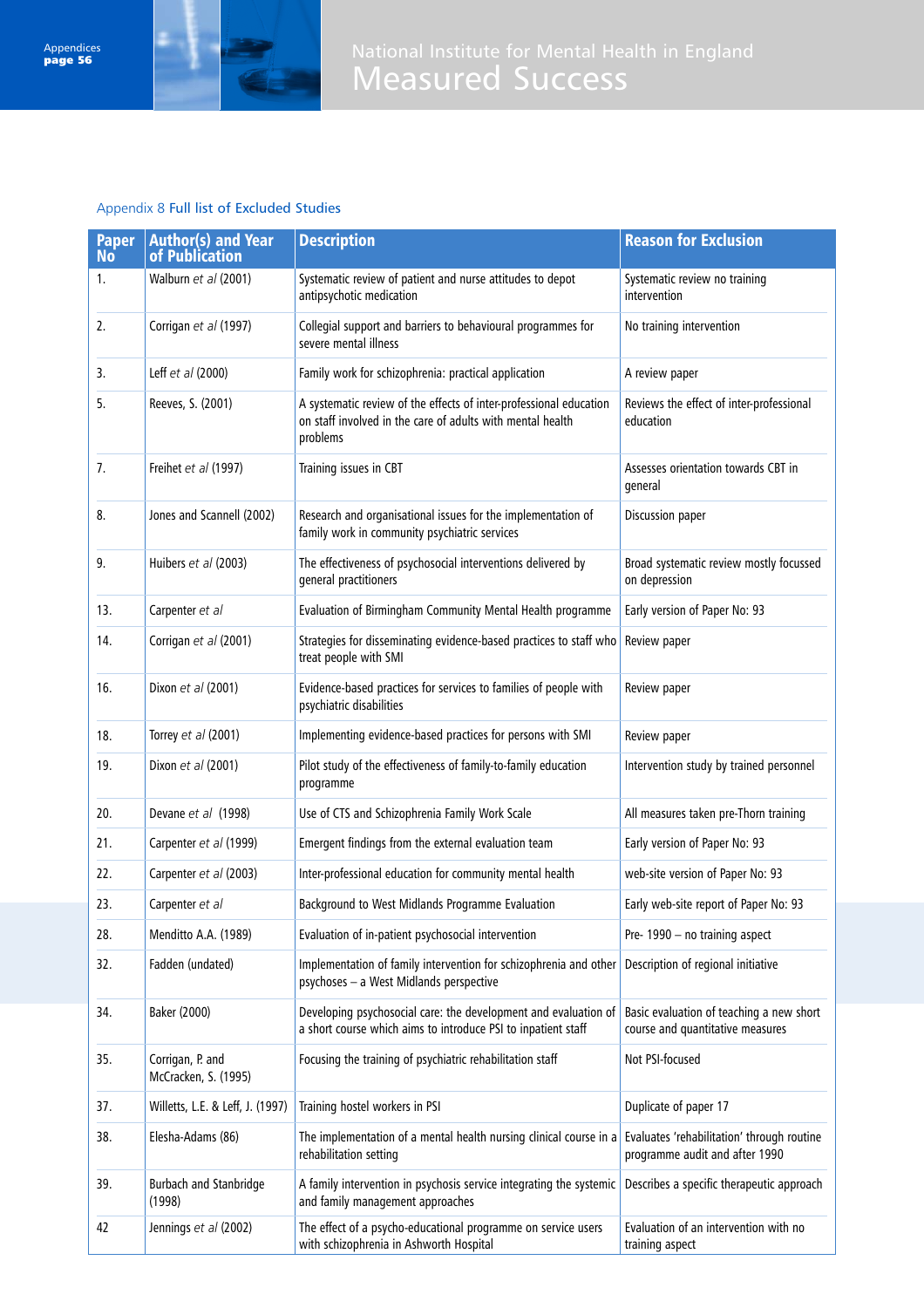

| <b>Paper</b><br><b>No</b> | <b>Author(s) and Year</b><br>of Publication | <b>Description</b>                                                                                                                                                                      | <b>Reason for Exclusion</b>                              |
|---------------------------|---------------------------------------------|-----------------------------------------------------------------------------------------------------------------------------------------------------------------------------------------|----------------------------------------------------------|
| 43.                       | Minkoff, K. & Stern, R. (1985)              | Discuss issues of using a psychosocial approach                                                                                                                                         | Discussion Paper - Published Pre 1990                    |
| 44.                       | Liebermann and Eckman<br>(1989)             | Dissemination of skills training modules to psychiatric facilities:<br>overcoming obstacles to the utilisation of a rehabilitation<br>innovation                                        | Published before 1990                                    |
| 45.                       | Pulleybank, E.                              | Evaluation of family therapy trainees: acquisition of cognitive and<br>therapeutic skills                                                                                               | Abstract of excluded Paper No: 70                        |
| 47.                       | Melick et al (1983)                         | Review of Mental Health Training programmes                                                                                                                                             | Published pre 1990                                       |
| 48.                       | Milne (2002)                                | Development of new measure to evaluate training process                                                                                                                                 | Development of PETS measure                              |
| 49.                       | Milne et al (2003)                          | An illustration of delivering evidence-based practice through staff<br>training: multi-dimensional process, outcome and organisational<br>evaluation                                    | Not PSI-focused                                          |
| 50.                       | Midence et al (1995)                        | CPNs: their role as trainers in schizophrenia family work                                                                                                                               | Longer series of these data reported                     |
| 52.                       | Uys (1994)                                  | An evaluation of the implementation and the effectiveness of two<br>treatment and organisational strategies in the rehabilitation of<br>long-term psychiatric outpatients               | No training element                                      |
| 53.                       | Lam et al (1993)                            | Evaluation of Family Intervention Training                                                                                                                                              | Results reported in Leff & Gamble paper<br>(31)          |
| 54.                       | Nose et al (2003)                           | Clinical intervention for treatment non adherence in psychosis:<br>meta-analysis                                                                                                        | Systematic review                                        |
| 56.                       | Pelton (2001)                               | Insight into schizophrenia: planning mental health service<br>provision for schizophrenia using a brief psychological<br>intervention                                                   | Description of Insight Study (Paper No:<br>12)           |
| 57.                       | Accordino (1990)                            | Implications of disability for the family: implementing BFT in<br>rehabilitation education                                                                                              | Describes relationship enhancement                       |
| 58.                       | Jenner et al (2001)                         | How effective is CBT and coping training on the burden of<br>persistent auditory hallucinations and other psychopathology<br>research in patients with schizophrenia                    | Conference abstract description<br>incomplete            |
| 59.                       | McFarlane, W. et al (1993)                  | From research to clinical practice: dissemination of New York<br>state's family psychoeducation project                                                                                 | Intervention study                                       |
| 60.                       | Gamble et al (1994)                         | Evaluation of Family Intervention Training                                                                                                                                              | Results reported in Leff & Gamble paper<br>(31)          |
| 61.                       | Jenner et al (1998)                         | Effectiveness of cognitive therapy with coping training for<br>persistent auditory hallucinations: a retrospective study of<br>attendees of a psychiatric out-patient clinic            | Intervention study - no training element                 |
| 62.                       | Valinejad (2001)                            | A model for in-house psychological training                                                                                                                                             | No quantitative outcomes assessed                        |
| 63.                       | Repper (1998)                               | Using single case experimental design to evaluate the clinical<br>effect of a multidisciplinary training in psychosocial intervention<br>for people with serious mental health problems | Describes the rationale for a<br>methodological approach |
| 64.                       | Milne (2002)                                | Report of organisational development consultancy to facilitate<br>implementation of PSI                                                                                                 | No training aspect                                       |
| 65.                       | Stanbridge et al (2003)                     | A study of families' satisfaction with a family interventions in<br>psychosis service in Somerset                                                                                       | No quantitative outcomes reported                        |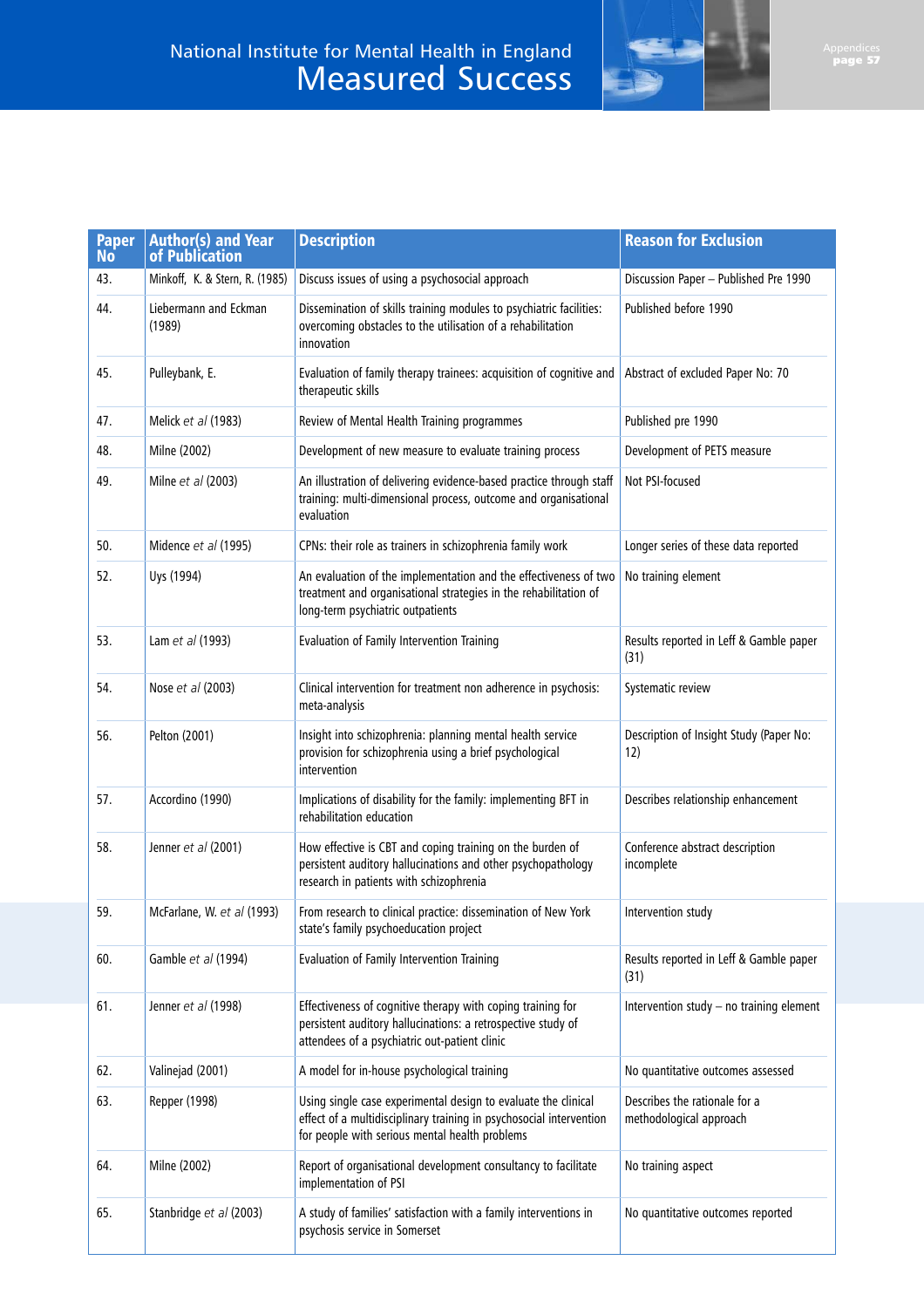

| <b>Paper</b><br><b>No</b> | Author(s) and Year<br>of Publication            | <b>Description</b>                                                                                                             | <b>Reason for Exclusion</b>                                                                |
|---------------------------|-------------------------------------------------|--------------------------------------------------------------------------------------------------------------------------------|--------------------------------------------------------------------------------------------|
| 66.                       | Walsh (1992)                                    | Methods of psycho-educational programme evaluation in mental<br>health settings                                                | Describes a method for evaluating a<br>psycho-educational programme                        |
| 67                        | Weisman et al                                   | Assessment of fidelity or behavioural family therapy for bi-polar<br>disorders                                                 | No training aspect                                                                         |
| 70.                       | Pulleybank and Shapiro<br>(1986)                | Evaluation of family therapy trainees: acquisition of cognitive and<br>therapeutic behaviour skills                            | Concerned with structure family therapy -<br>client group not specified and before<br>1990 |
| 71.                       | Khan (1993)                                     | Evaluation of a psychiatric training scheme                                                                                    | Evaluates Birmingham psychiatric<br>registrar training                                     |
| 72.                       | Ewers (1999)                                    | An examination of a training programme in PSI on the burnout<br>rate, knowledge and attitudes of forensic mental health nurses | Most of the material covered in<br>Paper No: 15                                            |
| 73.                       | Courtney et al (2001)                           | Devising an implementation strategy                                                                                            | Educational package for implementation<br>of generic programme                             |
| 75.                       | Mizes and Crawford (1986)                       | Normative values on the Marks and Mathews Fear Questionnaire                                                                   | Target group not people with a psychosis<br>and before 1990                                |
| 76                        | <b>Effective Health Care Bulletin</b><br>(2000) | Summary of evidence base for psychosocial interventions                                                                        | No focus on training                                                                       |
| 77.                       | Dunne and Melinn (1981)                         | Impact of training course in behavioural therapy on psychiatric<br>nurses                                                      | Insufficient information about training<br>programme and before 1990                       |
| 78.                       | Milne and Beck (1998)                           | Draft internal report: PSI training for mental health staff: a<br>comprehensive needs assessment                               | Assessment of need for PSI training                                                        |
| 80.                       | Carpenter et al (1999)                          | <b>Emergent findings</b>                                                                                                       | Same as paper No 21                                                                        |
| 82.                       | Masters et al (2001)                            | An education initiative in PSI for nurses caring for individuals with<br>severe and/or enduring mental health problems         | Qualitative research not measurable<br>outcomes reported                                   |
| 86.                       | Repper and Brooker (2002)                       | Avoiding the washout                                                                                                           | Does not describe training                                                                 |
| 89.                       | Williams et al (2002)                           | SPIRIT - Structured PSI in teams training: evaluation summary                                                                  | Not targeted at service users with a<br>psychosis                                          |
| 90.                       | Zheng and Arthur. (2003)                        | A controlled trial of family education for people with<br>schizophrenia                                                        | Only psychoeducation                                                                       |
| 94.                       | Richards et al (2001)                           | Factors influencing implementation of PSI                                                                                      | Presentation: no paper published                                                           |
| 97.                       | Tucker, S. (1981)                               | Evaluation of family therapy training                                                                                          | Pre 1990                                                                                   |
| 98                        | Campbell, A.S.                                  | Families' experiences of receiving behavioural family therapy                                                                  | No Quantitative Results                                                                    |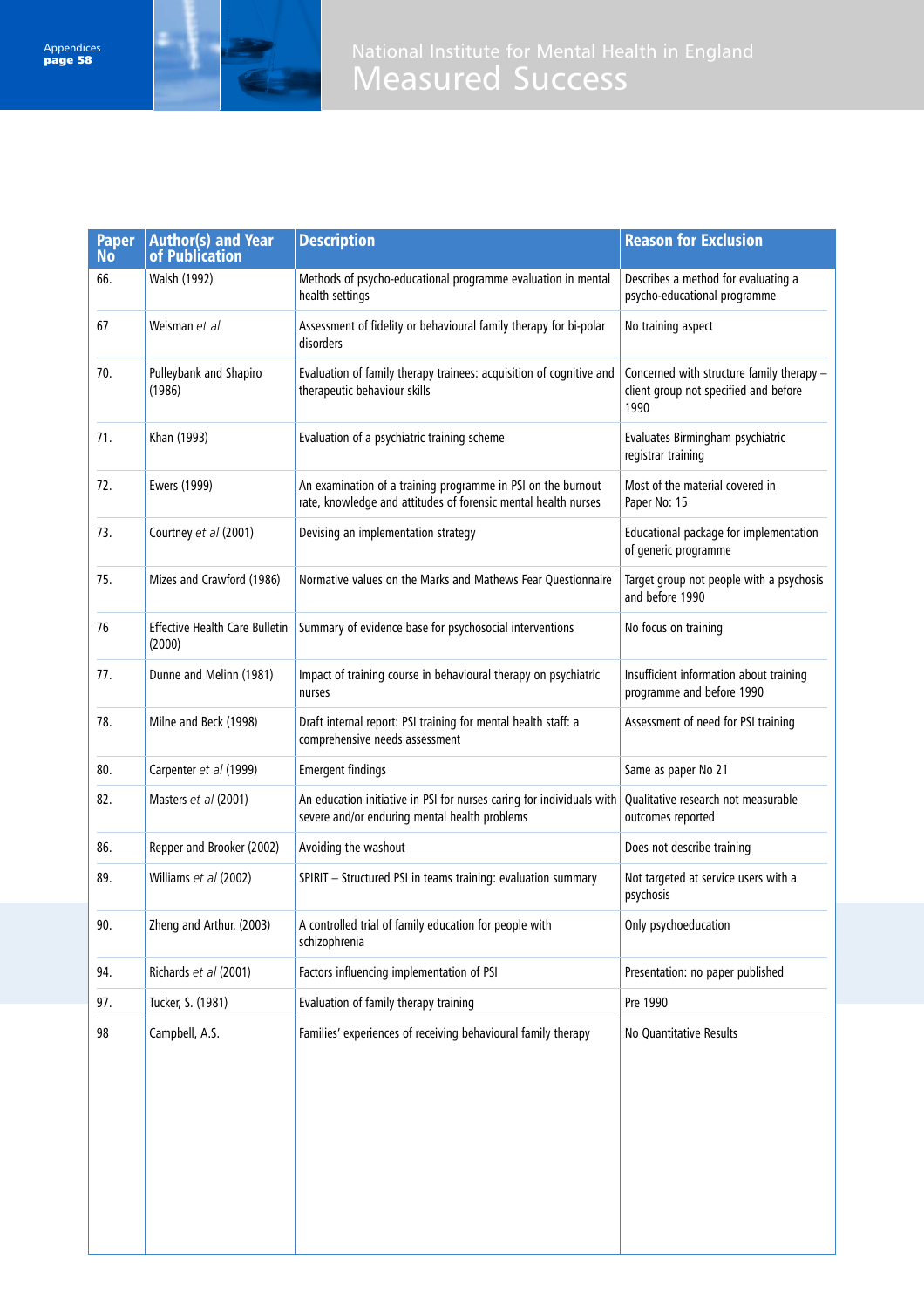